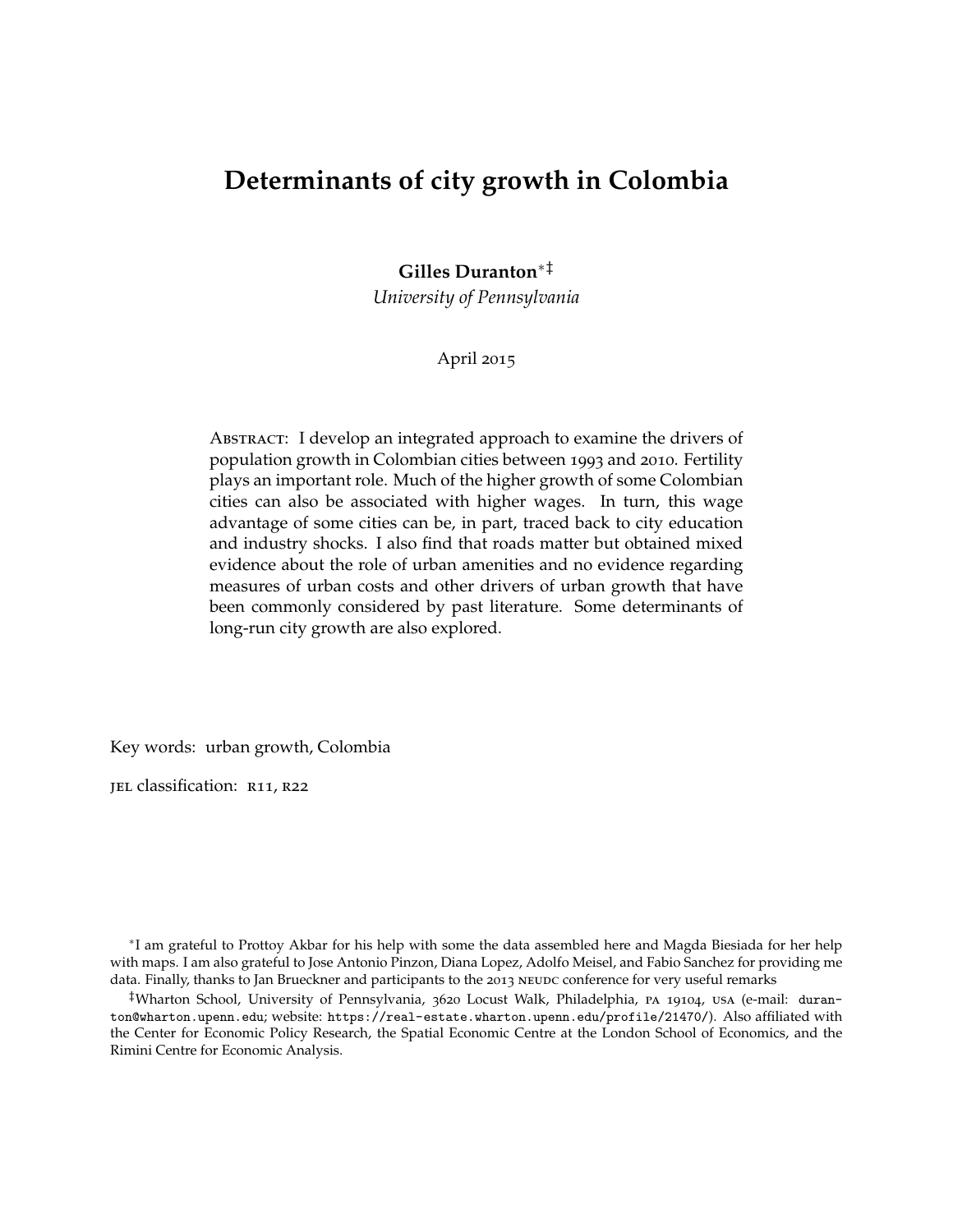#### **1. Introduction**

This paper examines the drivers of population growth in Colombian cities between 1993 and 2010. Its main novelty is to consider a comprehensive set of determinants. I uncover a number of important results. First, fertility plays an important role. Cities with higher growth also enjoy stronger inflows of newcomers and fewer out-migrants. Then, much of the higher growth of some Colombian cities can also be associated with higher wages and productivity. In turn, this productivity advantage can be, in part, traced back to city education and industry shocks. City education nonetheless affects city growth beyond contemporaneous wages. I also find that city roads matter both because they facilitate travel within the city and, perhaps to a lesser extent, because they give better access to other cities. I obtained mixed evidence about the role of urban amenities and no evidence regarding measures of urban costs or other drivers of urban growth that have been commonly considered in past literature. Taken together, these findings suggest that Colombian cities should be considered first as local labour markets.

Taking an integrated approach to the determinants of urban growth is important for several reasons. First, many countries attempt to control the location of their population and limit the growth of their cities. [Desmet and Henderson](#page-40-0) ([2015](#page-40-0)) report that 80% of governments in developing countries are concerned by the geographic distribution of their population and 70% have policies in place to reduce internal migrations. Example abound in developing countries, from China's hukou system to restrictions on mobility and urbanisation in India or Tanzania. Many developed countries, including France and the uk, also have a strong tradition of centralised policies to affect urban evolutions. They use instruments such as location-based incentives for firms or the relocation of public sector activities. Understanding the drivers of urban growth and their strength is also useful to assess whether restrictive policies can have any effect at all and what their welfare implications might be. More generally, knowing what drives urban growth is an important first step to assess how much people gain from moving to a city.

Second, it is the case that growing cities in developing countries require massive investments to accompany their population growth. According to [Glaeser](#page-40-1) ([2011](#page-40-1)), America's cities in 1900 were spending as much on their water system as the federal government spent on everything, except for the military and its pensions. These investments have then extremely long-lasting implications. For instance, the streets dug by Roman soldiers more than 2000 years ago when creating new cities

1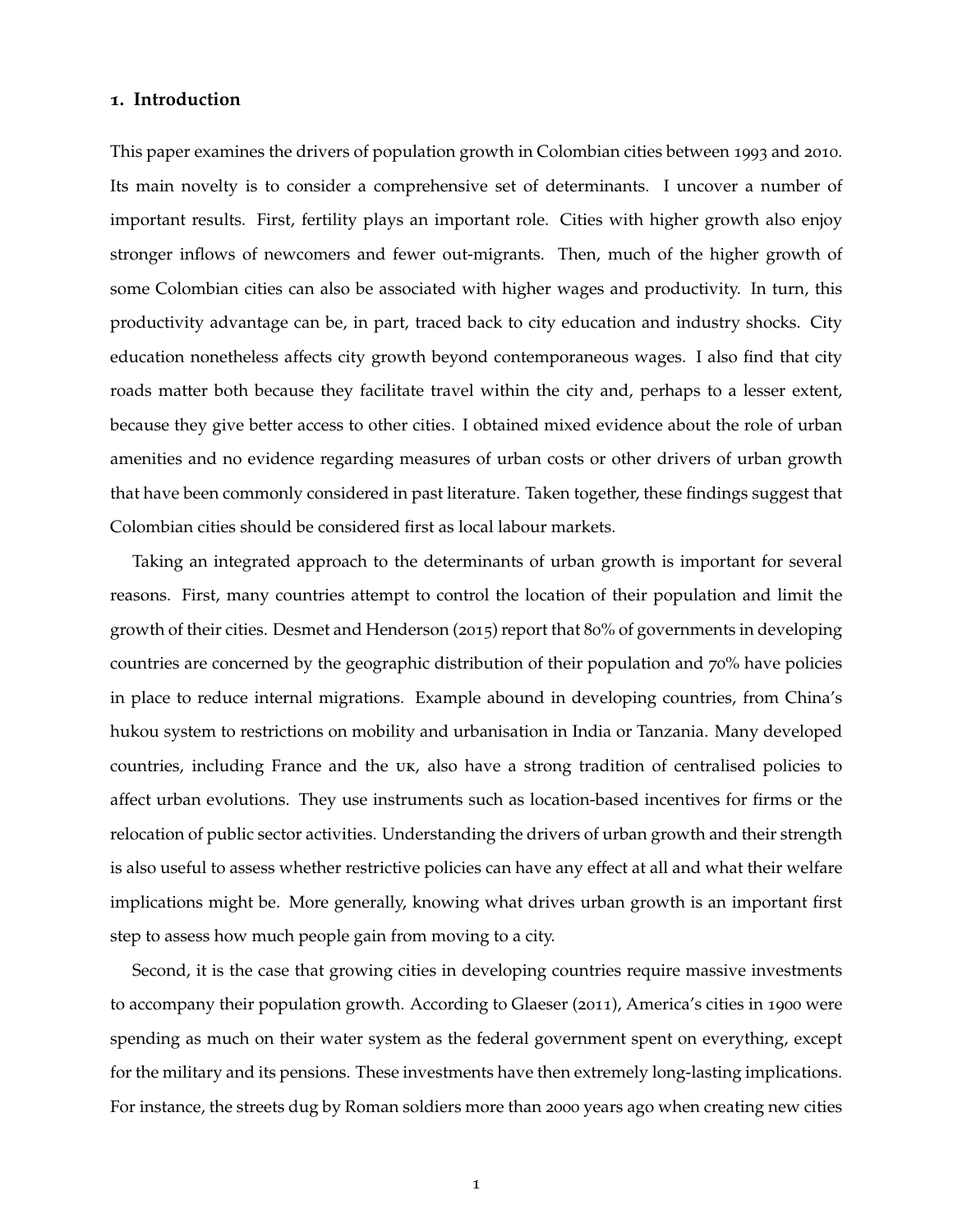in Western Europe are often still major arteries today. Better sanitation in cities in Europe and North America has had immense and long lasting public health consequences. The beautification of Paris by Baron Haussmann nearly 150 years ago is still a fundamental reason why so many tourist visits this city and a major amenity for its population. To be able to invest in a timely manner in major urban infrastructure such as water, roads, school, or sanitation, it is important to have the best possible predictions about future urban growth. While the drivers of tomorrow's growth may not be the same as those of yesterday's, a good understanding of what drives urban growth is likely to yield better results than simple extrapolations. Both under- and over-investment in infrastructure can be very costly. Investing in the 'wrong' cities is also costly.

Considering a large set of possible drivers of urban growth is also of academic importance. With the main exception of [Glaeser, Scheinkman, and Shleifer](#page-41-0) ([1995](#page-41-0)) who consider a limited number of factors ranging from human capital to local policies, much of the literature on the growth of cities has so far focused on making the case for one particular driver or another without really confronting these drivers to each other. For instance, [Glaeser, Kallal, Scheinkman, and Shleifer](#page-41-1) ([1992](#page-41-1)) focus on a few characteristics of the production structure of cities, [Glaeser and Saiz](#page-41-2) ([2004](#page-41-2)) focus on human capital, [Rappaport](#page-41-3) ([2007](#page-41-3)) and [Carlino and Saiz](#page-39-0) ([2008](#page-39-0)) focus on amenities, [Duranton and](#page-40-2) [Turner](#page-40-2) ([2012](#page-40-2)) focus on roads, etc. A lot has been learnt from 'one-factor' studies. In particular, these studies have started recently to pay attention to causal identification by developing a range of instrumental variable strategies (e.g., [Duranton and Turner,](#page-40-2) [2012](#page-40-2)). The objective of this paper is to retain what has been learnt from these one-factor studies, in terms of both substantial results and methodology, but upgrade their approach to a larger collection of factors. This paper also fills a number of gaps regarding determinants that have been neglected by recent literature such as the level of wages, local demography, or local governments.

Finally, this study is also a rare study looking at urban growth in a development context. While there is now a well-established literature about the growth of cities in developed countries (see [Duranton and Puga,](#page-40-3) [2014](#page-40-3), for a recent review), very little is known about the systematic drivers of urban growth in developing cities. Work by [da Mata, Deichmann, Henderson, Lall, and Wang](#page-40-4)  $(2007)$  $(2007)$  $(2007)$ , who examine the growth of Brazilian cities, is a rare exception.<sup>[1](#page-2-0)</sup> This paucity of literature is all the more surprising given that the number of cities with more than 100,000 inhabitants nearly

<span id="page-2-0"></span><sup>1</sup>One may also mention the work by [Deliktas, Önder, and Karadag](#page-40-5) ([2013](#page-40-5)) on Turkish cities but it is of more limited scope. [Duranton](#page-40-6) ([2014](#page-40-6)*a*) reviews more broadly the literature on cities and growth in developing countries.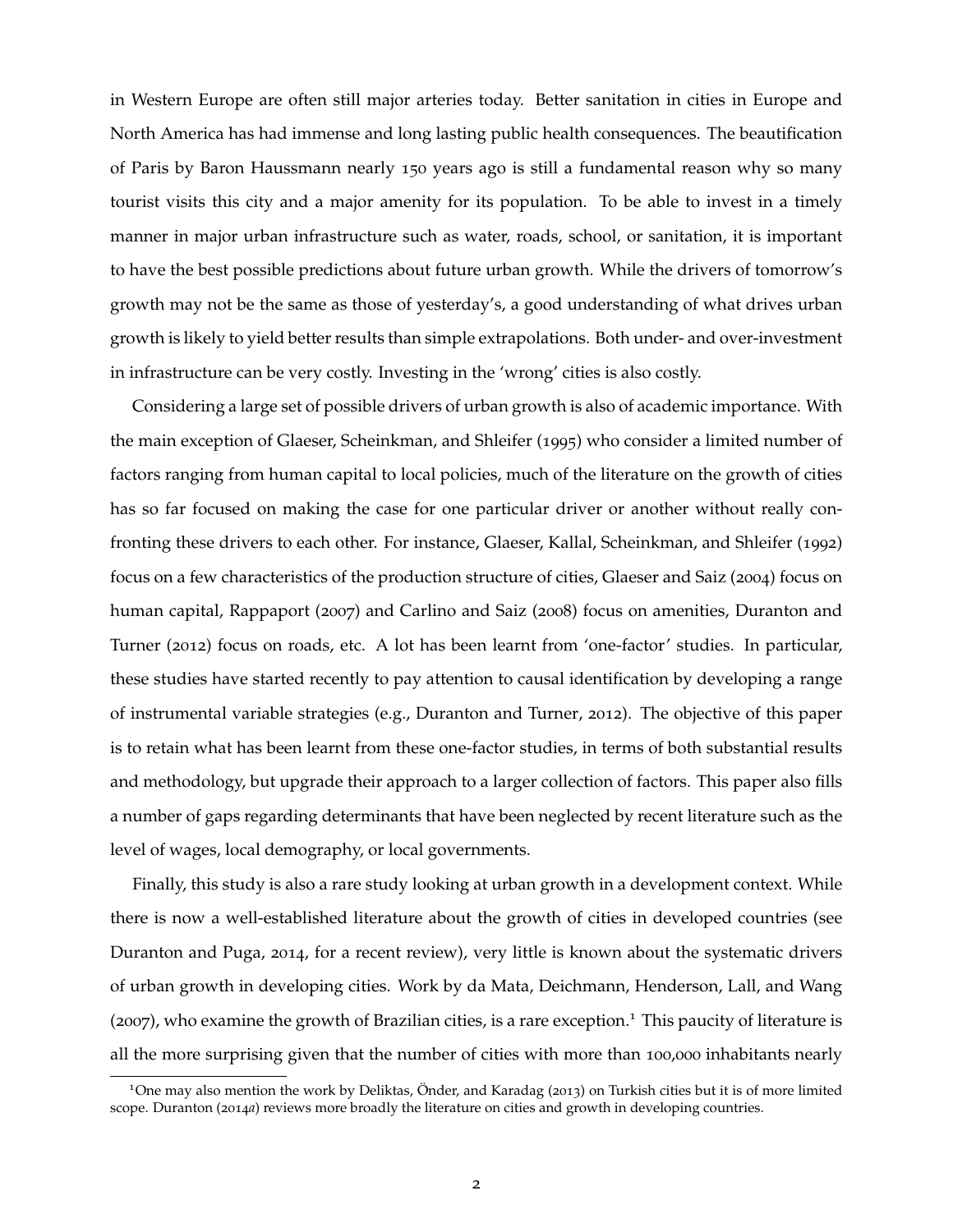trebled between 1960 and 2000 and another two billion urban dwellers are expected over the next 50 years [\(Henderson and Venables,](#page-41-4) [2009](#page-41-4)). While there is little doubt that a staggering number of people will move to cities, it is deeply unclear which cities they will choose. Looking at a more advanced developing country like Colombia should be informative in this respect.

The first main challenge to the development of an integrated approach to urban growth is one of data. Being able to consider most of the key drivers of urban growth requires a broad array of city level variables. For this purpose, I collected rich municipal data for Colombia. Among others, they cover city demographics, history, economics (including the composition of economic activity), geography, amenities, infrastructure, the built environment, public finances, etc. I also rely on data about trade and agglomeration produced in prior work [\(Duranton,](#page-40-7) [2014](#page-40-7)*b*, [2015](#page-40-8)).

The second main challenge regards the identification of the causal effect of city characteristics on city growth. Standard urban growth regressions typically regress city population growth over a period of time on a set of city characteristics at the initial period. However, being predetermined does not make an explanatory variable exogenous. Many decisions are made on the basis of expectations about future local growth. While climate and many other geographical characteristics of cities are arguably exogenous, it is hard to make a similar case for most other potential drivers of city growth.[2](#page-3-0)

In absence of large-scale randomised experimentation about urban growth or natural experiments, instrumental variables are going to provide the main levers used to establish causality. Plausible instruments are unfortunately not available for each and every possible driver of urban growth, only for some of them. Based on previous literature, early road networks provide reasonable predictors for current roads networks and, after using appropriate controls for long-run growth, a good case can be made that these road networks are correlated with contemporaneous population growth only through current roads. For some other variables such as city education, one can rely on the number universities and institutions of higher learning. This increases the lag between the measure of education used in the regression and contemporaneous growth but does not make the variation used for identification unquestionably exogenous. For some variables, such as local wages, it is even harder to provide any instrument. Hence, although this paper endeavours to use best practice from extant research, it is by no means perfect and these limitations will need

<span id="page-3-0"></span><sup>2</sup>Even though climate is, to a first-order approximation, 'exogenous', nothing guarantees that its coefficient is appropriately identified in standard urban growth regressions. This is because climate is likely to be correlated with other determinants of urban growth which may be missing from these regressions. See below for further discussion.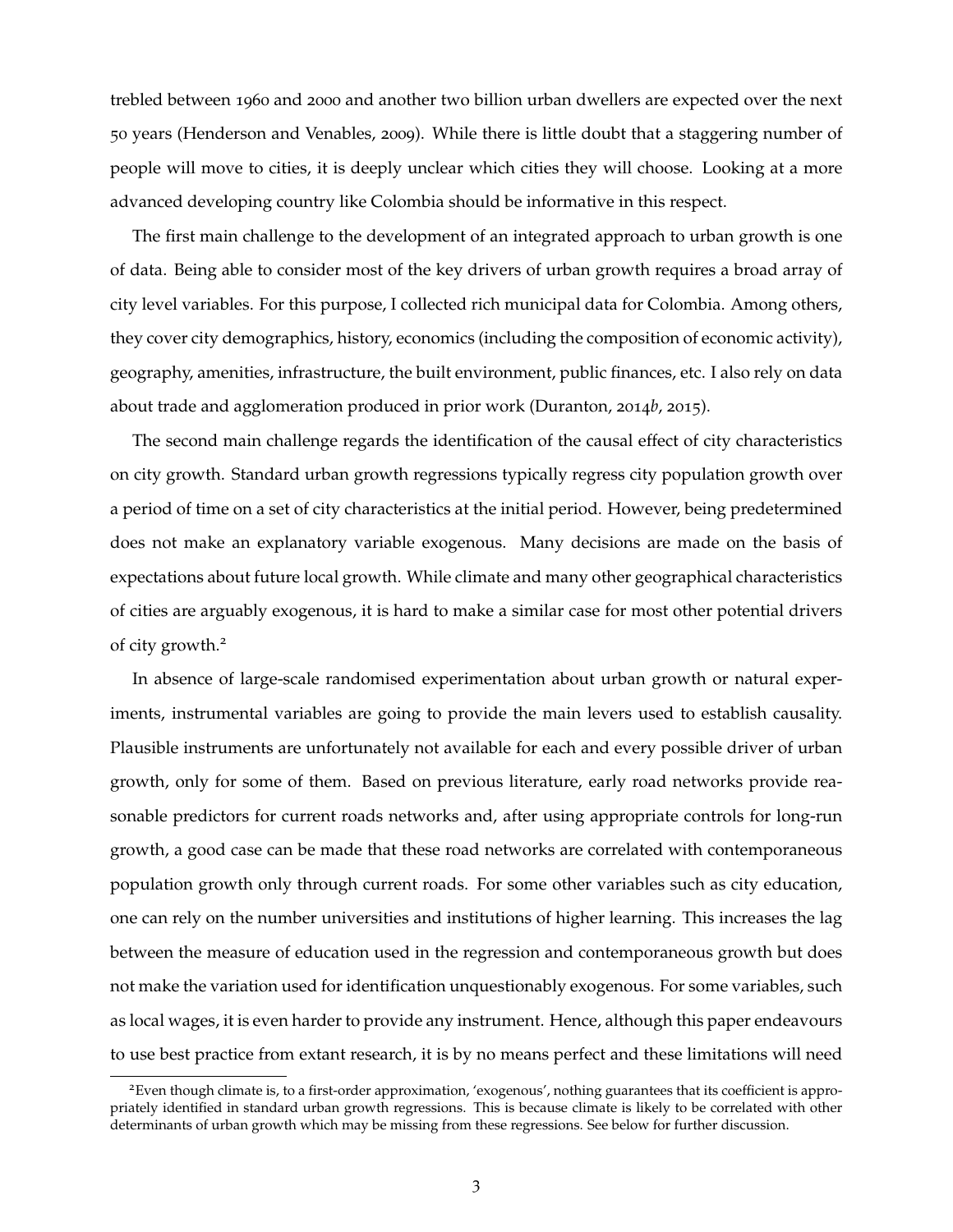to be kept in mind when interpreting the results.

The rest of this paper is organised as follows. Section [2](#page-4-0) describes the data at hand. Section [3](#page-8-0) discusses the main drivers of urban growth and the literature on the subject. Section [4](#page-15-0) reports the main results regarding the demographic and productivity determinants of urban growth. Section [5](#page-27-0) reports results regarding amenities, roads, and other determinants of urban growth. Section [6](#page-36-0) examines the determinants of the long-run growth of cities. Finally, section [7](#page-38-0) concludes.

## <span id="page-4-0"></span>**2. Context and data**

At the end of our study period in 2010, the population of Colombia was about 44 million over a territory of 1.1 million square kilometers. It is located at the Northern tip of South America. Like many countries of the continent, it is already highly urbanised with  $75\%$  of its population living in cities. It is also economically more advanced than developing countries in Africa and much of Asia with a GDP per capita of about \$8,000. Importantly for our purpose Colombia has a balanced urban system with 60 municipalities with a population above 100,000. This is in contrast with other developing countries dominated by a primate city. Another attractive feature is that the boundaries of Colombian municipalities have been extremely stable over time.[3](#page-4-1) This enables both the use of deep population lags as controls and the exploration of long-run population growth patterns.

Note also that the geography of Colombia is extremely varied with much of its territory either dominated by the mountains of the Andes or, at the other extreme lowlands covered by an equatorial jungle. As a result, most of the Colombian population lives either along the Caribbean coast or on the high plateaus of the interior. Finally, we also keep in mind the existence of large regional disparities within Colombia. The GDP per capita of the poorest Colombian department is only about a sixth of that of Bogotá. Hence, despite a high rate of urbanisation, the Colombian urban system is perhaps far from 'mature'. See figure [1](#page-5-0) for a map and table [1](#page-6-0) for some descriptive statistics about the population of Colombian municipalities.

<span id="page-4-1"></span><sup>&</sup>lt;sup>3</sup>The caveat is that this stability is true for the Northwestern half of the country, not for the so-called new departments. Because only a small fraction of the population lives in the Southeastern half of the country, the municipalities in this part of the country get dropped from our main sample.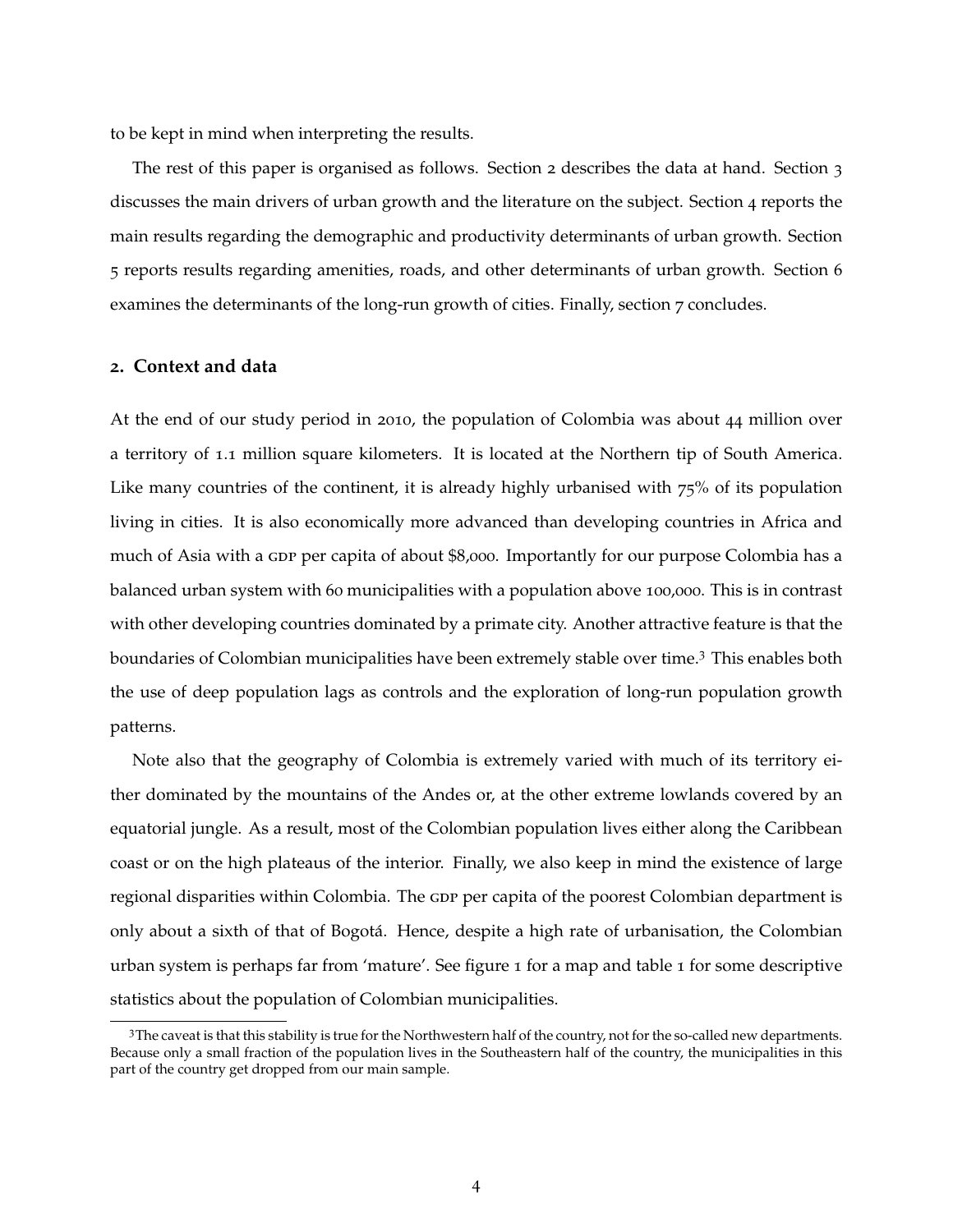

<span id="page-5-0"></span>Figure 1: Map of Colombia and its main municipalities

This map represents all Colombian municipalities with population above 100,000 in 2010.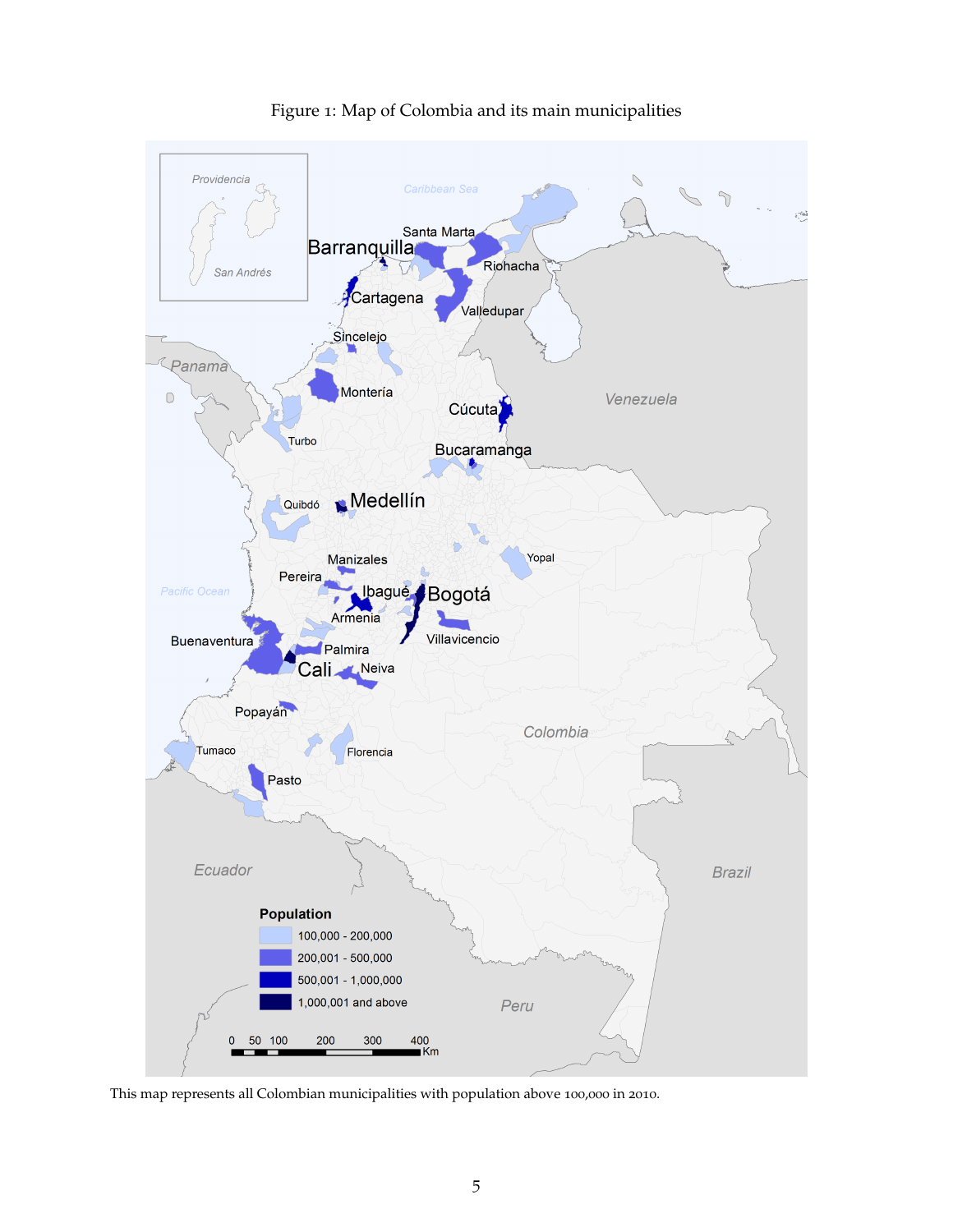|                               |          |        | Mean Standard deviation Number of municipalities |
|-------------------------------|----------|--------|--------------------------------------------------|
| 1993 population $(′000)$      | 35.55    | 194.55 | 1063                                             |
|                               | 73.97    | 324.56 | 373                                              |
| $2010$ population ( $'000$ )  | 41.93    | 255.44 | 1063                                             |
|                               | 90.64    | 428.59 | 373                                              |
| 1993-2010 growth              | 0.060    | 0.367  | 1063                                             |
|                               | 0.065    | 0.333  | 373                                              |
| Fertility                     | 1.570    | 0.489  | 373                                              |
| Wage (municipal fixed effect) | $-0.207$ | 0.223  | 373                                              |
| Education                     | 0.111    | 0.076  | 373                                              |
| Road index                    | 4.667    | 3.050  | 373                                              |

<span id="page-6-0"></span>Table 1: Descriptive statistics

*Notes:* Fertility is the number of children (0-18) per adult population averaged over 1998, 2005, and 2010. The wage is a municipal fixed effect computed as described in the text. Education is the share of the workforce with a university degree or assimilated in 2005. The road index is for 2010 and sums the log number of roads + 1 , the log number of exits + 1, the log length of roads + 1 minus the log distance to roads (if the municipality lacks a main road).

Table [1](#page-6-0) indicates that Colombian municipalities had a mean population slightly above 40,000 in 2010. When we focus on a more restricted sample of municipalities for which municipal data, and especially wages, are more broadly available, the 2010 population mean is much higher at around 90,000. Colombian municipalities grew only by about 6% over 1993 to 2010. The standard deviation of this growth rate is however higher that the mean by a factor of 6 which suggests considerable variation in population growth across places. We can also easily see from the 1993 and 2010 population means that the Colombian population grew by about 18% during the period. A low mean municipal growth and strong aggregate urban population growth can only be consistent if population growth is heavily skewed towards large municipalities. This would be consistent with the high standard deviation of municipal growth. This conjecture can be verified directly: Municipalities with a population above 20,000 in 1993 grew by 11% during our study period and those with a population above 50,000 by 26%. This indicates that urbanization is still on-going during our study period. The second part of table [1](#page-6-0) also documents considerable variation across cities for some key possible determinants of population growth for Colombian cities.

Throughout the paper the dependent variable is population growth. It is usually measured as the difference in log population between 1993 and 2010 for each Colombian municipality. Population in 1993 is from the population census organised by the Colombian National Statistical Agency ( $\Delta$ A) be same year. The last census is from 2005. To expand the study period,  $\Delta$  $\Delta$ NE's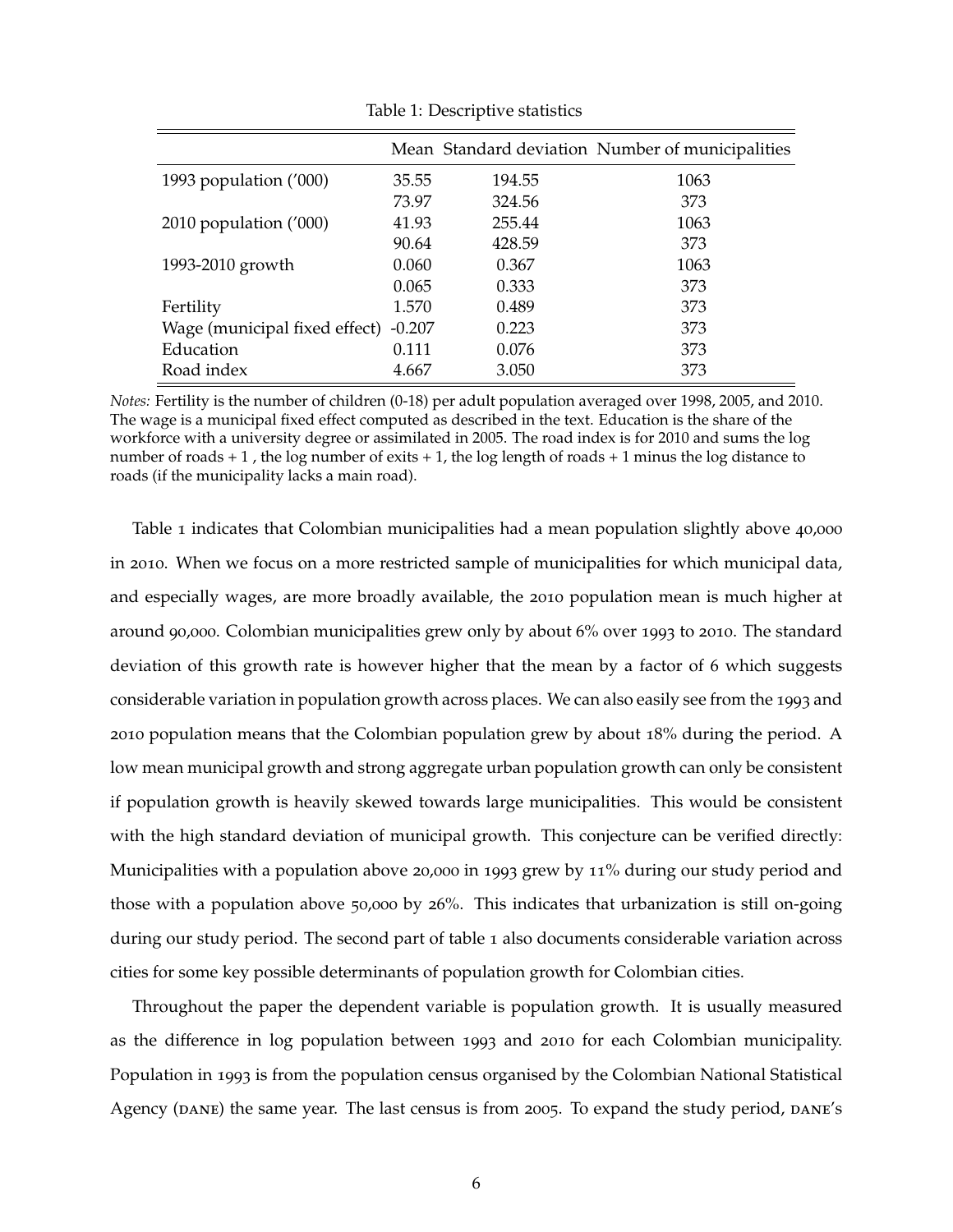population estimates for 2010 are used. These population estimates are not mere projections of the 2005 population data. They take migration flows, births, and deaths between 2005 and 2010 into account. I nonetheless verify the robustness of the main results using population growth from 1993 to 2005.

To control for past growth trends, log census populations from 1918, 1938, 1951, and 1964 are often included as controls. In some regressions, I also use log population change between 1938 and 2010 as dependent variable and control for population in 1912, 1851, and 1843. Finally, some regressions even consider population growth since 1870 or 1843. Historical population data for Colombia are discussed in [Duranton](#page-40-7) ([2014](#page-40-7)*b*).

While most of the analysis is done at the level of Colombian municipalities, I verify below that the results are robust to using population in the 'core' of the municipality as Colombian data often distinguish between the (urban) core of a municipality and the (rural) periphery. For large cities, most of the population lives in the core. More rural areas have a larger share of population living outside the core. In some regressions, I also verify that the main results are robust to using metropolitan areas instead of municipalities. Metropolitan areas are defined as in [Duranton](#page-40-9) ([2013](#page-40-9)*a*) using cross-municipal commuting patterns. This makes little difference because only 22 metropolitan areas are formed of more than one municipality. Most of the 99 satellite municipalities that send more than 10% of their work force to other parts of their metropolitan areas are suburban municipalities located in the immediate vicinity of the largest Colombian urban cores. Because most of the analysis below is performed on a sample of municipalities with a large population, I often refer to them as cities.

To measure many aspects of Colombian municipalities, I use a wealth of data from DANE and provided to me by the National Planning Ministry (DNP). These variables measure demographic changes, education, housing, and local public finances. Measures of the structure of employment in Colombian municipalities are computed from the 1990 and 2005 census of production. [Sánchez](#page-42-0) [and Nuñez](#page-42-0) ([2000](#page-42-0)) gathered a large number of geographical characteristics for Colombian municipalities including climate, availability of natural resources such as gold, coal, or oil, altitude, soils, or availability of water among others. [Meisel Roca and Pérez](#page-41-5) ([2012](#page-41-5)) also collected a rich set of amenity and tourism variables containing information about museums, public libraries, hotels, restaurants, and airport arrivals and departures.

Wages play a particularly important role in the analysis below. The main source of information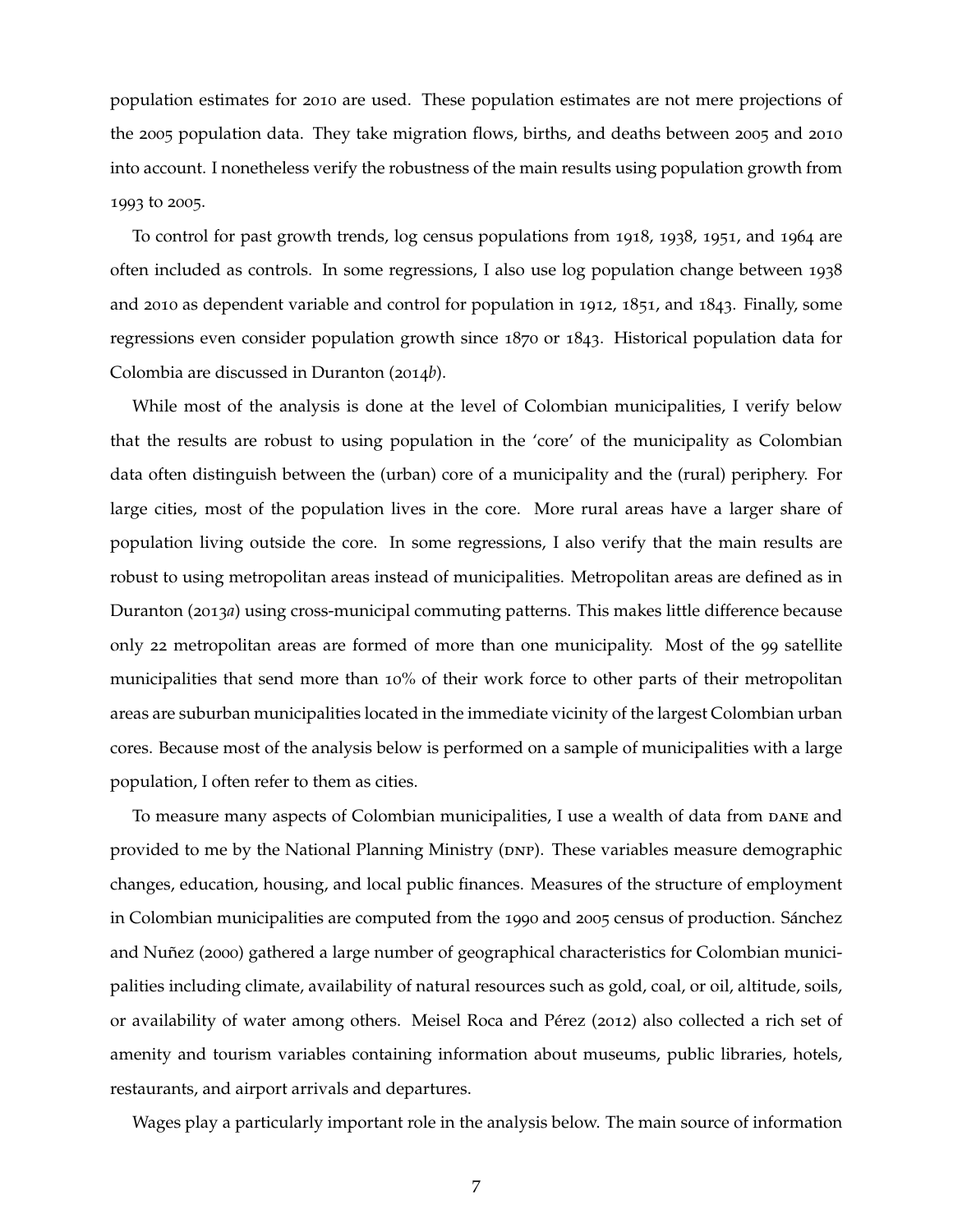on wages is the Colombian Great Integrated Household Survey (GEIH) administered by DANE between 1996 and 2010 (with 2006 and 2007 missing) using 2,090,945 observations in total. As in [Duranton](#page-40-7) ([2014](#page-40-7)*b*), where this data source is discussed at greater length, I estimate a municipality fixed effect in a wage regression where I control for the gender of individuals, their age, its square, and dummies for each level of educational achievement and each year. Only municipalities with more 100 observations are retained. To assess the robustness of the main findings, municipal fixed effects are sometimes estimated only for 1996 to 2001. Average municipal wages are also sometimes used.

Finally, various measures of roads and market access for Colombian municipalities are also used to assess the importance of transportation for urban growth. These data cover the Colombian road network from the country's colonial era to the current-day network and various market access variables measured either directly using wages in Colombian municipalities and travel time distance from Google Map or indirectly using a large-scale internal trade survey. These data are further described in [Duranton](#page-40-8) ([2015](#page-40-8)).

#### <span id="page-8-0"></span>**3. Possible factors of urban growth**

At the most immediate level and in accounting terms, city population growth over a period of time is equal to births minus death plus net migration flows. Should everyone be perfectly immobile, the growth of cities would boil down to analysis of the local determinants of natality and morbidity. At the opposite extreme, the dynamism of a city's internal demographics should play no role when the population is perfectly mobile. While there is a sizeable literature on how urbanisation or urban structure may affect fertility (e.g., [Aiura and Sato,](#page-39-1) [2014](#page-39-1)) or how, at the country level, fertility may affect urbanisation (e.g., [Jedwab, Christiaensen, and Gindelsky,](#page-41-6) [2014](#page-41-6), [Jedwab and Vollrath,](#page-41-7) [2015](#page-41-7)), there has been surprisingly little interest in the extent to which, locally, natural population growth determines overall population growth.[4](#page-8-1)

Although an analysis of the role played by a city's internal demographics may not be of much interest in a country like the us where we expect population to be fairly mobile, it is informative to assess the contribution of the natality of cities to their population growth in a developing country like Colombia where mobility between regions is low for geographic and historical reasons [\(Bush-](#page-39-2)

<span id="page-8-1"></span><sup>4</sup>[The determinants of urban growth and the literature on the size distribution of cities are reviewed in](#page-39-2) [Duranton and](#page-40-3) [Puga](#page-40-3) ([2014](#page-40-3)). See also [Duranton](#page-40-10) ([2013](#page-40-10)*b*[\) for a less technical exposition focused on the](#page-39-2) us.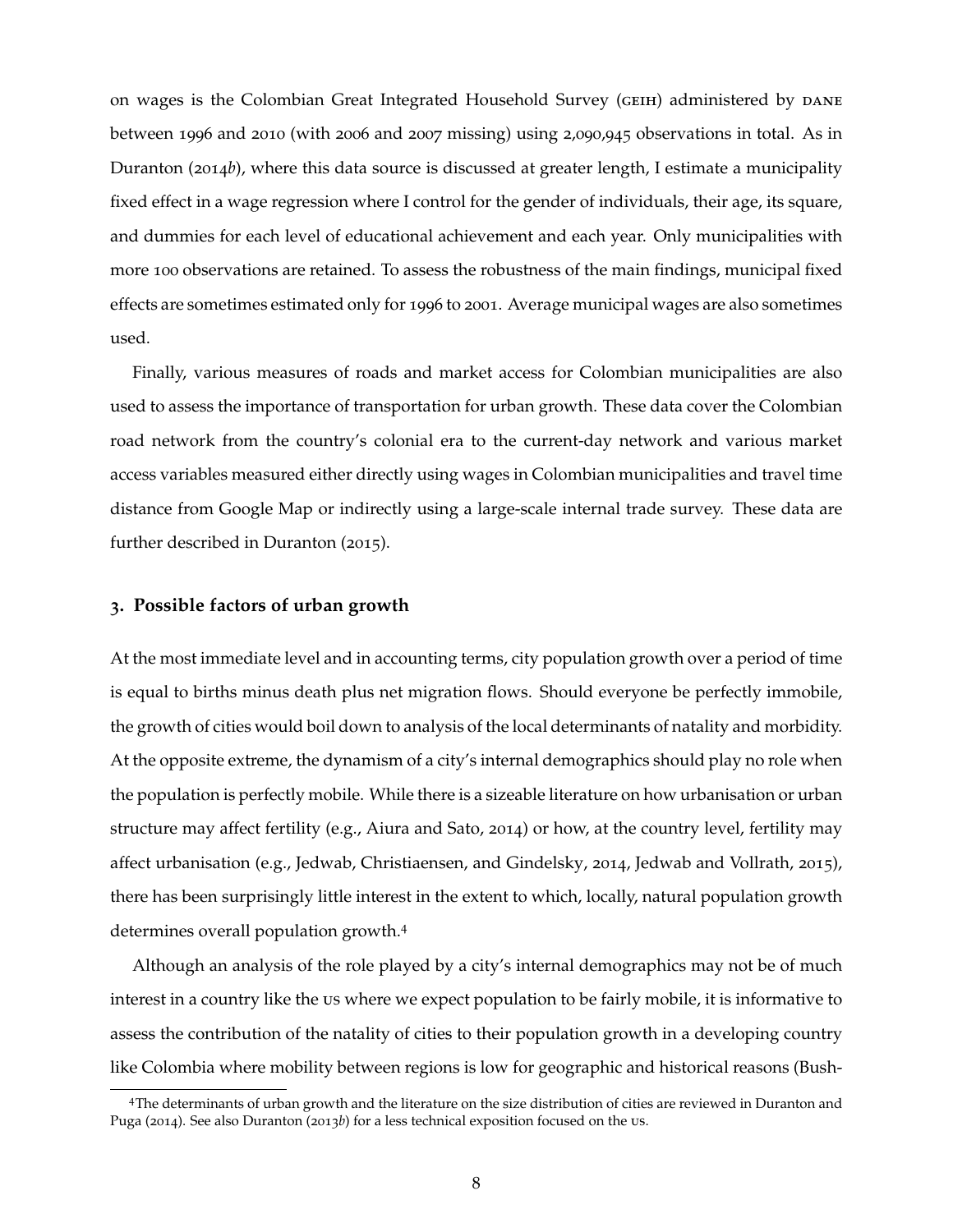[nell,](#page-39-2) [1993](#page-39-2)). The difficult geography of the country has led Colombian regions to evolve in relative isolation from each other. As a result, they have developed different regional cultures and senses of belonging. Beyond this, the demographic question is salient in Colombia where demographic differences across cities are extremely large. For instance, the 2010 birth rate in Quibdó, the main city of the Chocó region along the Pacific coast, is about 50% higher than in Cartagena, the fourth largest city on the Caribbean coast. The 2010 birth rate in Quibdó is also twice as high as in Bogotá, the capital and largest city, and three times as high as in Medellín, the second largest city. Relative to the low-fertility cities of the Coffee region, the natality gap is even higher.

After demography, initial population is another crucial variable that is at the heart of three important issues regarding urban growth. First, there is a worry that large cities in developing countries may be growing faster than smaller cities, and, somehow, may be growing too big. For many years, Colombia was hailed as a virtuous example of a country with a balanced urban system, which included four major cities in roughly the same size league. This is in contrast with a country like Argentina for which the metropolitan area around the main city, Buenos Aires, hosts nearly a third of the country population. Greater Buenos Aires is also nearly 10 times as large as the second largest metropolitan area. This said, the last decades have seen the rising prominence of Bogotá in the Colombian urban system. This may be a concern in a country where a balance between the main regions is perceived as important politically.

Whether the population growth of cities depends on their initial size has also important implications for the long-run size distribution of cities. In particular, there has been a salient controversy in the literature regarding whether Gibrat's law holds for city population growth. Gibrat's law (a.k.a., the law of proportional effects) is the statement that growth over a period is orthogonal to the initial level. In turn, Gibrat's law implies either a log normal city size distribution or a Pareto distribution (a.k.a., Zipf's law) depending on minute differences regarding the growth of cities at the bottom tail. Both distributions appear to be appropriate first-order description of the size distribution of cities.[5](#page-9-0)

The third reason why initial population size should be included in city growth regressions is more technical. Consider first a hypothetical situation where population is highly mobile across

<span id="page-9-0"></span><sup>5</sup>See [Eeckhout](#page-40-11) ([2004](#page-40-11)) and subsequent literature for the Gibrat's law controversy for us cities. The relationship between the size distribution of cities and their growth is discussed at length in [Duranton and Puga](#page-40-3) ([2014](#page-40-3)). See [Duranton](#page-40-9) ([2013](#page-40-9)*a*) for a discussion of the size distribution of Colombian cities. See finally, [Ioannides and Skouras](#page-41-8) ([2013](#page-41-8)) for a recent discussion of how to evaluate the shape of the distribution of city sizes.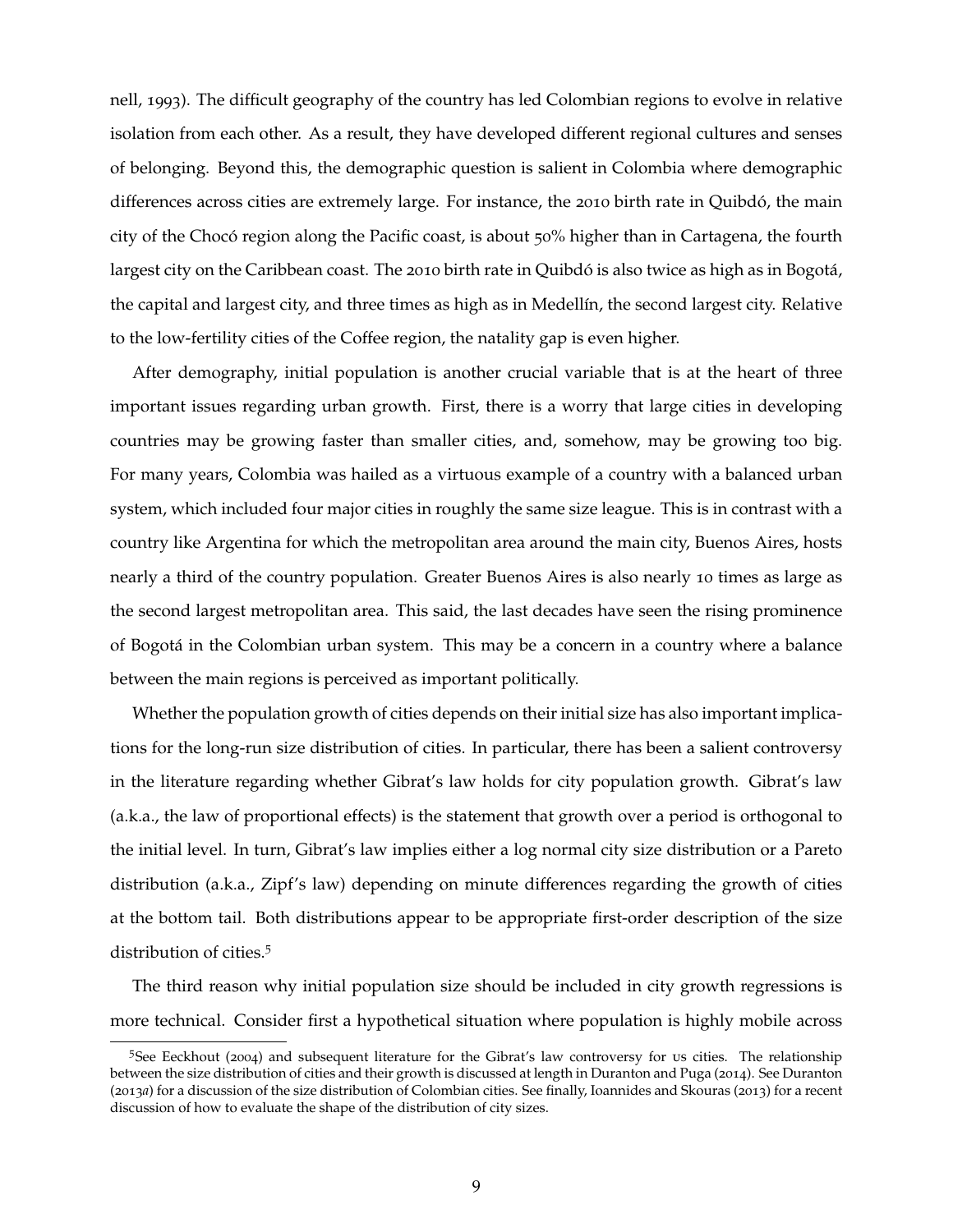cities. Then, a change in a city's characteristics leads to a change in its population soon afterwards. To be concrete, assume that a new road leads to an almost immediate influx of population. To capture this type of phenomenon, it is appropriate to regress changes in city population on changes in the roadway using a 'difference-*on*-differences' regression. However, as noted by [Duranton and](#page-40-2) [Turner](#page-40-2) ([2012](#page-40-2)), if population only gradually adjusts to the new infrastructure, one should regress changes in population on the initial level of roads and initial population. Given that our results about city demographics strongly suggest that mobility is far from perfect in Colombia, regressing city population changes on the initial levels of population and key determinants of population also measured in level appears appropriate. Estimating this type of 'difference-*on*-levels' regression is in line with much of the literature on urban growth.<sup>[6](#page-10-0)</sup>

Then, from standard reasoning, we expect net migration flows in or out of a city to be determined by the wages and incomes that this city offers, the quality of life in this city, and the costs of living in this city, mainly determined by housing and transportation costs. Regressing city population growth on city wages constitutes an interesting exercise for two reasons. First, incomes and wages are arguably important proximate causes of urban growth. Obviously, the causal effect of city wages on city population is unlikely to be perfectly identified from such regression. Importantly, the estimated elasticity of wages with respect to population is likely to be downward-biased since we expect workers to base their location decisions on long-run wages not on the wages measured for any given year (which are also likely to be mismeasured). Wages and population growth are also expected to be simultaneously determined as population inflows will lower local wages (at least in the short run).

Second, it is also interesting to estimate the effect of other, perhaps deeper, factors of urban growth in conjunction with wages. For instance, human capital in a city may cause urban growth for a variety of reasons. City human capital may increase productivity through local human capital externalities. It may also increase future productivity through learning by workers surrounded by more educated workers. Alternatively, a larger share of more educated workers in a city may generate local amenities that are directly valued by the residents. Considering wages and measures of city human capital both together and separately in city growth regressions will be informative and provide suggestive evidence regarding the channels through which city education affects city growth.

<span id="page-10-0"></span> $6$ See [Duranton and Puga](#page-40-3) ([2014](#page-40-3)) for further discussion of this issue.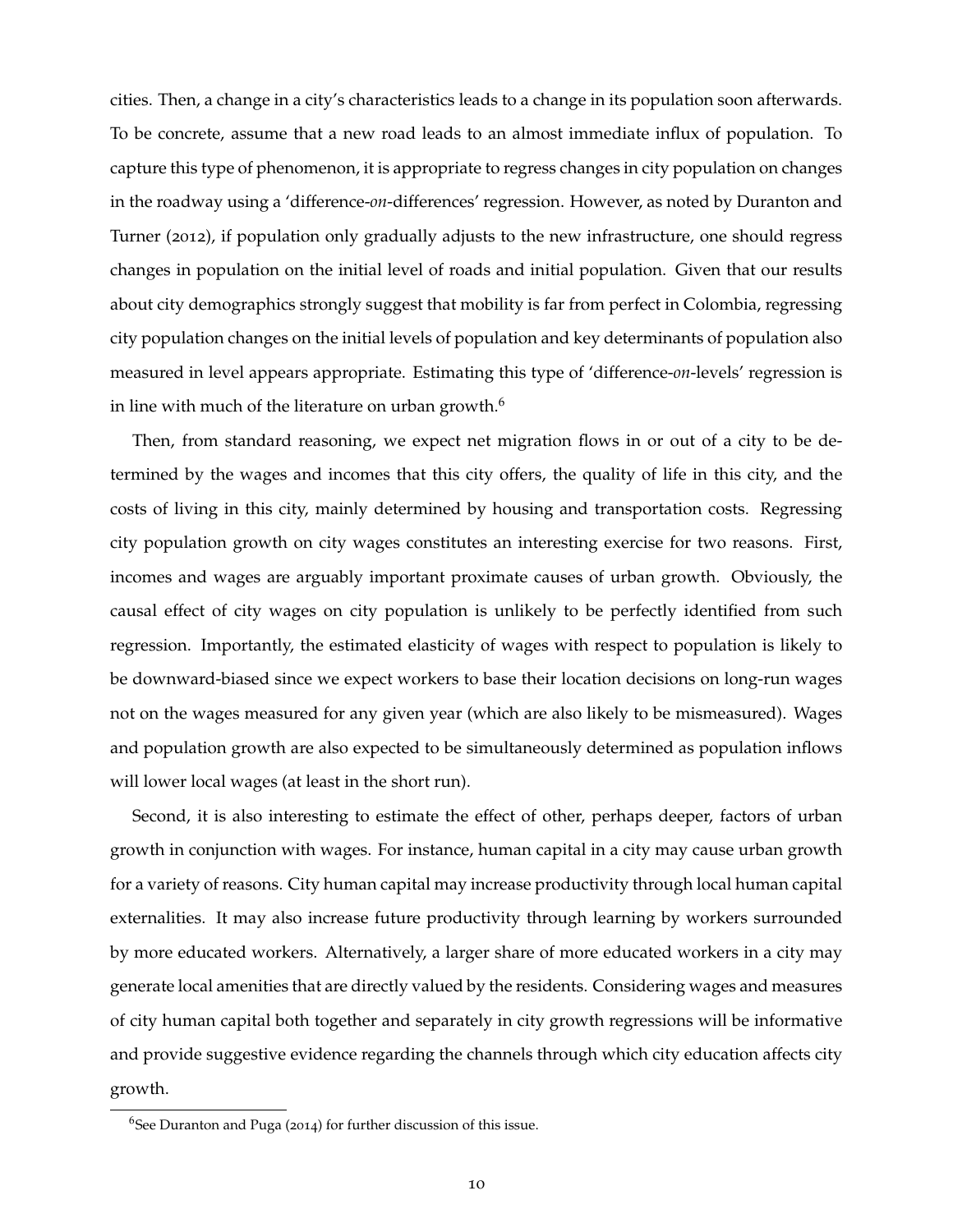It is somewhat puzzling that wages and productivity are seldom used in city growth regressions. An early exception is [Glaeser](#page-41-0) *et al.* ([1995](#page-41-0)), who consider wages in conjunction with other determinants of population growth for us cities, but estimate mostly insignificant coefficients. More recently, [Beaudry, Green, and Sand](#page-39-3) ([2014](#page-39-3)) have developed a new approach to estimating the effects of changes in city wages on city population growth. Their estimation strategy relies on differences in national wage premia across sectors. More specifically, wages in a city are expected to grow faster when sectors with high premia become locally more important or if the more important sectors of activity of a city experience a growing premium nationally. For us cities, [Beaudry](#page-39-3) *et al.* ([2014](#page-39-3)) estimate an elasticity of city population with respect to city wages of about two over a ten-year time horizon.

As already stated, high wages can only constitute a proximate factor of city population growth just like aggregate investment is a proximate factor of GDP growth. To go deeper, it is important to understand what drives urban wages. It seems natural to expect higher wages to result from a stronger demand for labour locally. The demand for labour may increase for idiosyncratic reasons following, for instance, the breakthrough of an entrepreneur who develops a very successful new business.[7](#page-11-0) There may also be a systematic component to changes in labour demand. As sectors of economic activity rise and decline at the national level, cities with a 'favourable' mix of sectors should experience rising wages and increasing population while cities with an adverse mix will decline. Following [Bartik](#page-39-4) ([1991](#page-39-4)), it has become commonplace to use city shares of sectoral employment multiplied by their national growth and summed across sectors as a more exogenous surrogate for city employment growth. Although these predictors of city growth have often been used as instruments for population growth, when the latter is used as an explanatory variable for something else, there has been very little work that focuses on the effects of changes in labour demand on city population.

In [Duranton](#page-40-7) ([2014](#page-40-7)*b*), I examine determinants of local wages to estimate agglomeration effects in Colombian cities. While its focus is different, this analysis of agglomeration effects leads a to number of findings that are relevant here. Most importantly, there is some evidence, albeit modest, that city education, as measured by the share of university graduates, and market access

<span id="page-11-0"></span><sup>7</sup> In [Duranton](#page-40-12) ([2007](#page-40-12)), I explore the implications of such idiosyncratic discoveries for the size distribution of cities in an urban system. I also provide empirical evidence about some of these implications including the fast churning of sectoral employment in cities. Following [Glaeser](#page-41-1) *et al.* ([1992](#page-41-1)), there have been many claims regarding the importance of entrepreneurship in local growth. These issues are best explored by focusing on the evolution of employment at the level of sectors of economic activity across locations. This will constitute the object of a separate analysis.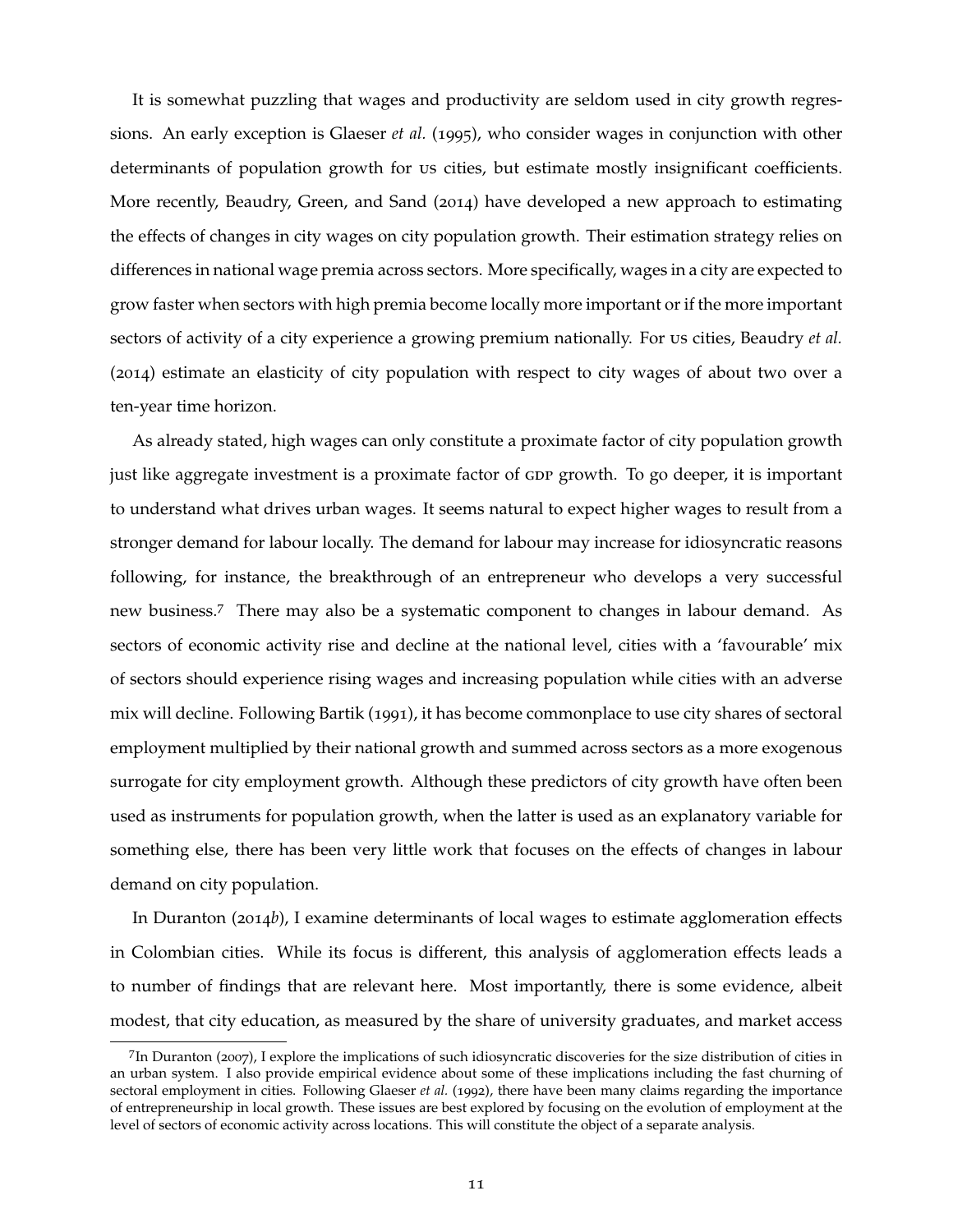both matter in determining wages. On the other hand, there is no evidence that roads or amenities have any effect on wages.

Following [Glaeser](#page-41-0) *et al.* ([1995](#page-41-0)), [Simon and Nardinelli](#page-42-1) ([2002](#page-42-1)), [Glaeser and Saiz](#page-41-2) ([2004](#page-41-2)), and many others, city-wide measures of human capital have often been considered in city growth regressions. While human capital in an area can be measured in many ways, the share of university-educated workers is a popular measure. For 20th- and 21st-century cities in developed countries, this measure of city-wide human capital is usually a strong and robust predictor of future growth. The evidence for earlier periods is also supportive, though not as strongly. [Simon and Nardinelli](#page-42-2) ([1996](#page-42-2)) find robust evidence of an important role of human capital for the growth of English cities in the second part of the 19th century and the first part of the 20th. For us counties over the last 200 years, [Glaeser, Ponzetto, and Tobio](#page-41-9) ([2014](#page-41-9)) find an uneven role for city human capital in the early part of their study period.

After [Moretti](#page-41-10) ([2004](#page-41-10)) and others, a strong case can be made that a greater proportion of university graduates in a city in the us is associated with higher wages. Although, as already mentioned, the evidence for this type of effect is less strong in Colombia, this is certainly a possible channel of transmission. Because city education may generate human capital externalities that translate into higher wages, more education in a city will eventually lead to an inflow of newcomers.

While a direct effect of city education on wages is possibly a key channel of transmission, this need not be the only one. There may be more to the relationship between city education and wages as higher wages may also be a delayed response to human capital externalities that generate some learning. In the extreme, workers might migrate to a city in large numbers to learn and then leave to reap the benefits from their learning elsewhere. As a result, much of the effect of city human capital may not go through contemporaneous wages and we may observe an important effect of city human capital on subsequent growth even after controlling for city wages. Following, [Shapiro](#page-42-3) ([2006](#page-42-3)), it is also possible that human capital affects city growth through the formation of positive local amenities associated with human capital.

Regressing city population growth on the initial level of city human capital may not identify a causal effect of city human capital on population growth. More educated workers might be flocking to growing cities ahead of other workers, perhaps because they are more mobile. More prosperous cities, which grow faster, may also be able to provide their residents with more and better education. The literature on us cities has used the establishment of land grant colleges in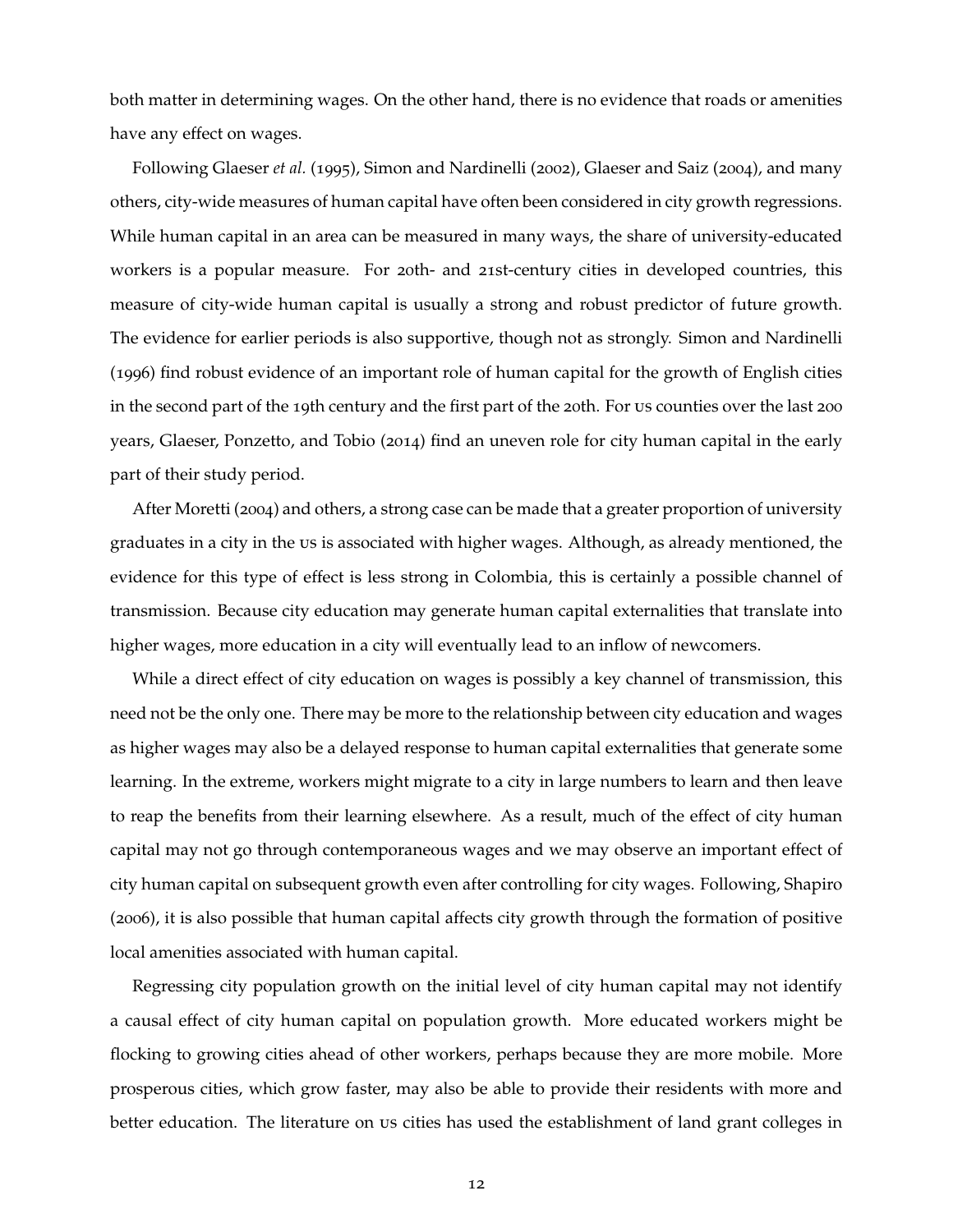the second part of the 19th century in small places at the centre of many states as a source of exogenous variation for city education [\(Moretti,](#page-41-10) [2004](#page-41-10), [Shapiro,](#page-42-3) [2006](#page-42-3)). The estimates that use this source of variation confirm those of simple cross-sectional regressions. [Glaeser and Saiz](#page-41-2) ([2004](#page-41-2)) perform a number of other robustness checks and further buttress the case that city education has causal effect on city population growth in us cities.

Urban amenities are also often acknowledged to play an important role in the growth of cities. While standard economic analysis in the spirit of [Roback](#page-42-4) ([1982](#page-42-4)) makes it clear that cities with better amenities should be larger, it is less immediately obvious that cities with better amenities should grow faster. A key reason behind the possible positive effect of amenities on city growth could be that urban amenities are normal goods (or even perhaps luxury goods) for which households are willing to pay increasingly high prices as they get richer.

There is strong empirical evidence regarding the role of a specific amenity in us urban growth: the weather. [Glaeser, Kolko, and Saiz](#page-41-11) ([2001](#page-41-11)) argue that January and July temperatures are the most reliable predictors of city growth in recent us history. These findings have been confirmed by subsequent literature in the us and by [Cheshire and Magrini](#page-39-5) ([2006](#page-39-5)) for European countries. It could nonetheless be the case that good weather is correlated with another potential explanation of city population growth. For instance, warm January temperatures in the us are predominantly found in the South. Southern us cities also make it easier to build housing, a potential confounding factor. Fears of a spurious correlation have been alleviated by [Rappaport](#page-41-3) ([2007](#page-41-3)) who shows that the relationship between good weather and population growth is true outside of the us South. Adding to this, [Carlino and Saiz](#page-39-0) ([2008](#page-39-0)) show that tourism visits, which may be understood as an overall measure of amenities, is a robust predictor of city population growth in the us even after controlling for weather. They also provide plausible instruments which confirm their main results. Taken together, findings by extant literature strongly support the notion of a positive effect of amenities, and particularly of nice weather, on city growth. Whether such findings also hold in developing cities is an open question.

The transportation infrastructure, the road infrastructure in particular, is another possible determinant of urban growth that has been considered in the literature. Urban roads may matter for two reasons. First, they are expected to ease travel within cities and allow residents to reach their destinations, work in particular at a lower costs. In turn, roads will induce them to travel further to reach better jobs or restaurants they like better. Roads will also allow residents to travel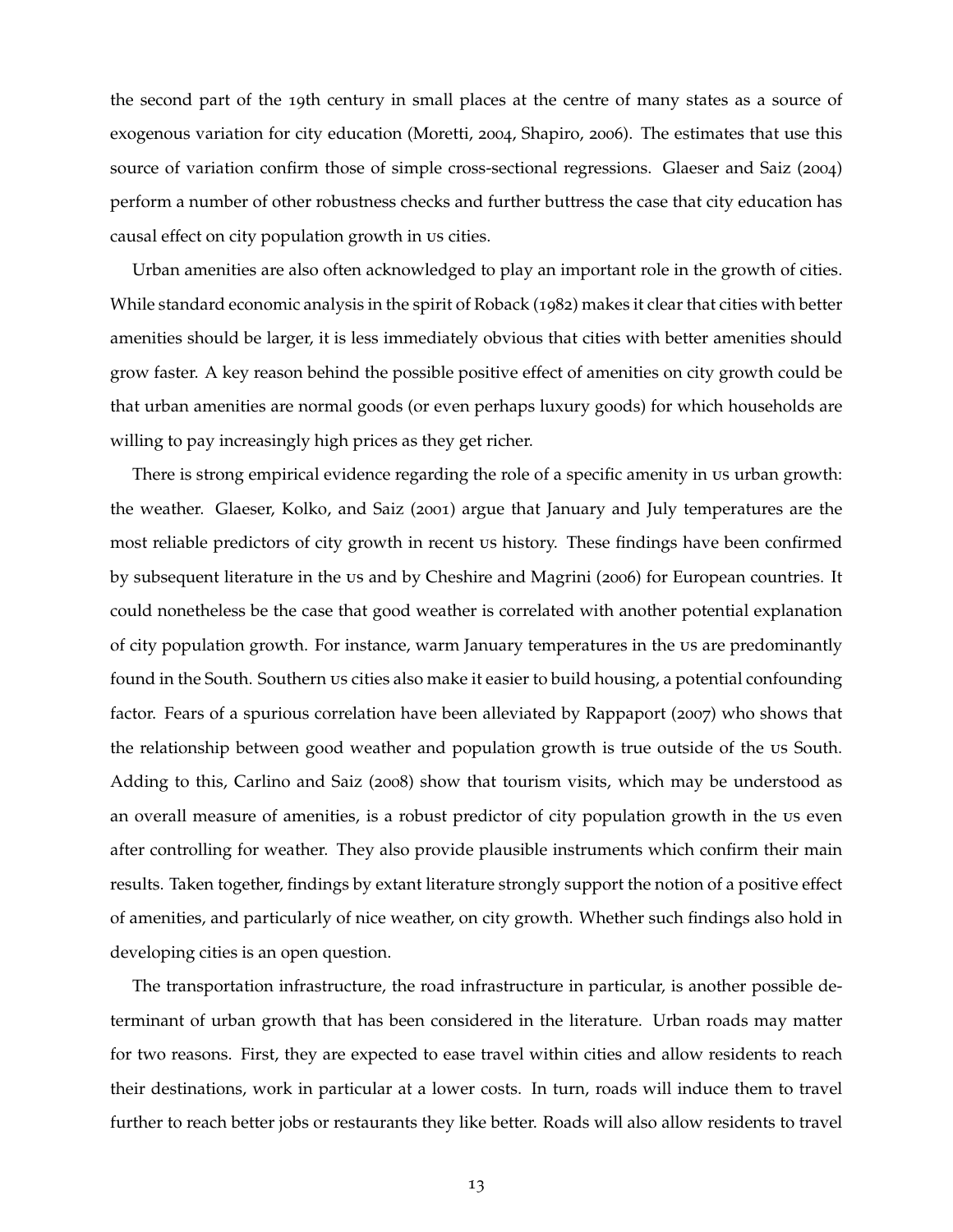more often. Lower travel costs will also alleviate the scarcity of land and thus lower housing costs. Standard economic models of city structure in the spirit of [Alonso](#page-39-6) ([1964](#page-39-6)), [Mills](#page-41-12) ([1967](#page-41-12)), and [Muth](#page-41-13) ([1969](#page-41-13)) imply that more roads should make cities more attractive and thus foster their population growth. [Duranton and Turner](#page-40-2) ([2012](#page-40-2)) provide some evidence regarding the role of roads in the growth of us cities between 1984 and 2004. They claim that a 10% increase in a city's roadway leads to a 1.5% larger population 20 years later. These results have been replicated for various countries, including Spain [\(García-López, Holl, and Viladecans-Marsal,](#page-40-13) [2014](#page-40-13)).

The second reason why urban roads matter is that they offer convenient ways in and out of the cities and foster trade. [Duranton, Morrow, and Turner](#page-40-14) ([2014](#page-40-14)) provide evidence that us cities with more interstate highways export more in volume because of this. In [Duranton](#page-40-8) ([2015](#page-40-8)), I show that a similar effects also occur in Colombian cities for both exports and imports, in volume and in value. The main difficulty when regressing urban outcomes on city roads is that roads may follow from these 'outcomes' rather than cause them or that city population growth and roads are simultaneously determined.

Several solutions to this identification issue have been proposed (see [Redding and Turner,](#page-41-14) [2015](#page-41-14), for a review). [Duranton and Turner](#page-40-2) ([2012](#page-40-2)) use old road networks as exogenous predictors for current urban roads. These include a plan of the us interstate highway system prior to its development after 1956, late 19th century railroads, and early exploration routes of the continent. These instruments are statistically powerful enough predictors of the current transportation network since initial highway maps have been by and large implemented, old railroads have often been turned into roads, and old exploration routes have been slowly upgraded into modern roads. A case can also be made in favour of their exogeneity since old road networks were mostly about linking cities whereas our concern here is mostly about travel within cities. This case can be made stronger by controlling for possible factors that may be correlated with both contemporaneous city population growth and old road networks such as geographic features or the long run propensity of some cities to grow. We follow a similar approach here and use data extracted from maps of old road networks from Colombia dating back to the colonial era.

Beyond roads, the relative location of cities may also matter. Cities with good market access may grow more. For instance, [Redding and Sturm](#page-41-15) ([2008](#page-41-15)) document that (West) German cities close to the Iron Curtain, which divided Germany for nearly 30 years, lost much of their market access after the Iron Curtain was erected. They also experienced a process of relative population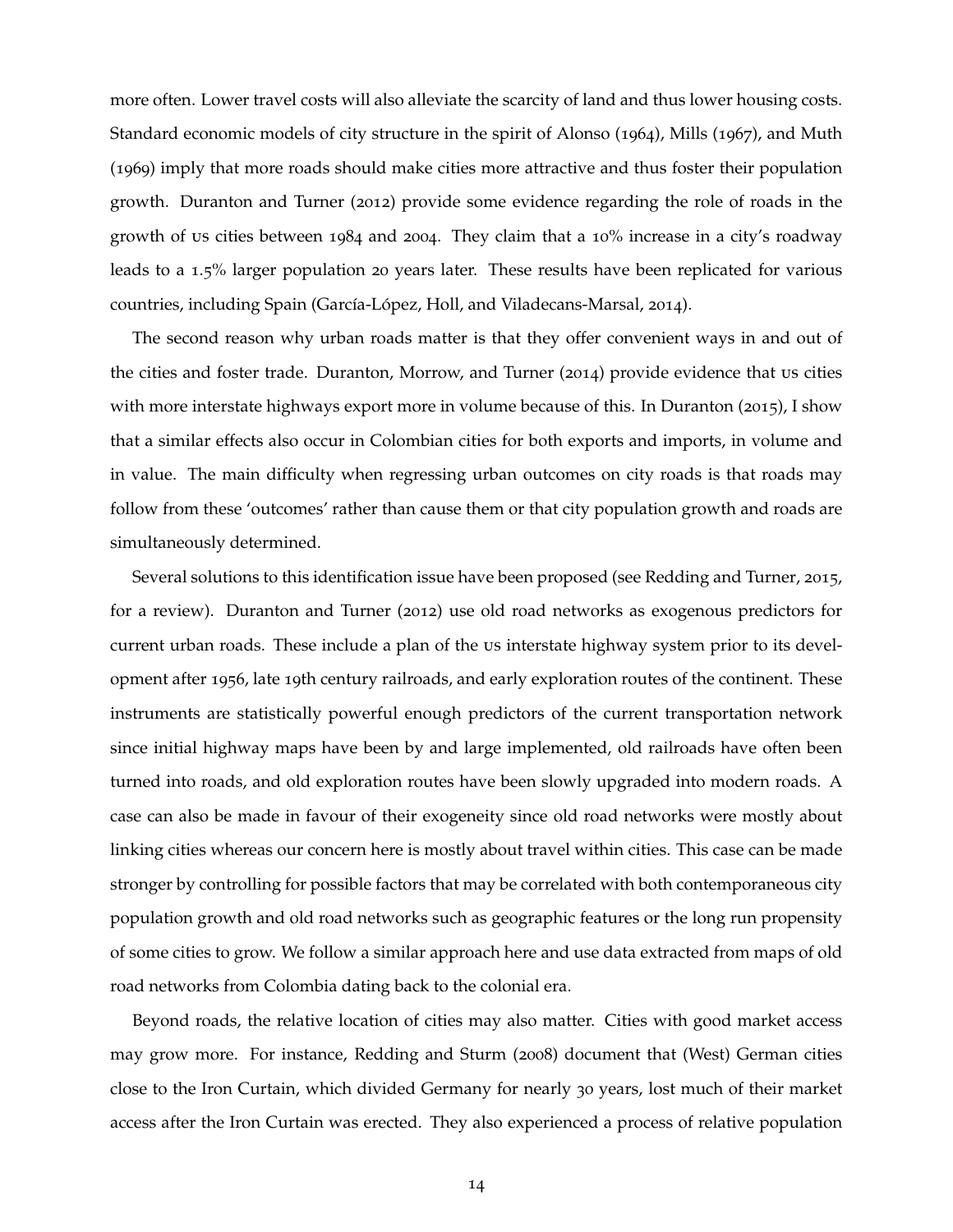decline. Being close to large markets has nonetheless theoretically ambiguous implications. A city with large markets nearby will enjoy a higher demand for its products. It will also face stiffer competition from producers located in these neighbouring markets. The resulting effect of these two forces will be in general non-linear and will depend on subtle issues such as the nature of competition on product markets [\(Head and Mayer,](#page-41-16) [2004](#page-41-16)).

As imentioned above, there are strong reasons to expect city wages to affect city population growth. By the same line of reasoning, a higher cost of living could potentially affect negatively city population growth. While developing a good measure of the overall cost of living in Colombian cities is beyond the scope of this paper, I can nonetheless use some measures of housing costs to provide a preliminary exploration of this issue. Finally, the popular press (especially in Colombia) is always keen to highlight the role of local leadership in cities. Even though I am not able to establish causality, I can nonetheless provide an early exploration of correlations between some unique measures of local governance and city population growth.

### <span id="page-15-0"></span>**4. Key drivers of the growth of Colombian cities**

All the regressions estimated below are of the same general form:

<span id="page-15-1"></span>
$$
\Delta_{t,t+1} \log \text{pop}_c = \alpha \log \text{pop}_{ct} + X_{ct}\beta + \epsilon_{ct}, \qquad (1)
$$

where the dependent variable is the change in log population between  $t$  and  $t + 1$ . I usually take 1993 as the beginning of the study period and 2010 as its end. Cities are indexed by *c* and *X* is a vector of city characteristics. These characteristics include a number of variables of interest such as city wages, education, or roads, among others. They also include a number of control variables such as regional or departmental dummies and past log populations.

An important issue to note here is that most of the regressions below regress a difference in population on the initial level of the determinants of urban growth. As already discussed, this is justified when equilibrium population adjusts only slowly to changes. The first part of the analysis that follows makes the case that population mobility is far from perfect in Colombia by focusing on city demographics.

A full accounting exercise that decomposes changes in the population of all cities into births, deaths, and migration flows in and out of the city is beyond the scope of this paper for two reasons. The first is that counts of births are available only for certain years and information about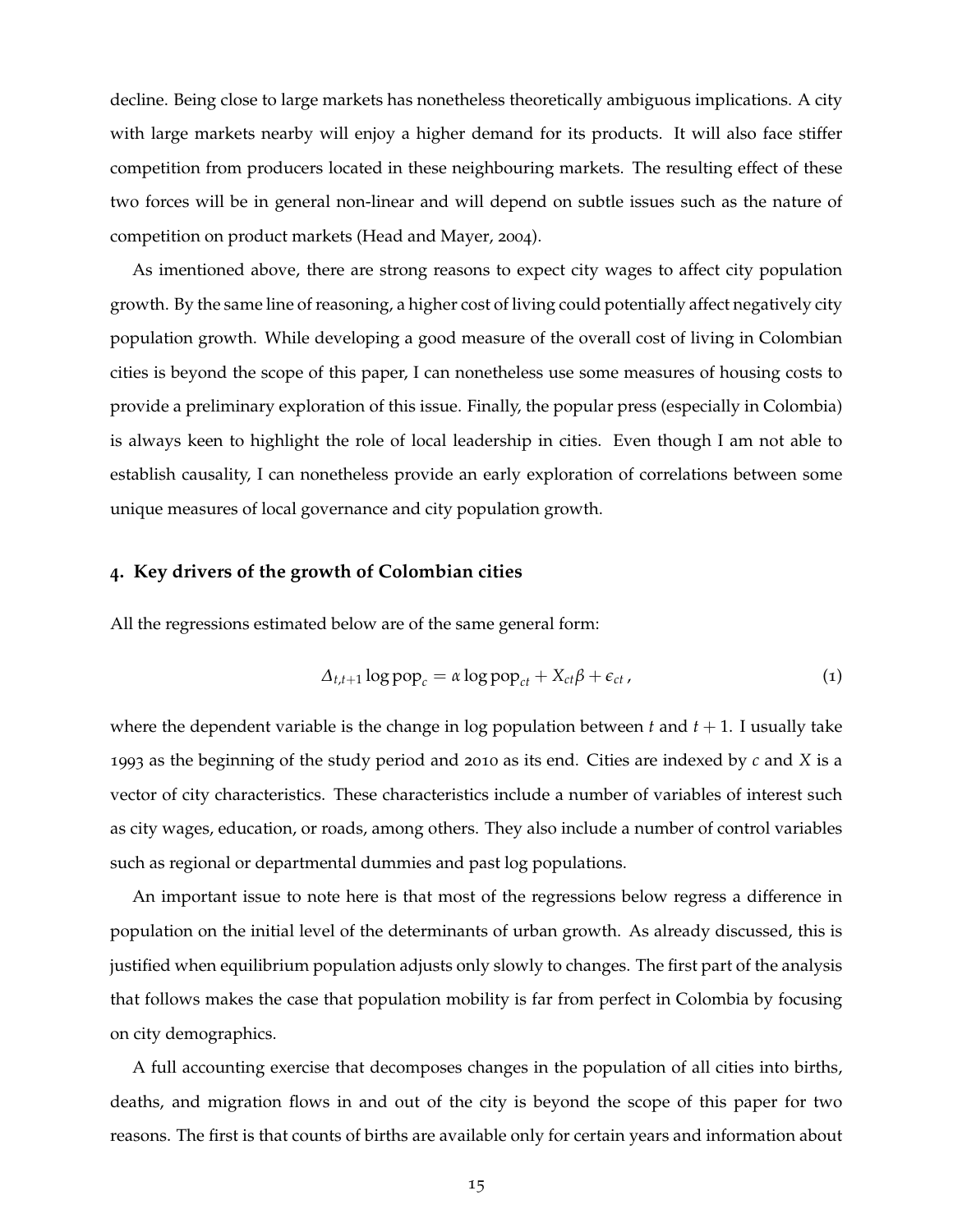migration flows is even more restricted. Birth rates are computed using the number of birth per adult population in 1993, 2005, and 2010. Migrations flows are only available since 2008 and it is unclear how precisely the Colombian government is able to track households that move. $8$  The second reason for not doing a full accounting exercise is that using a regression like described in equation ([1](#page-15-1)) will make it easier to compare the results about city demographics with those for other determinants of city growth.

In table [2](#page-17-0), column 1 regresses the change in log population between 1993 and 2010 on log 1993 population and the log birth rate for all available Colombian municipalities. The coefficient on log initial city population is insignificant. This is a precisely estimated zero since the standard error on this elasticity is less than 0.01. The coefficient on log birth rate is 0.24 and highly significant. Again, under perfect mobility, this coefficient is expected to be zero as natality in a city should be uncorrelated with its population growth rate.<sup>[9](#page-16-1)</sup> Under perfect immobility, this coefficient should be close to one as the population can only increase through births.[10](#page-16-2)

Column 2 of table [2](#page-17-0) uses a broader measure of internal demographic dynamism. Namely, it replaces the birth rate used in column 1 by a fertility rate computed using the number of children below the age of 18 relative to the adult population. This alternative measure yields a marginally higher coefficient of 0.27 instead of 0.24, perhaps because it measures long-run fertility better. Column 3 uses instead the log counts of migrants in and out of the city. The coefficient on out migrants is negative and low at -0.04. The coefficient on in-migrants is much larger and positive at 0.11. Considering flows of migrants together with the fertility rate in column 4 makes little difference to the results obtained so far. In essence, growing cities are cities with stronger internal demographic dynamism, greater flows of in-migrants, and smaller flows of out-migrants. While the analysis does not allow us to cleanly compare the contributions of fertility and migration flows to urban growth, we can note that the sum of the coefficients on migration flows is slightly smaller than the coefficient on fertility but of the same magnitude. It is also easy to see that both migration flows and fertility appear to have roughly the same explanatory power with respect to urban population growth. This suggests that both migration and fertility are equally important

<span id="page-16-0"></span><sup>8</sup>Unfortunately, this variable is only available towards the end of the study period. This may not matter much as we expect this type of variable to be persistent over time.

<span id="page-16-1"></span><sup>9</sup>This also requires a lack of correlation between natality and other determinants of city population growth not considered in the regression. This issue is tackled below.

<span id="page-16-2"></span> $10$ In absence of mobility, city growth should be entirely explained by the differential between natality and mortality.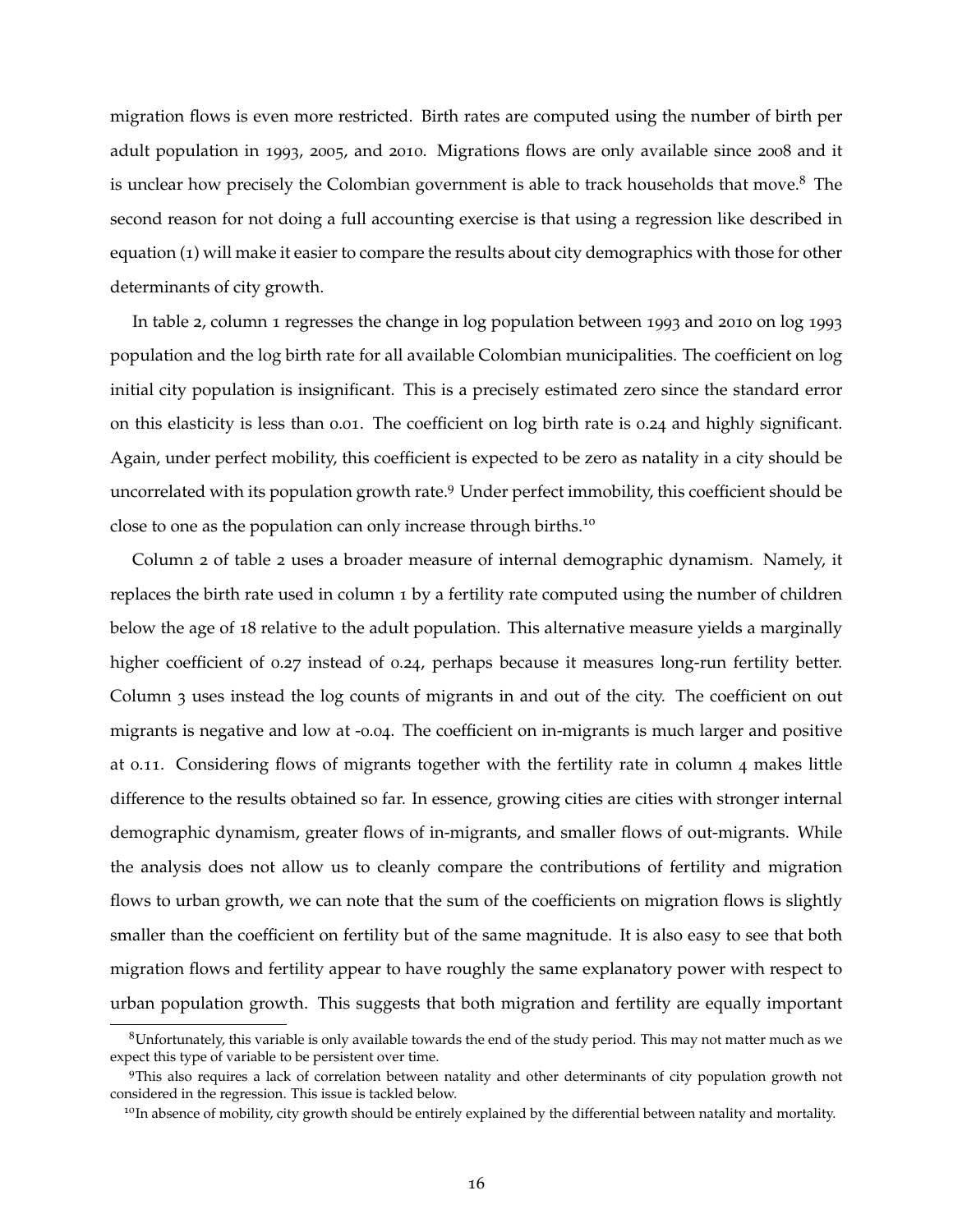|                     | (1)        | (2)         | (3)                 | (4)                  | (5)            | (6)            | (7)               | (8)             |
|---------------------|------------|-------------|---------------------|----------------------|----------------|----------------|-------------------|-----------------|
| log 1993 population | 0.0027     | $0.025^{a}$ | $-0.051^a$          | $-0.023^{c}$         | $-0.0077$      | $-0.026$       | 0.036             | 0.0017          |
|                     | (0.0096)   | (0.0089)    | (0.013)             | (0.014)              | (0.020)        | (0.021)        | (0.037)           | (0.035)         |
| log birth rate      | $0.24^{a}$ |             |                     |                      |                |                |                   |                 |
|                     | (0.025)    |             |                     |                      |                |                |                   |                 |
| log fertility rate  |            | $0.27^a$    |                     | $0.24^{a}$           | $0.23^{a}$     | $0.22^{\circ}$ | $0.17^{b}$        | $0.27^{\circ}$  |
|                     |            | (0.028)     |                     | (0.033)              | (0.058)        | (0.058)        | (0.070)           | (0.070)         |
| log out-migrants    |            |             | $-0.042^{\alpha}$   | $-0.062a$            | $-0.071^{\mu}$ | $-0.057^a$     | $-0.050^a$        | $-0.047^a$      |
|                     |            |             | (0.0083)            | (0.0088)             | (0.012)        | (0.011)        | (0.013)           | (0.015)         |
| log in-migrants     |            |             | $0.11^{\textit{a}}$ | $0.092^{\textit{a}}$ | $0.099^{a}$    | $0.088^{a}$    | $0.083^{a}$       | $0.071^{\circ}$ |
|                     |            |             | (0.0094)            | (0.0095)             | (0.015)        | (0.015)        | (0.015)           | (0.016)         |
| log wage            |            |             |                     |                      |                | $0.27^{\circ}$ | 0.27 <sup>a</sup> | $0.33^{a}$      |
|                     |            |             |                     |                      |                | (0.076)        | (0.087)           | (0.096)         |
| Past populations    | N          | N           | N                   | N                    | N              | N              | Y                 | Y               |
| Location dummies    | N          | N           | N                   | N                    | N              | N              | Reg               | Dpt             |
| $R^2$               | 0.13       | 0.11        | 0.16                | 0.22                 | 0.27           | 0.30           | 0.32              | 0.43            |
| Municipalities      | 1,041      | 1,041       | 934                 | 915                  | 344            | 344            | 344               | 344             |

<span id="page-17-0"></span>Table 2: Changes in log population between 1993 and 2010 and fertility, OLS specifications

*Notes:* OLS regressions with a constant in all columns. Robust standard errors in parentheses. *a*, *b*, *c*: significant at 1%, 5%, 10%. The dependent variable is the change in the log of population between 1993 and 2010. The explanatory variables of interest and controls are as follow. The variable log birth rate is the natural log of the average number of recorded births per adult for 1998, 2005, and 2010. Fertility rate is the average number of children below 18 per adult for 1998, 2005, and 2010. Out-migrants and in-migrants are the number of migrants in and out, averaged over 2008-2010. The variable log wage is a wage index as described in the text. Past populations are the logs of population for 1918, 1938, 1951, and 1964. In column 7, the geographic dummies are Caribbean, Andean, and Oriental (with Pacific being the base). In column 8, the geographic dummies are for the 32 Colombian departments and the Bogotá capital district. Starting column 5, the sample of municipalities is restricted to municipalities for which wage and other variables used below is available.

in accounting for urban growth. In turn, this probably implies significant frictions in terms of residential mobility.

Next, column 5 duplicates column 4 but uses a smaller sample of Colombian municipalities. This sample is mostly the sample of cities that will be examined in much of what follows. These are larger municipalities for which wages and other data are available. The results are essentially similar across the larger and smaller samples of municipalities. Column 6 also includes log municipal wages. This wage variable is a wage index estimated as in [Duranton](#page-40-7) ([2014](#page-40-7)*b*) using the Colombian households survey. Individual wages that are regressed on individual characteristics, a city fixed effect, and a year effect for the 1996-2010 period.<sup>[11](#page-17-1)</sup> City effects are kept only for municipalities for which more than 100 observations are available and used as a wage index. While the coefficient

<span id="page-17-1"></span> $11$ The characteristics are gender, age, its square and an indicator variable for each year of education.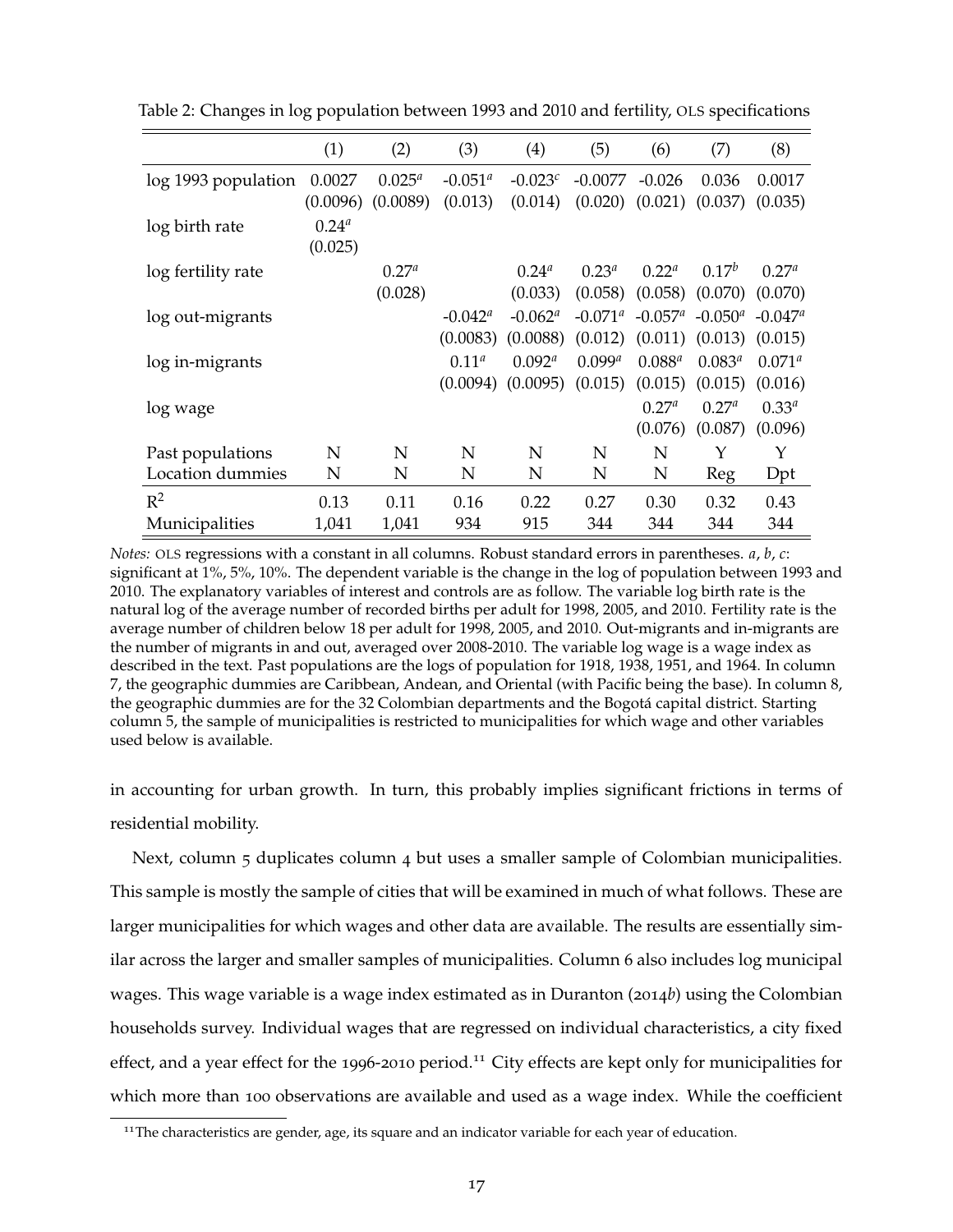on log wages is fairly large at 0.27 and highly significant, the coefficient on natality remains the same while those on migration are only marginally lower in size. Column 7 further adds indicator variables for the four main regions of Colombia and log population in 1918, 1938, 1951, and 1964 as control variables. These controls are important for two reasons. First, regression ([1](#page-15-1)) is equivalent to regressing the log of 2010 population on the same variable for 1993. If the error term is serially auto-correlated, this can bias the estimation of the coefficient on initial population. Hopefully the bias, if any, will be much attenuated by adding further population lags as controls. We also expect past populations over nearly a century to control for many important unobservables that drive city growth and could be correlated with city demographics. Column 8 restricts identification further by also imposing indicator variables for departments. Despite only considering variation within fairly small units, the coefficients on the demographic variables remain about the same as in column 6.

The first important lesson that can be drawn from table [2](#page-17-0) is that migrations in and out of cities play in important role as proximate factor for the population growth of cities in Colombia. Although this probably was to be expected, this legitimises the rest of this analysis and an attempt to understand what makes some cities more attractive to newcomers. The second main lesson from table [2](#page-17-0) is that city fertility plays, perhaps, a surprisingly large role. Cities with a higher fertility grow faster with an elasticity of about 0.25. Hence, while there is some mobility, it is far from perfect and this justifies our focus in most of what follows on differences-on-levels regressions instead of differences-on-differences regressions. Since city demographics is only a proximate factor behind city growth, for the rest of the analysis we turn to deeper determinants and ignore city demographics.

A third finding of table [2](#page-17-0) is the suggestion that wages also play an important role in city growth. The regressions reported in table [3](#page-19-0) provide further support for this result. Column 1 regresses the change in log population between 1993 and 2010 on log wages. The estimated elasticity is 0.50. Adding initial population, past populations and regional indicators in column 2 or departmental indicators in column 3 makes little difference. Again, these wages by city are estimated from the Colombian labour force survey over the period and finely control for standard observable characteristics of workers such as their gender, age, and educational achievement. To assess the effect of this particular choice, column 4 uses mean wages computed directly from the data. This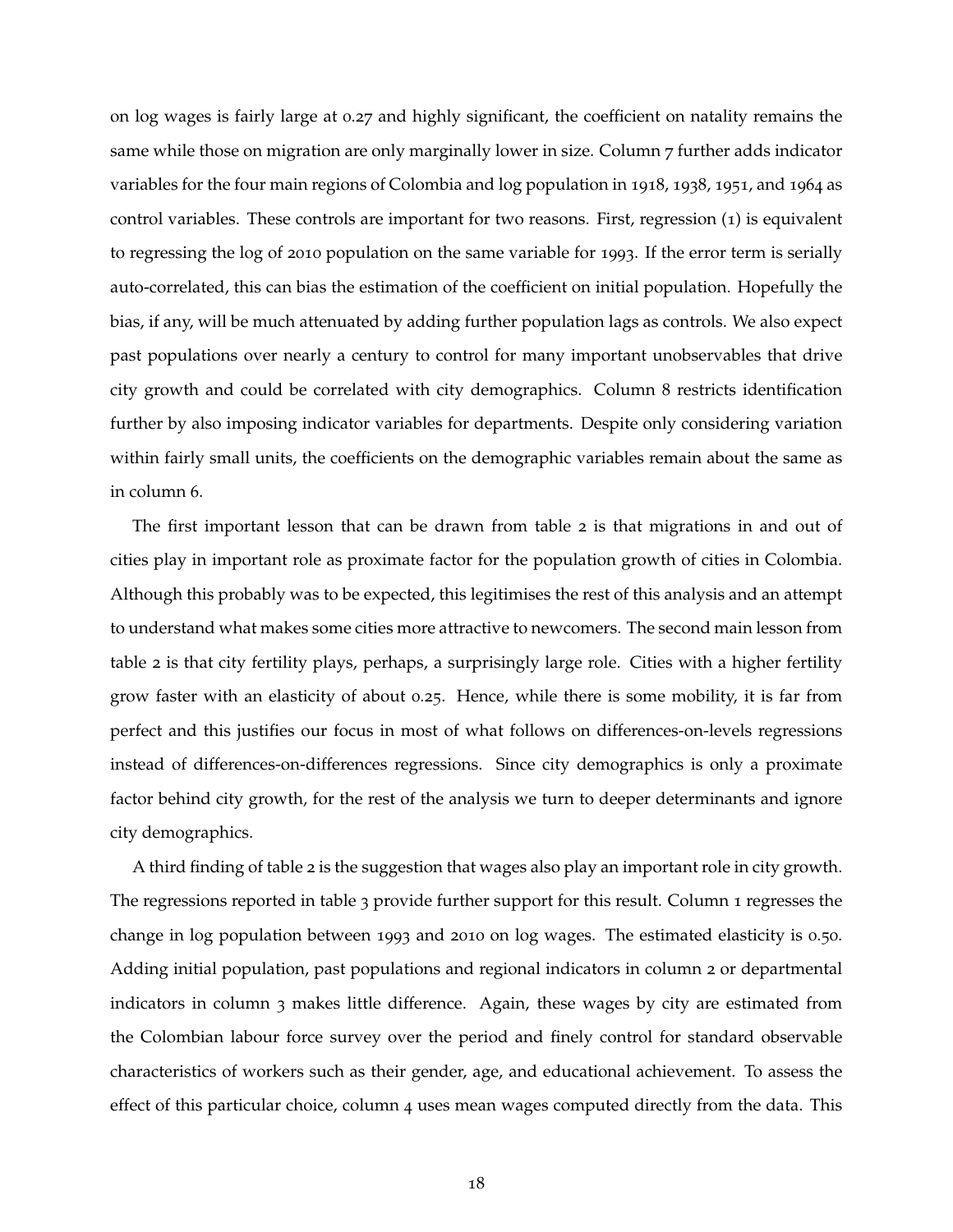|                          | (1)        | (2)            | (3)               | (4)        | (5)        | (6)        | (7)            | (8)               |
|--------------------------|------------|----------------|-------------------|------------|------------|------------|----------------|-------------------|
| log 1993 population      |            | $0.17^a$       | 0.12 <sup>a</sup> | $0.15^{a}$ | $0.096^b$  | $0.12^{a}$ | $0.14^{a}$     | 0.12 <sup>c</sup> |
|                          |            | (0.035)        | (0.032)           | (0.036)    | (0.040)    | (0.036)    | (0.036)        | (0.065)           |
| log wage                 | $0.50^{a}$ | $0.41^{\circ}$ | $0.48^{a}$        | $0.32^{a}$ | $0.32^{a}$ | $0.28^{a}$ | $0.75^{a}$     | $0.56^{a}$        |
|                          | (0.070)    | (0.087)        | (0.093)           | (0.065)    | (0.095)    | (0.094)    | (0.15)         | (0.20)            |
| $\log$ wage <sup>2</sup> |            |                |                   |            |            |            | $0.61^{\circ}$ |                   |
|                          |            |                |                   |            |            |            | (0.21)         |                   |
| Past populations         | N          | Y              | Y                 | Y          | Υ          | Υ          | Υ              | Y                 |
| Location dummies         | N          | Reg            | Dpt               | Reg        | Reg        | Reg        | Reg            | Reg               |
| $R^2$                    | 0.13       | 0.24           | 0.36              | 0.24       | 0.15       | 0.15       | 0.26           | 0.43              |
| Observations             | 373        | 373            | 373               | 373        | 286        | 373        | 373            | 79                |
| Sample                   | mun.       | mun.           | mun.              | mun.       | <b>MSA</b> | urb. core  | mun.           | big mun.          |
| Wage                     | FE         | FE             | FE                | mean       | FE         | FE         | FE             | FE                |

<span id="page-19-0"></span>Table 3: Changes in log population between 1993 and 2010 and wages, OLS specifications

*Notes:* OLS regressions with a constant in all columns. Robust standard errors in parentheses. *a*, *b*, *c*: significant at 1%, 5%, 10%. The dependent variable is the change in the log of population between 1993 and 2010. The explanatory variable of interest is as follows: wage estimated as a municipal fixed effect in columns 1-3 and 6-8, deflated mean municipal wage over 1996-2010 in column 4, fixed effect estimated for the urban core. The sample of observation is the base set of municipalities in all columns except for column 4 (MSAs), column 5 (urbanised parts of municipalities), and column 8 (municipalities with population above 50,000 in 1993).

leads to a somewhat lower coefficient on wages, perhaps because raw wages provide a worse measure of potential earnings in a locality. Another important choice made so far was to use Colombian municipalities as unit of analysis. Column 5 repeats column 2 but uses metropolitan areas as defined in [Duranton](#page-40-9) ([2013](#page-40-9)*a*). Column 6 focuses instead only on the urbanised part of municipalities. In large municipalities, the urbanised part often represents nearly all the population of the municipalities but this is not the case for smaller municipalities. In both cases, the estimated coefficient on wages is lower than in column 2 and the R-squared is lower as city growth appears to be better measured and explained at the municipal level in Colombia. To look at possible non-linearities, column 7 introduces a quadratic term in log wages. The positive and highly significant coefficient on this term suggests a convex relationship between city growth and log initial wages. This finding is confirmed in column 8 which repeats column 2 but restricts the sample to only 79 large municipalities with a population above 50,000 in 1993.

The key conclusion of table  $3$  is that there is a strong association between wages and population growth during the study period. The elasticity appears to be at least 0.3. Our preferred estimates from columns 2 and 3 are around 0.4-0.5 and even larger in larger municipalities. A limitation of this analysis is that we cannot assert for sure that this relationship is causal. A reason why the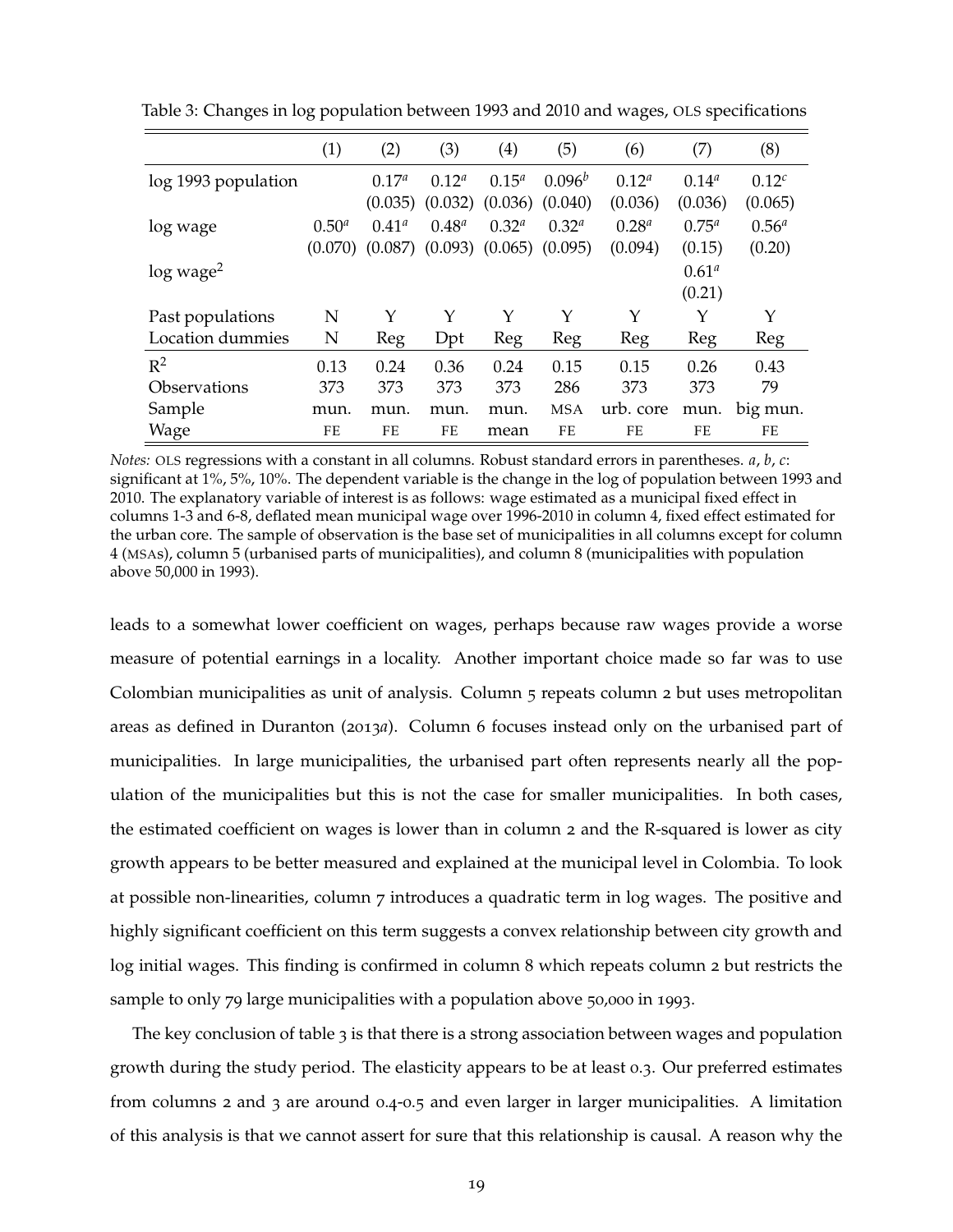coefficients on wages may be over-estimated is that a greater population may foster wages through agglomeration effects. In [Duranton](#page-40-7) ([2014](#page-40-7)*b*), I estimate these 'opposite' elasticities to be about an order of magnitude smaller in Colombian cities. It is hard to be believe that agglomeration effects could be a major source of bias here. Instead, the coefficients estimated here may be too small as, in the short run, the arrival of more workers may act to dampen the pressure on wages.<sup>[12](#page-20-0)</sup> We return to the identification of wage effects on urban growth below.

Knowing that the growth of cities has a strong association with wages might be expected. It is also reassuring that workers respond to economic opportunities. The results of table  $\beta$  are also useful because adding further determinants of urban growth below will allow us to assess how much of these extra determinants matter because they boost income or because they provide an amenity value. The last lesson we draw from table [3](#page-19-0) regards the coefficient on initial city population. It is significant throughout the table and typically around 0.10 or above. This implies that a city that was 10% larger in 1993 grew by 10% *more* between 1993 and 2010. This result is confirmed by a large majority of the specifications we estimate below. Cities that were larger in 1993 grew on average faster between 1993 and 2010. While the population divergence between Bogotá and other major cities in Colombia over the last 50 years in well known, the finding here hints at a broader phenomenon. In the regressions of table [3](#page-19-0), Bogotá is not an outlier in terms of growth rate and excluding it makes no difference to the results since all cities are weighted equally in the regressions. Put differently, there is a clear pattern of divergence in city population that violates Gibrat's law between 1993 and 2010.

To complement the analysis of table [3](#page-19-0), table [12](#page-42-5) in Appendix reports results for a number of regressions using changes in wages instead of their average over the period as key explanatory variable. In the simplest regression of changes in city population on changes in wages over the same period, the coefficient on the change in wages is insignificant. Adding controls for initial and past populations and indicators for regions or departments makes no change. In one specification, I instrument for wage changes using labour market shocks in the spirit of [Bartik](#page-39-4) ([1991](#page-39-4)). Instrumenting wages changes by changes in the demand for workers based on the initial composition of economic activity and the growth of sectoral employment during the period yields again insignificant results, in part because the instrument is weak. We view the negative findings

<span id="page-20-0"></span> $12A$ nother worry is that if population is mismeasured, changes in population will be mechanically negatively correlated with initial levels. This plays against the results found here and suggests that patterns of divergence may be even stronger.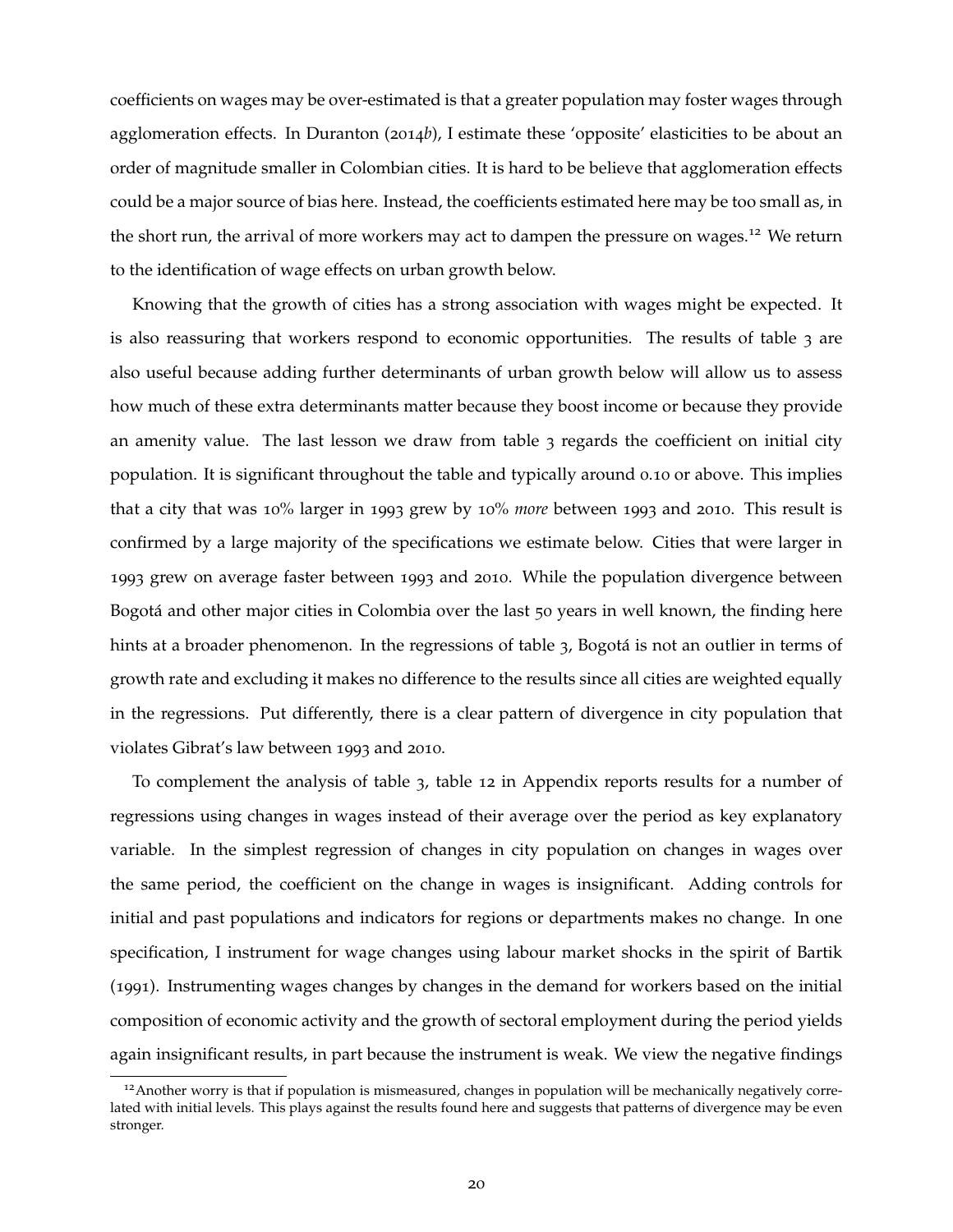<span id="page-21-0"></span>

|                             | (1)        | (2)        | (3)        | (4)               | (5)        | (6)               | (7)         | (8)        |
|-----------------------------|------------|------------|------------|-------------------|------------|-------------------|-------------|------------|
| log 1993 population         |            | 0.0051     | $0.14^{a}$ | $0.099^{a}$       | $0.14^{a}$ | $0.15^{a}$        | $0.14^{a}$  | $0.14^{a}$ |
|                             |            | (0.018)    | (0.038)    | (0.034)           | (0.038)    | (0.038)           | (0.037)     | (0.038)    |
| log wage                    |            | $0.43^{a}$ | $0.36^{a}$ | $0.44^{a}$        | $0.36^{a}$ | $0.37^{a}$        | $0.35^{a}$  | $0.37^{a}$ |
|                             |            | (0.089)    | (0.090)    | (0.096)           | (0.090)    | (0.098)           | (0.090)     | (0.092)    |
| Share educated              | $1.43^{a}$ | $0.82^{a}$ | $0.58^b$   | 0.49 <sup>c</sup> | $0.66^{b}$ | 0.38 <sup>c</sup> | $0.019^{a}$ | $-0.060$   |
|                             | (0.18)     | (0.27)     | (0.26)     | (0.25)            | (0.31)     | (0.23)            | (0.0070)    | (0.80)     |
| Share educated <sup>2</sup> |            |            |            |                   |            |                   |             | 2.45       |
|                             |            |            |            |                   |            |                   |             | (2.22)     |
| Past populations            | N          | N          | Y          | Y                 | Y          | Y                 | Υ           | Y          |
| Location dummies            | N          | Reg        | Reg        | Dpt               | Reg        | Reg               | Reg         | Reg        |
| $R^2$                       | 0.12       | 0.19       | 0.25       | 0.37              | 0.25       | 0.30              | 0.26        | 0.25       |
| Municipalities              | 373        | 373        | 373        | 373               | 373        | 317               | 373         | 373        |
| Education                   | univ.      | univ.      | univ.      | univ.             | log        | post-             | high. ed.   | univ.      |
|                             |            |            |            |                   | univ.      | second.           | enrol.      |            |

Table 4: Changes in log population between 1993 and 2010 and education, OLS specifications

*Notes:* OLS regressions with a constant in all columns. Robust standard errors in parentheses. *a*, *b*, *c*: significant at 1%, 5%, 10%. The dependent variable is the change in the log of population between 1993 and 2010. The explanatory variable of interest is as follows: share of workers with university education in column 1-4 and 8, log share of workers with university education in column 5, share of workers with post-secondary education in column 6, and log higher education enrollment +1 in column 7.

of table [12](#page-42-5) as a confirmation of the fact that changes in population in Colombian cities are sluggish and react to past levels more than they react to current differences.

As argued above, human capital is widely accepted as a major determinant of city growth in developed countries. The evidence for developing countries is much thinner. The specifications reported in table [4](#page-21-0) focus on city education. It is measured in a variety of ways. My preferred measure is the share of the workforce with a university degree but I also use the share of workers with any post-secondary education, the log share of workers with a university degree, or the log number of students in higher education. While the coefficients differ, the results are consistent throughout. The fraction of workers with some form of higher education is a strong determinant of city growth. Despite controlling for past and initial populations, regions, and wages, the elasticity of wages with respect to the share of university educated workers is 0.66 in column 5 of table [4](#page-21-0). These results are of the same magnitudes as those of [Glaeser and Saiz](#page-41-2) ([2004](#page-41-2)) for us cities.

Two other interesting results arise from table [4](#page-21-0). The first is that controlling for city wages lowers the coefficient on city education by a factor of about two. At the same time, adding city education only reduces the coefficient on log city wages by 10 to 15%. These two results are consistent with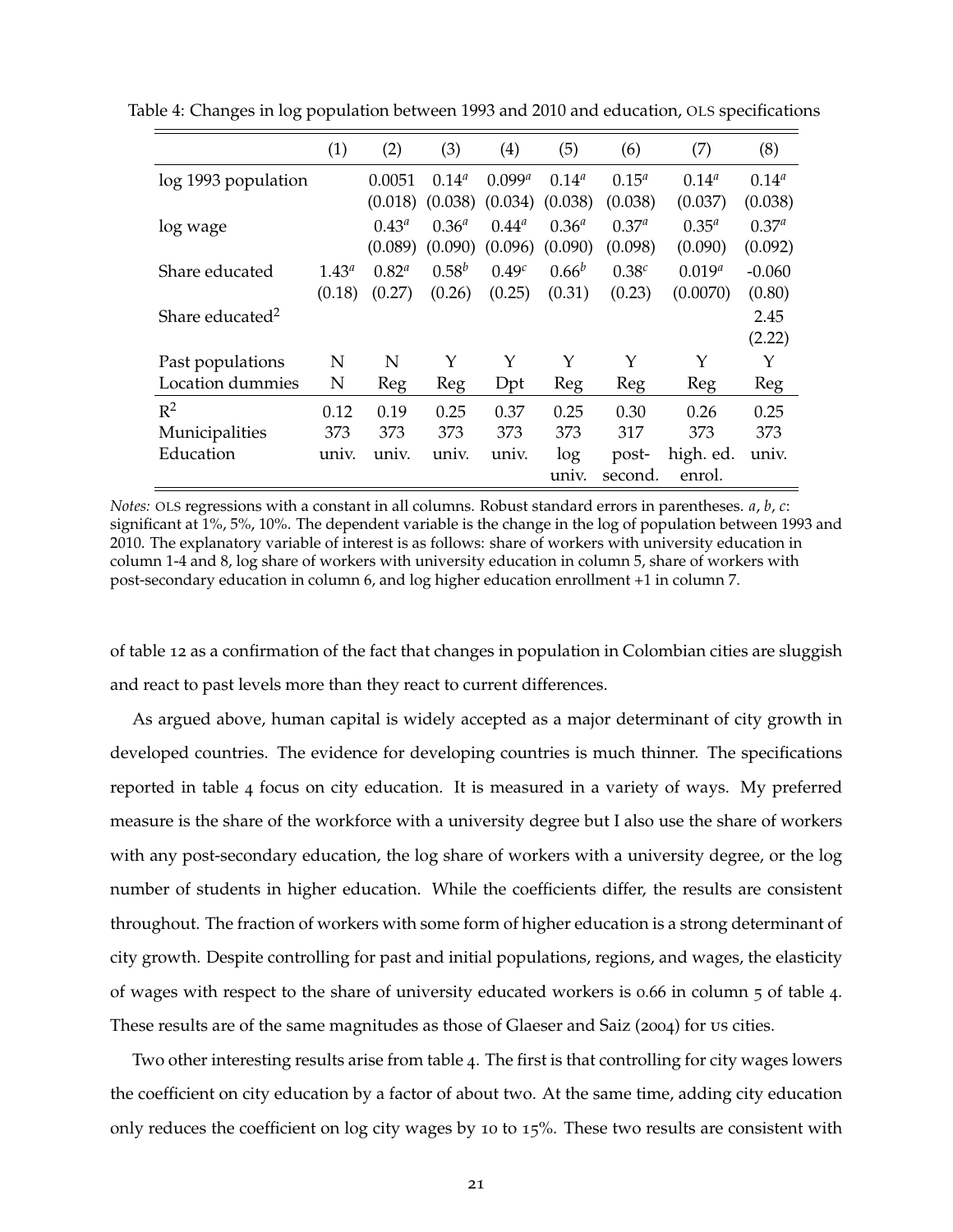<span id="page-22-0"></span>

|                     | (1)         | (2)         | (3)         | $\left( 4\right)$ | (5)               | (6)               | (7)        | (8)         |
|---------------------|-------------|-------------|-------------|-------------------|-------------------|-------------------|------------|-------------|
|                     | <b>TSLS</b> | <b>TSLS</b> | <b>TSLS</b> | <b>TSLS</b>       | <b>TSLS</b>       | <b>TSLS</b>       | LIML       | <b>GMM</b>  |
| log 1993 population | $0.085^c$   | $-0.96^b$   | $-0.00034$  | $0.11^{b}$        | 0.031             | 0.082             | $0.085^c$  | $0.085^{c}$ |
|                     | (0.050)     | (0.43)      | (0.058)     | (0.053)           | (0.062)           | (0.051)           | (0.050)    | (0.050)     |
| log wage            | $0.28^{a}$  | $-1.32^{c}$ | 0.15        |                   | 0.19 <sup>c</sup> | 0.27 <sup>a</sup> | $0.28^{a}$ | $0.28^{a}$  |
|                     | (0.100)     | (0.78)      | (0.11)      |                   | (0.11)            | (0.10)            | (0.100)    | (0.100)     |
| Share educated      | $1.61^{b}$  | $21.6^a$    | $3.24^{a}$  | $1.80^{a}$        | $2.65^{\circ}$    | $1.94^{b}$        | $1.61^{b}$ | $1.61^{b}$  |
|                     | (0.66)      | (8.28)      | (0.77)      | (0.65)            | (0.95)            | (0.79)            | (0.66)     | (0.66)      |
| Instruments:        |             |             |             |                   |                   |                   |            |             |
| # of establishments | log         | N           | log         | log               | level             | log               | log        | log         |
| Sena seats          | N           | log         | log         | N                 | level             | N                 | N          | N           |
| First-stage stat.   | 39.1        | 6.70        | 23.8        | 41.7              | 13.9              | 39.6              | 39.1       | 39.1        |
| Municipalities      | 373         | 373         | 373         | 373               | 373               | 373               | 373        | 373         |

Table 5: Changes in log population between 1993 and 2010 and education, IV specifications

*Notes:* Regressions controlling for regional dummies and past population (1918, 1938, 1951, and 1964) in all columns. Robust standard errors in parentheses. *a*, *b*, *c*: significant at 1%, 5%, 10%. The dependent variable is the change in the log of population between 1993 and 2010. The explanatory variable of interest is the share of workers with university education in all columns but 6 where it is taken in log. The overidentification test is failed in columns 3 and 5.

those of [Shapiro](#page-42-3) ([2006](#page-42-3)) for us cities and we interpret them as follows. First, a large part of the effects of higher education that drive city growth are pecuniary in nature. This interpretation is consistent with the dramatic effect of the inclusion of wages on the coefficient on city human capital. Second, wage effects are only in small part effects of city education. This is consistent with the small effect of city human capital on wages. [Shapiro](#page-42-3) ([2006](#page-42-3)) interprets the non-wage effects of city education as amenities. While this interpretation makes sense in a us context, it is less obvious in the Colombian context. As shown below, the evidence about urban amenities as a driver of urban growth in Colombia is weak. City education might appeal to Colombian workers beyond current wages because of learning and expectations of higher future wages [\(De la Roca](#page-40-15) [and Puga,](#page-40-15) [2012](#page-40-15)). Providing evidence of such learning effects would go beyond the scope of this paper. Another limitation is that, in [Duranton](#page-40-7) ([2014](#page-40-7)*b*), I could provide only weak evidence that human capital fosters wages in Colombian cities.

To provide further evidence about the role of city education, table [5](#page-22-0) reports a number of two-stage least square estimations where city education is instrumented. The main identification worry in table [4](#page-21-0) is that fast growing cities might attract primarily more educated workers or that the education of a city's workforce might be determined jointly with the growth rate of that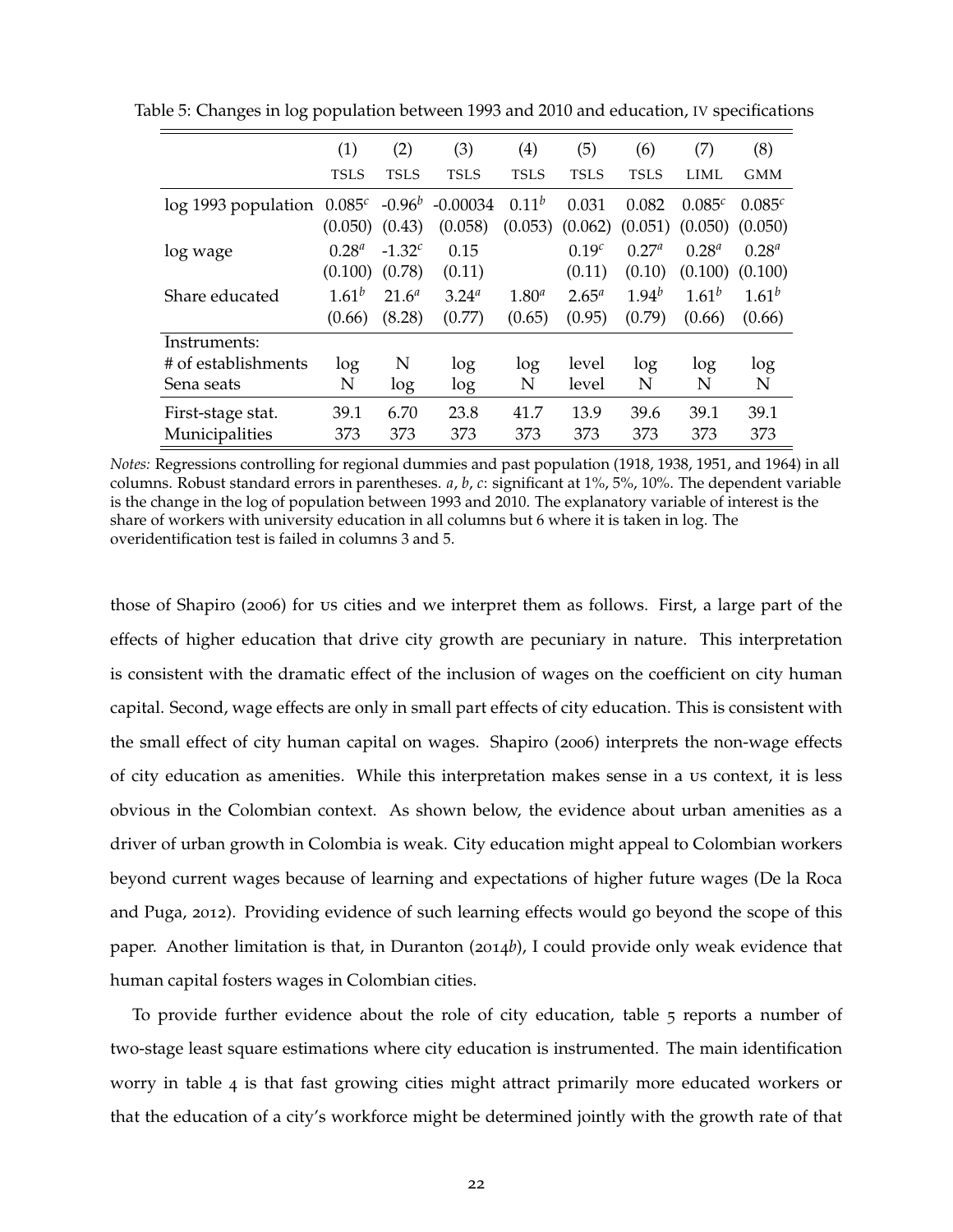workforce. To address this concern, we need surrogate variables that determine city education but are not otherwise correlated with city population growth. Put slightly differently, a good instrument for city education in this context affects the supply of education of a city but not its demand for education. A possible candidate instrument for city education could be the number of local university graduates that enter the workforce. A greater rate of new graduate entry in the workforce is expected to affect the education of a city's workforce but will be less likely to be caused by contemporaneous growth especially if we control for past growth through past log populations. Instead of the number of recent local graduates, I prefer to use the number of higher education institutions, most of which were established well before our study period.

I also use the number sena seats. The sena ('SErvicio Nacional de Aprendizaje' or National Service of Learning) is a technical teaching institution established in the 1950s throughout the country. It depends on the Colombian Ministry of Labour and aims to provide a free technical education to Colombians who cannot afford any other form of learning from the age of 16, while aiming to improve the technical capabilities of the workforce. Importantly, the sena branches are present only in some cities and specialised by field of study.[13](#page-23-0) These locations and specialisations appear to be stable over time. The number of seats that each branch offers is roughly proportional to the population of the region it covers in the specialities that it offers. Although the establishment of the sena is more recent than that of land-grant colleges in the us used by [Moretti](#page-41-10) ([2004](#page-41-10)) and [Shapiro](#page-42-3) ([2006](#page-42-3)), this instrument is in the same spirit. Even with controls for broad geographic regions and for past populations, one may think of a number of reasons why the exclusion restriction associated with these two instruments may not not be satisfied. Using the number of higher education institutions and the number of sena seats nonetheless provides a useful check on the ols results proposed in table [4](#page-21-0).

It is easy to see that, in table [5](#page-22-0), the point estimates on instrumented city education are larger than in ols. Unfortunately and despite the strength of the instruments, the standards errors are also large so that it is not possible to make a definitive comparison with the oles results above. To close on the role of city education, we can also note that the share of university educated workers is retained as an explanatory variable in most of the specifications below. This variable remains generally significant with a coefficient around one despite considering a broad variety of controls.

<span id="page-23-0"></span><sup>&</sup>lt;sup>13</sup>For instance, the branch in Pasto, close to the Pacific Ocean offers training in "logistics, human resources, cooking, agriculture, finance, accounting, food preparation, natural resources management, construction, systems, crafts, accounting, livestock management, and pharmaceutical services."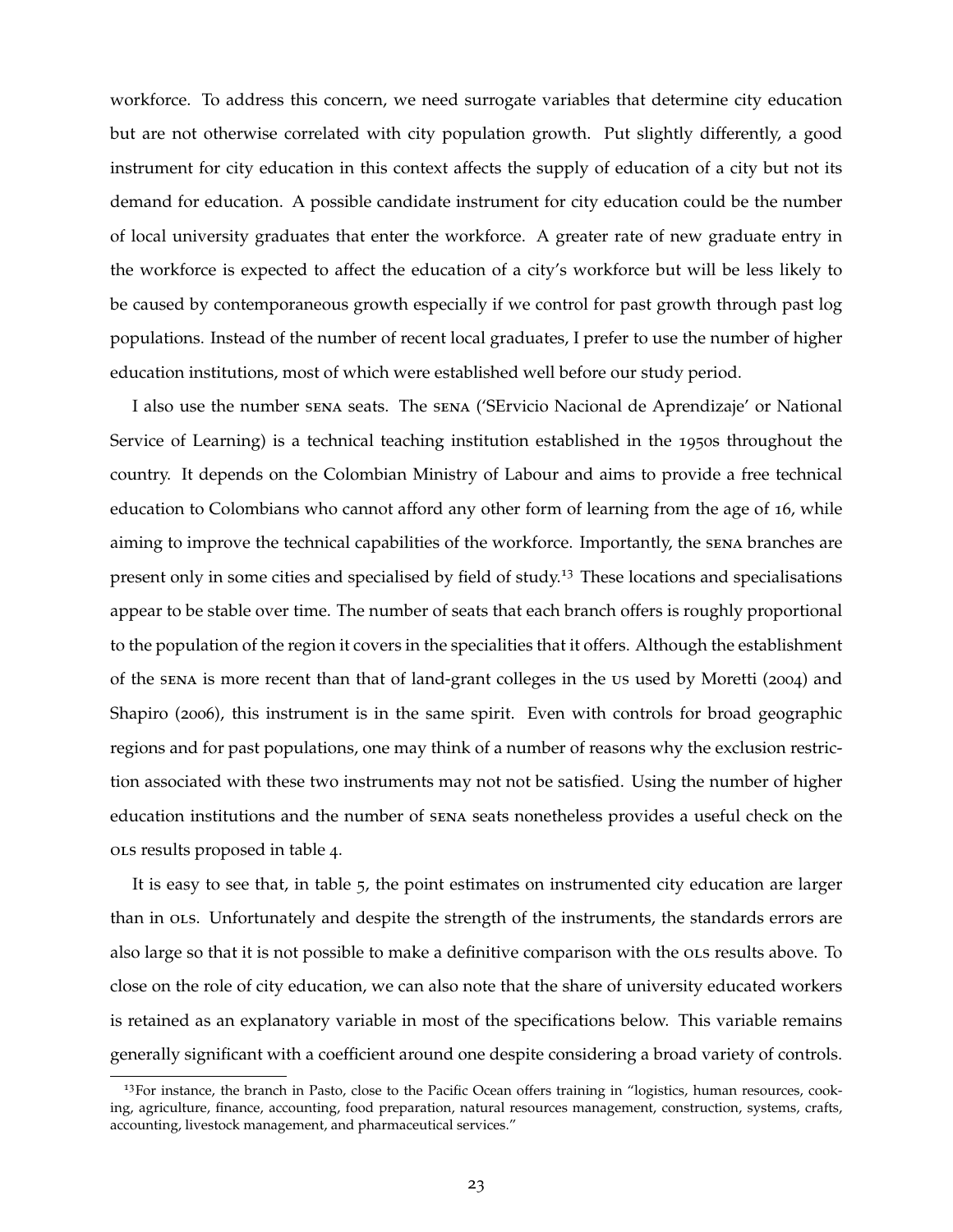|                         | (1)        | (2)        | (3)          | (4)          | (5)                | (6)         | (7)         | (8)                |
|-------------------------|------------|------------|--------------|--------------|--------------------|-------------|-------------|--------------------|
| log 1993 population     | $0.066^a$  | $0.14^{a}$ | $0.060^{a}$  | $0.083^{b}$  | 0.029 <sup>c</sup> | $0.086^{b}$ | 0.0043      | 0.064              |
|                         | (0.012)    | (0.039)    | (0.022)      | (0.041)      | (0.017)            | (0.041)     | (0.027)     | (0.041)            |
| log wage                |            | $0.32^{a}$ |              | $0.28^{a}$   |                    | $0.26^{b}$  |             | $0.21^{b}$         |
|                         |            | (0.090)    |              | (0.099)      |                    | (0.10)      |             | (0.10)             |
| Share educated          |            | $0.74^{b}$ |              | $0.93^{a}$   |                    | $0.89^{a}$  |             | $1.03^{a}$         |
|                         |            | (0.31)     |              | (0.31)       |                    | (0.31)      |             | (0.32)             |
| Bartik 2d               | $-0.029$   | 0.017      |              |              |                    |             | 0.038       | 0.060 <sup>c</sup> |
|                         | (0.034)    | (0.027)    |              |              |                    |             | (0.035)     | (0.033)            |
| Bartik 4d               | $0.15^{b}$ | 0.11       |              |              |                    |             | 0.084       | 0.043              |
|                         | (0.068)    | (0.074)    |              |              |                    |             | (0.093)     | (0.10)             |
| Manuf. share            |            |            |              |              | $0.57^a$           | $0.25^{b}$  | 0.82        | 1.71               |
|                         |            |            |              |              | (0.11)             | (0.11)      | (0.95)      | (1.08)             |
| Service share           |            |            |              |              |                    |             | 0.37        | 1.49               |
|                         |            |            |              |              |                    |             | (0.95)      | (1.08)             |
| Bus. serv. share        |            |            |              |              | 0.40               | 0.64        | 0.72        | 1.96               |
|                         |            |            |              |              | (0.59)             | (0.59)      | (1.12)      | (1.20)             |
| Specialisation index    |            |            |              |              |                    |             | 0.057       | $-0.017$           |
|                         |            |            |              |              |                    |             | (0.32)      | (0.28)             |
| Relative specialisation |            |            | $0.0053^{a}$ | $0.0036^{a}$ |                    |             | $0.0029^b$  | $0.0031^{a}$       |
|                         |            |            | (0.0011)     | (0.00090)    |                    |             | (0.0011)    | (0.0011)           |
| Diversity index         |            |            |              |              |                    |             | 0.018       | 0.0049             |
|                         |            |            |              |              |                    |             | (0.012)     | (0.011)            |
| Relative diversity      |            |            | $-0.035$     | 0.037        |                    |             | $-0.060$    | 0.019              |
|                         |            |            | (0.044)      | (0.040)      |                    |             | (0.055)     | (0.053)            |
| Past populations        | ${\bf N}$  | Y          | $\mathbf N$  | Y            | $\mathbf N$        | Y           | $\mathbf N$ | Y                  |
| Regional dummies        | ${\bf N}$  | Y          | $\mathbf N$  | Y            | N                  | Y           | $\mathbf N$ | Y                  |
| $R^2$                   | 0.10       | 0.27       | 0.09         | 0.29         | 0.12               | 0.28        | 0.16        | 0.31               |
| Municipalities          | 360        | 360        | 285          | 285          | 285                | 285         | 282         | 282                |

<span id="page-24-0"></span>Table 6: Changes in log population between 1993 and 2010 and industry composition, OLS specifications

*Notes:* OLS regressions with a constant in all columns. Robust standard errors in parentheses. *a*, *b*, *c*: significant at 1%, 5%, 10%. The dependent variable is the change in the log of population between 1993 and 2010. The explanatory variables of interest are as described in the text.

Now that the explanatory power of city education in the growth of Colombian cities is more firmly established, we can return to the role of wages. Although it is hard to think of reasonable instruments for wages, we expect wages to reflect local shocks in the demand for labour. Any positive shock to the demand for labour should lead to higher wages and attract more workers. Then, controlling directly for the demand for labour should weaken the estimated coefficient on wages.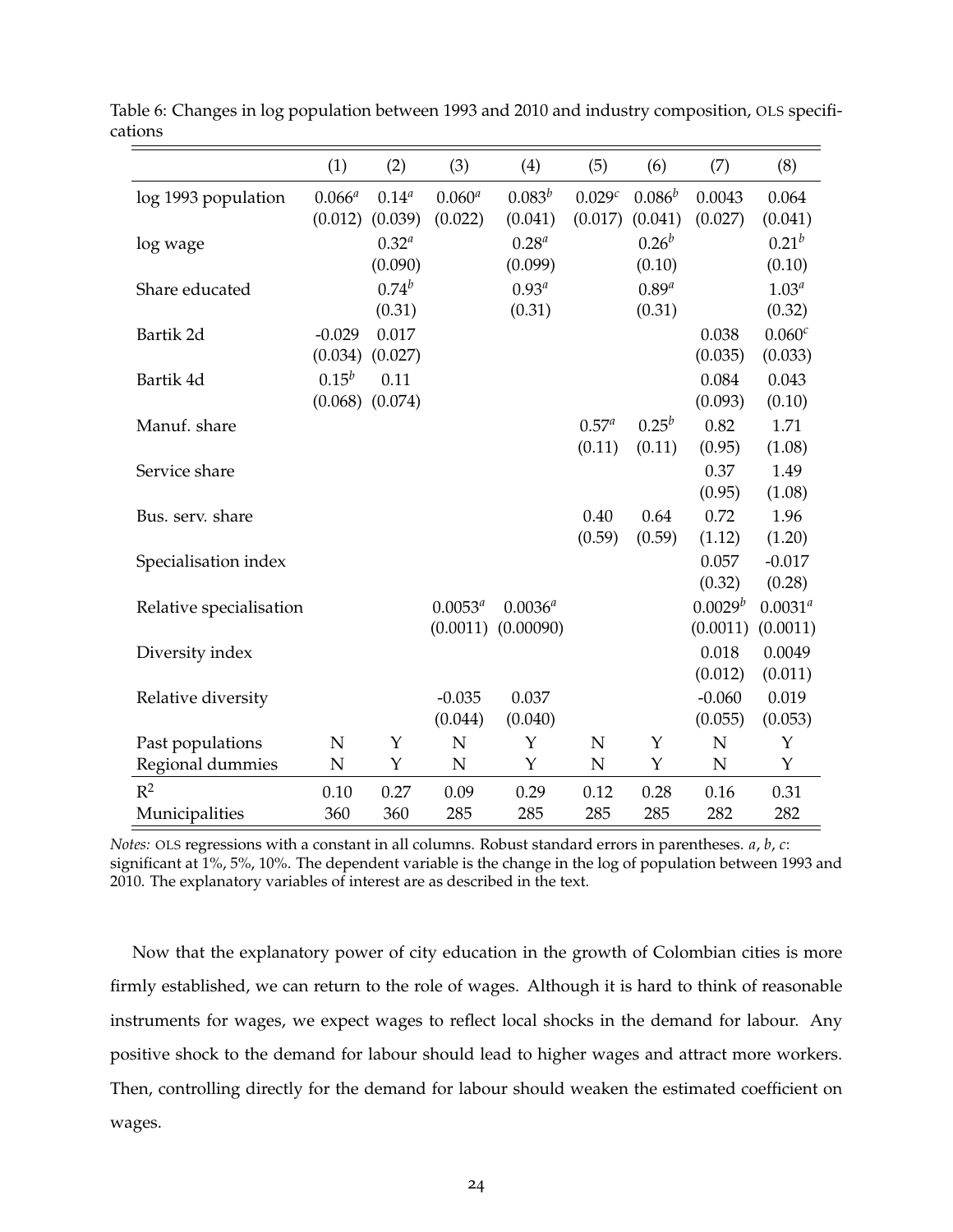To measure local shocks to the demand for labour, table [6](#page-24-0) uses a variety of metrics. The first two are standard shifts-share predictors of employment growth in the spirit of [Bartik](#page-39-4) ([1991](#page-39-4)). These predictors of city employment growth are based on their initial sectoral composition of employment interacted with the national growth of sectors. I compute them for both two-digit and four-digit industries. I also cruder measures of the initial composition of employment by considering the share of employment in manufacturing, business services, and personal services. Finally, I use finer measures of the composition of economic activity with two specialisation and two diversity indices. I measure specialisation through the share of the largest four-digit industry either in absolute terms or relative to its national share in employment. Similarly, I measure diversity through a Herfindahl index, again of absolute or relative employment as in [Duranton](#page-40-16) [and Puga](#page-40-16) ([2000](#page-40-16)). Following [Glaeser](#page-41-1) *et al.* ([1992](#page-41-1)), there is an important body of evidence showing that patterns of specialisation and diversity provide good predictors of local growth.

A number of conclusions can be drawn from the results of table [6](#page-24-0). First, the coefficient on the wage is divided on average by a factor of around two relative to the specifications in tables [3](#page-19-0). That is, introducing variables that proxy for local labour demand shocks or variables that have been shown to be associated with local labour changes by past literature has a dramatic effect on the estimated elasticity of population with respect to wages. Rather than revealing some fragility in our previous results, we interpret this finding as lending credence to the fundamental importance of local labour market conditions to explain the growth of cities. Local labour demand shocks will leads both the number of workers and wages to adjust. That controlling for 'quantities' as well as 'prices' should lower the estimated coefficient on 'prices' is to be expected.

The second main conclusion to be drawn from table [6](#page-24-0) is that the coefficient on city human capital is barely affected by the inclusion of proxies for labour market shocks. We concluded from tables [4](#page-21-0) and [5](#page-22-0) that some form of human capital effects were behind part of the wage coefficients we initially estimated in table [3](#page-19-0). From table [6](#page-24-0), we just concluded that changes in local labour demand are an even bigger part of the wage effects. However, controlling for the local composition of economic activity or for proxies for local labour demand shocks does not appear to affect our results for city education, as if they were two distinct phenomena. Third, as deeper determinants of city growth, changes in local labour demand are a big part of the wage effects we initially estimated. Nonetheless, the variables we introduce in table [6](#page-24-0) do not drive the wage coefficient to zero. Wages appear to affect city growth beyond what happens through city human capital and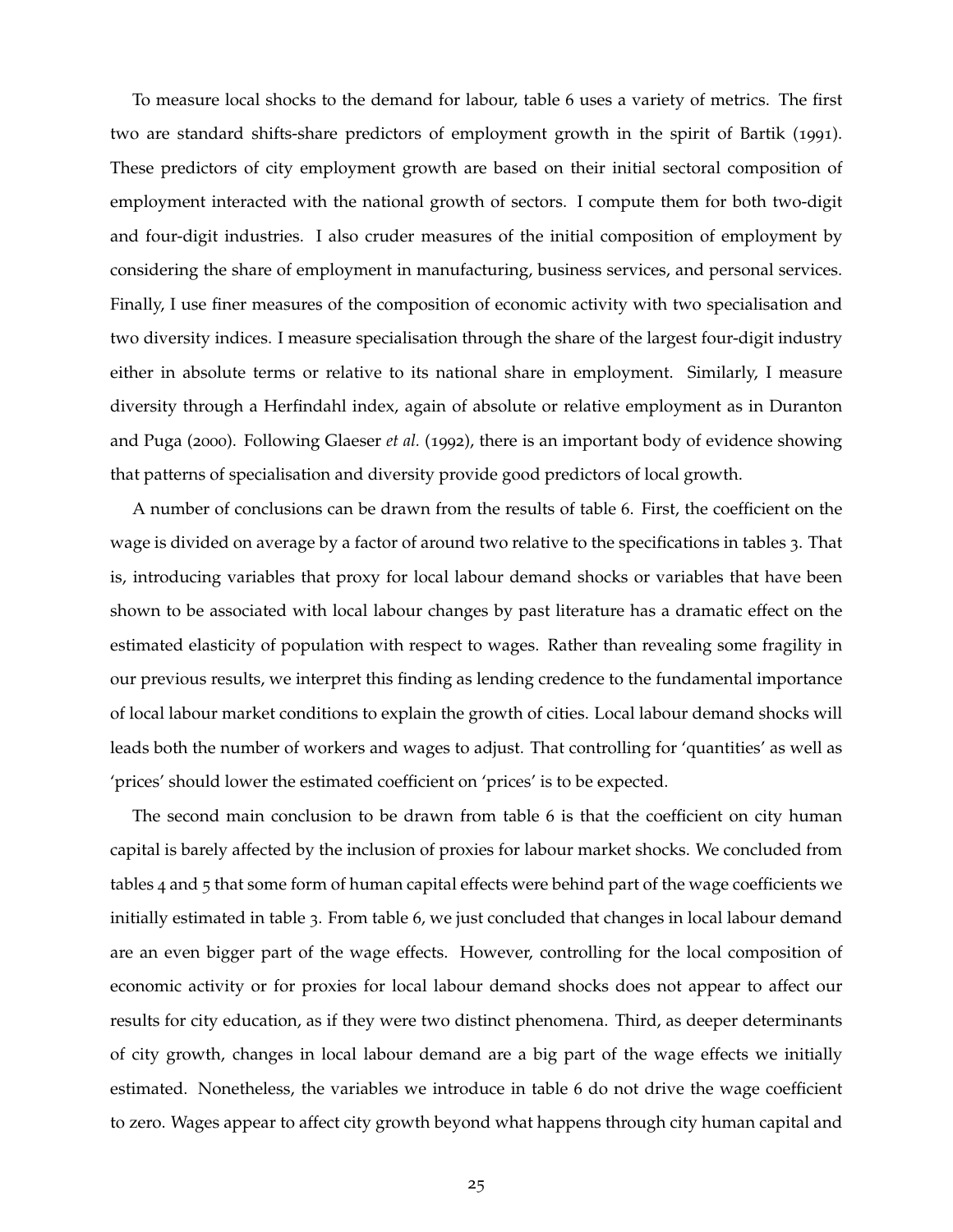the local composition of economic activity. As we shall see below, the wage coefficients remain significant even when we consider further determinants of urban growth.

This said, it would nonetheless be wrong to interpret what is left of the wage effect after controlling for 'everything else' as a 'pure' wage effect. The reason is that there might be some determinants of city growth omitted from this analysis that affect city growth through higher wages. In addition, the variables we use in table [6](#page-24-0) most likely account for changes in local labour demand only partially.

The last conclusion we can draw from table [6](#page-24-0) is less positive and points to the difficulty of characterising local labour demand changes. Nine different variables are used and only the relative specialisation index is a consistently significant determinant of city growth. The other measures of the local composition of economic activity are less robust. They affect the coefficient on wages but it is hard to pin down one specific metrics that plays a decisive role.

Ultimately, we expect residents to choose their city of residence based on the real wage it offers, not on its nominal wage. Hence, a lower cost of living could, in theory, act just like a higher wage. To look at this conjecture in greater detail, the regressions reported in table [13](#page-43-0) in appendix consider a variety of measures or proxies for urban costs. These regressions include the share of land that is developed, the floor to area ratio in 2005 and 2012, and the average assessed price of residential space per square metre. All these variables are considered in level or in log depending on the specification. Unfortunately, the coefficients on these urban costs variables are either insignificant or, in the case of housing values, have a 'perverse' sign. The main problem in these regressions is that housing values are highly correlated with population and wages as both theory and intuition suggest they should be. As a result, it is not possible to identify the effects of wages on urban growth separately from those of property prices. Adding to this, we also expect high property prices to be a consequence of fast population growth as a well as possible factor that limits it. Developing a new approach that would allow us to separately identify the (positive) effects of wages from the (negative) effects of urban costs would go beyond our scope here. We can only hope future work will tackle this issue.

So far, the results paint a fairly clear picture about urban growth in Colombia. Colombian cities are labour markets. Places that offer higher wages grow more. We can trace these higher wages back to local labour shocks and, to a lesser extent, to a more educated workforce. This said, mobility across these labour markets is far from perfect as evidenced by the fact that the growth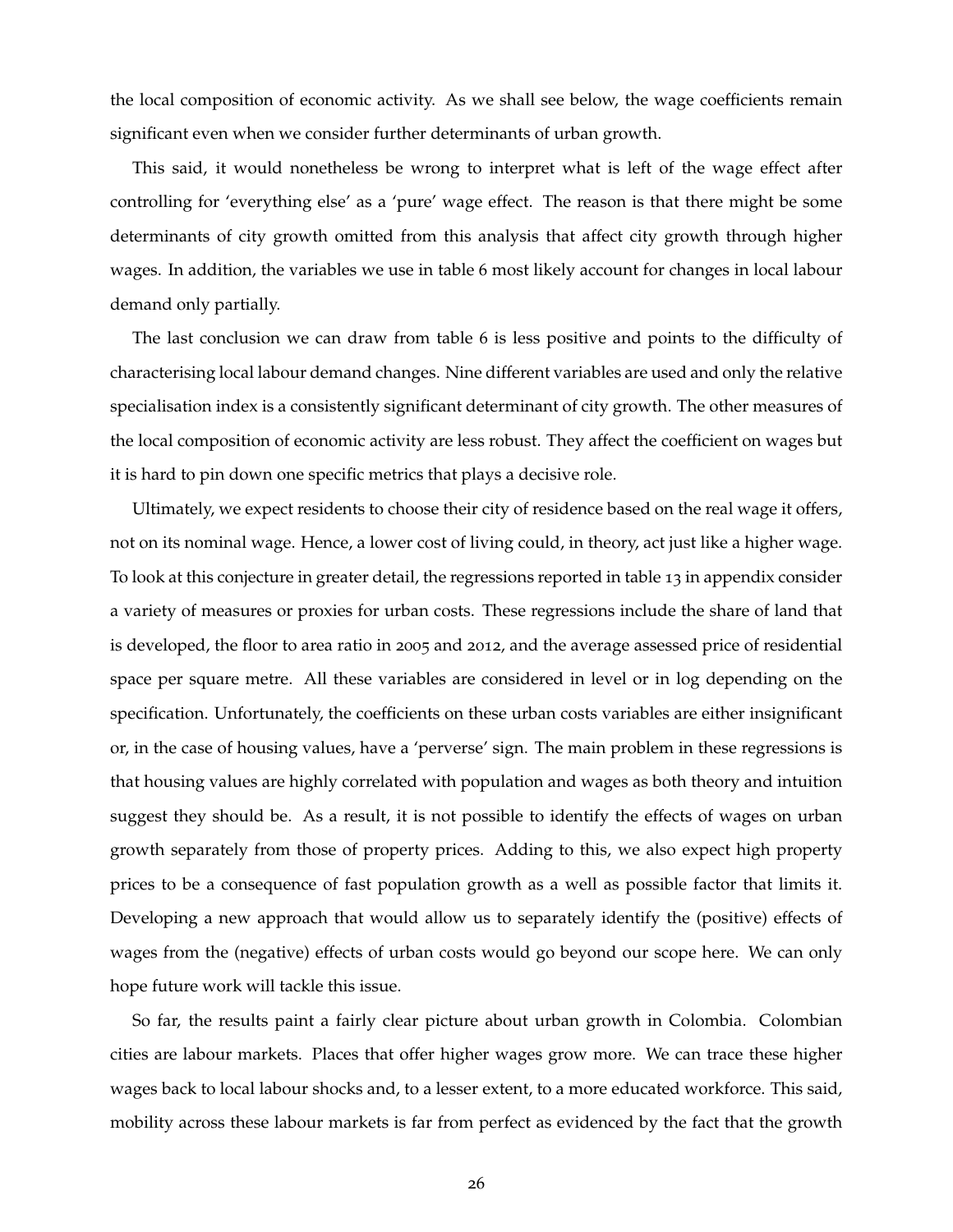of cities is strongly correlated with their internal demographic dynamism. We can also note that, although wages matter a lot for urban growth, the measured elasticities of population growth with respect to wages are well below those that have been estimated for the us.

# <span id="page-27-0"></span>**5. Further determinants of urban growth in Colombia**

We now turn to further determinants of city growth. As mentioned above, there is a large literature that highlights the importance of amenities in the growth of us and European cities. This literature has considered climate and other geographic characteristics of cities. These measures have the great merit of being more exogenous. More endogenous amenities such as museums, which make cities nicer, or low crime rates, which make cities more liveable, have also been considered despite considerable difficulties in identifying causal relationships when such variables are considered.[14](#page-27-1) The literature has also considered broad summary measures of amenities such as leisure visits [Carlino and Saiz](#page-39-0) ([2008](#page-39-0)).

The results are reported in table [7](#page-28-0). They are generally mixed. In part, these mixed results are due to data limitations. Some amenity variables are available only for a subset of less than 100 cities. A limited number of observations may be a key reason why the variables associated with tourism, hospitality (measured through hotels and restaurants), libraries or museums do not yield any significant result. The evidence about geographic variables is also limited. Precipitations has a negative significant sign in regressions that include our main sample of more than 300 cities. A measure of temperature that is available for less than 100 cities has a coefficient that is negative and significant. This provides modest evidence that a cooler and drier climate may foster city growth. I did not find robust evidence of a non-linear effect of climate where warm cities located between 1000 and 2000 meters are more attractive than hot coastal cities or colder cities higher up in the mountains.

The evidence is about violence in what is historically a highly violent country is also limited. I used various measures of political violence since the 1990s, counting attacks from the various armed groups or the number of casualties. These measures are arguably of high quality since they were used internally by the government to guide its counterinsurgency effort. It is also well known that civil unrest in Colombia led to extremely large population displacements. Despite this, it is

<span id="page-27-1"></span><sup>14</sup>See [Duranton and Puga](#page-40-3) ([2014](#page-40-3)) for further discussion of this literature.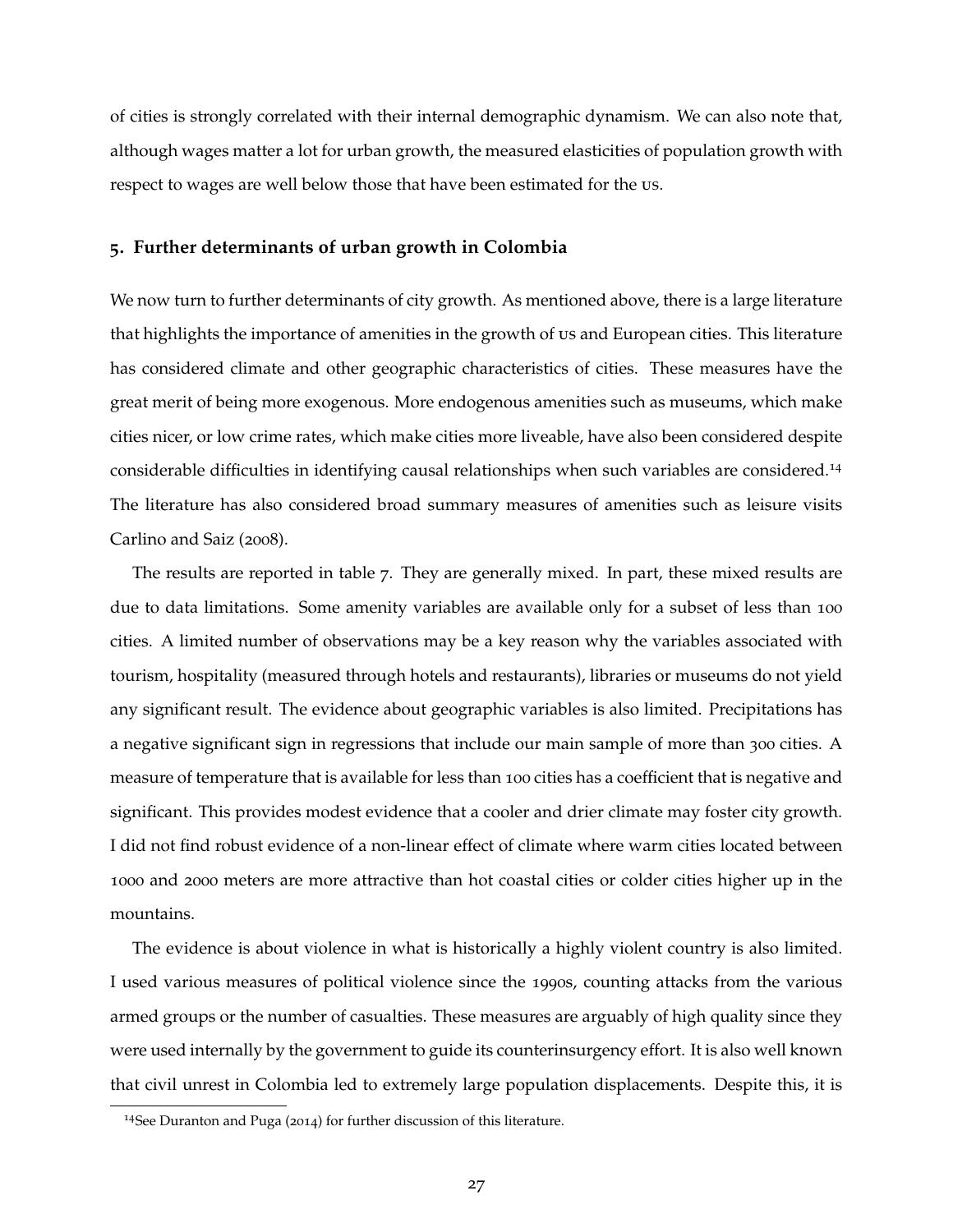<span id="page-28-0"></span>

|                     | (1)        | (2)        | (3)        | (4)               | (5)        | (6)        | (7)                   | (8)        |
|---------------------|------------|------------|------------|-------------------|------------|------------|-----------------------|------------|
| log 1993 population | $0.13^{b}$ | $0.12^{a}$ | $0.13^{a}$ | 0.070             | $0.14^{a}$ | 0.081      | $0.13^{a}$            | 0.098      |
|                     | (0.060)    | (0.039)    | (0.040)    | (0.087)           | (0.039)    | (0.060)    | (0.040)               | (0.066)    |
| log wage            | $0.47^{b}$ | $0.34^{a}$ | $0.38^{a}$ | 0.41 <sup>c</sup> | $0.36^{a}$ | $0.42^{b}$ | $0.39^{a}$            | $0.59^{a}$ |
|                     | (0.19)     | (0.089)    | (0.090)    | (0.21)            | (0.090)    | (0.19)     | (0.089)               | (0.18)     |
| Share educated      | $-0.35$    | $0.64^{b}$ | $0.76^{b}$ | 0.12              | $0.62^b$   | $-0.43$    | 0.59 <sup>c</sup>     | 0.67c      |
|                     | (0.38)     | (0.31)     | (0.31)     | (0.44)            | (0.31)     | (0.35)     | (0.31)                | (0.34)     |
| Temperature         | $-0.012^a$ |            |            |                   |            |            |                       | $-0.0087c$ |
|                     | (0.0044)   |            |            |                   |            |            |                       | (0.0049)   |
| Climate             |            | 0.038      |            |                   |            |            | 0.0097                |            |
|                     |            | (0.043)    |            |                   |            |            | (0.023)               |            |
| Altitude            |            | $-0.044$   |            |                   |            |            |                       |            |
|                     |            | (0.040)    |            |                   |            |            |                       |            |
| Water               |            | 0.11       |            |                   |            |            |                       |            |
|                     |            | (0.11)     |            |                   |            |            |                       |            |
| Precipitation       |            | $-0.058^a$ |            |                   |            |            | $-0.044$ <sup>a</sup> | 0.0010     |
|                     |            | (0.020)    |            |                   |            |            | (0.016)               | (0.022)    |
| Coal                |            |            | 0.023      |                   |            |            |                       |            |
|                     |            |            | (0.043)    |                   |            |            |                       |            |
| Gold                |            |            | 0.030      |                   |            |            |                       |            |
|                     |            |            | (0.043)    |                   |            |            |                       |            |
| Oil                 |            |            | $0.17^{a}$ |                   |            |            | $0.19^{a}$            | 0.061      |
|                     |            |            | (0.050)    |                   |            |            | (0.050)               | (0.061)    |
|                     |            |            |            |                   |            |            |                       |            |
| Libraries pc        |            |            |            | $-0.044$          |            |            |                       |            |
|                     |            |            |            | (0.047)           |            |            |                       |            |
| Museum pc           |            |            |            | $-0.023$          |            |            |                       |            |
|                     |            |            |            | (0.033)           |            |            |                       |            |
| Hospitality pc      |            |            |            | 0.0046            |            |            |                       |            |
|                     |            |            |            | (0.043)           |            |            |                       |            |
| Tourism             |            |            |            |                   | 0.0031     |            |                       |            |
|                     |            |            |            |                   | (0.0047)   |            |                       |            |
| Homicide pc         |            |            |            |                   |            | $-0.077c$  |                       | $-0.11^a$  |
|                     |            |            |            |                   |            | (0.045)    |                       | (0.042)    |
| Violence            |            |            |            |                   |            | $-0.068$   |                       |            |
|                     |            |            |            |                   |            | (0.044)    |                       |            |
| $R^2$               | 0.36       | 0.26       | 0.26       | 0.35              | 0.25       | 0.41       | 0.27                  | 0.39       |
| Municipalities      | 99         | 368        | 368        | 89                | 373        | 99         | 368                   | 95         |

Table 7: Changes in log population between 1993 and 2010 and amenities and resources, OLS specifications

*Notes:* OLS regressions controlling for regional dummies and past population (1918, 1938, 1951, and 1964) in all columns. Robust standard errors in parentheses. *a*, *b*, *c*: significant at 1%, 5%, 10%. The dependent variable is the change in the log of population between 1993 and 2010. The explanatory variables of interest are as described in the text.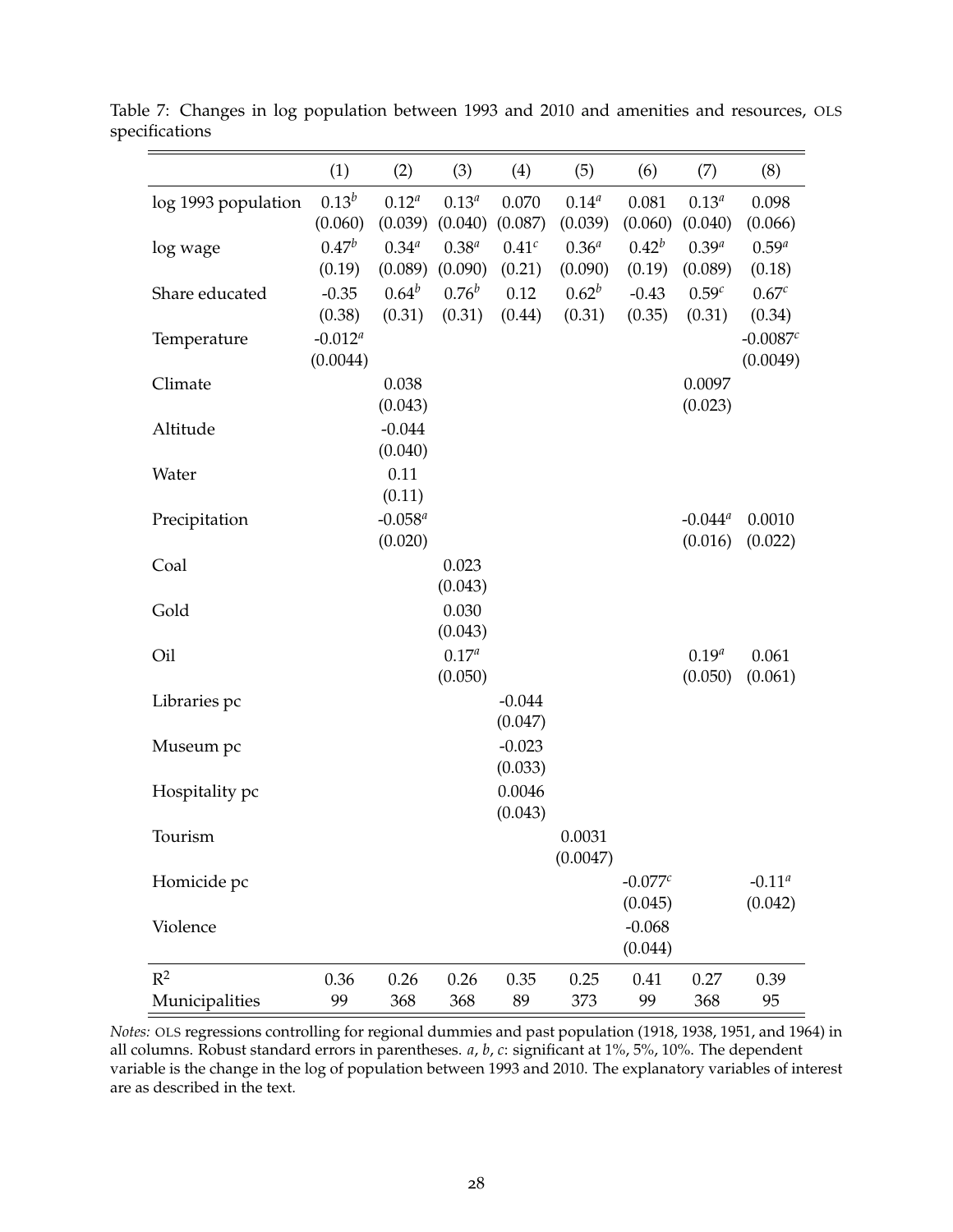hard to find much robust and systematic evidence that less exposure to civil unrest is a major driver of city growth in Colombia. Two speculative reasons can be offered for this, perhaps, surprising result. First, the end of our study period is in 2010, at least 5 years after political violence became much less prevalent in Colombia. Second, the worst forms of civil unrest typically took place in remote rural areas which are not part of the the data used here. In addition, while civil unrest may have had a large effect on the urbanisation process, it may have been only a push factor for small municipalities outside our sample, not a pull factor. Displaced rural populations moved to cities but these populations may not have chosen their city of destination because of their level of civil unrest, which was much less than in rural areas in most cases. Instead, displaced populations may have chose more prosperous local labour markets.

While political violence does not appear to explain why some cities grew more than others, city criminality is negatively associated with cities growth. While data about homicide per capita is limited to a smaller sample of less than 100 cities, cities with fewer homicides have grown more between 1993 and 2010. The measured elasticity of city population with respect to homicides per capita is about -0.1. Nonetheless, this large effect should be interpreted with caution because a high level of criminality may be determined jointly with other determinants of city growth like a high level of underemployment. Population growth may also affect criminality.

Finally, table [7](#page-28-0) also report results about a number of natural resources. In regressions not reported here, I also explored the effects of a number of other resources such as precious stones. The only natural resources that appears to matter is oil. It is robustly significant in most specifications, except when I restrict the sample to the 100 or so large cities for which other measures of amenities are available. This is arguably because oil in Colombia is overwhelmingly located in smaller peripheral cities.<sup>[15](#page-29-0)</sup>

Overall, the evidence regarding amenities is fairly weak. These findings are consistent with those of [Meisel Roca and Pérez](#page-41-5) ([2012](#page-41-5)). These authors also report that Colombian households spend a minimal fraction of their income on 'entertainment', around  $1\%$  instead of  $5$  to  $10\%$  in more developed countries. Colombian households appear to favour socialising with family members instead. Regardless of whether these patterns are caused by different cultural preferences or by the lower level of income in Colombia, it may not be surprising that Colombians are not willing to move to cities offering better amenities. If they do not spend much for their leisure, they may not

<span id="page-29-0"></span> $15$ The 'oil capital of Colombia', Barrancabermeja, is an exception with a population above 300,000.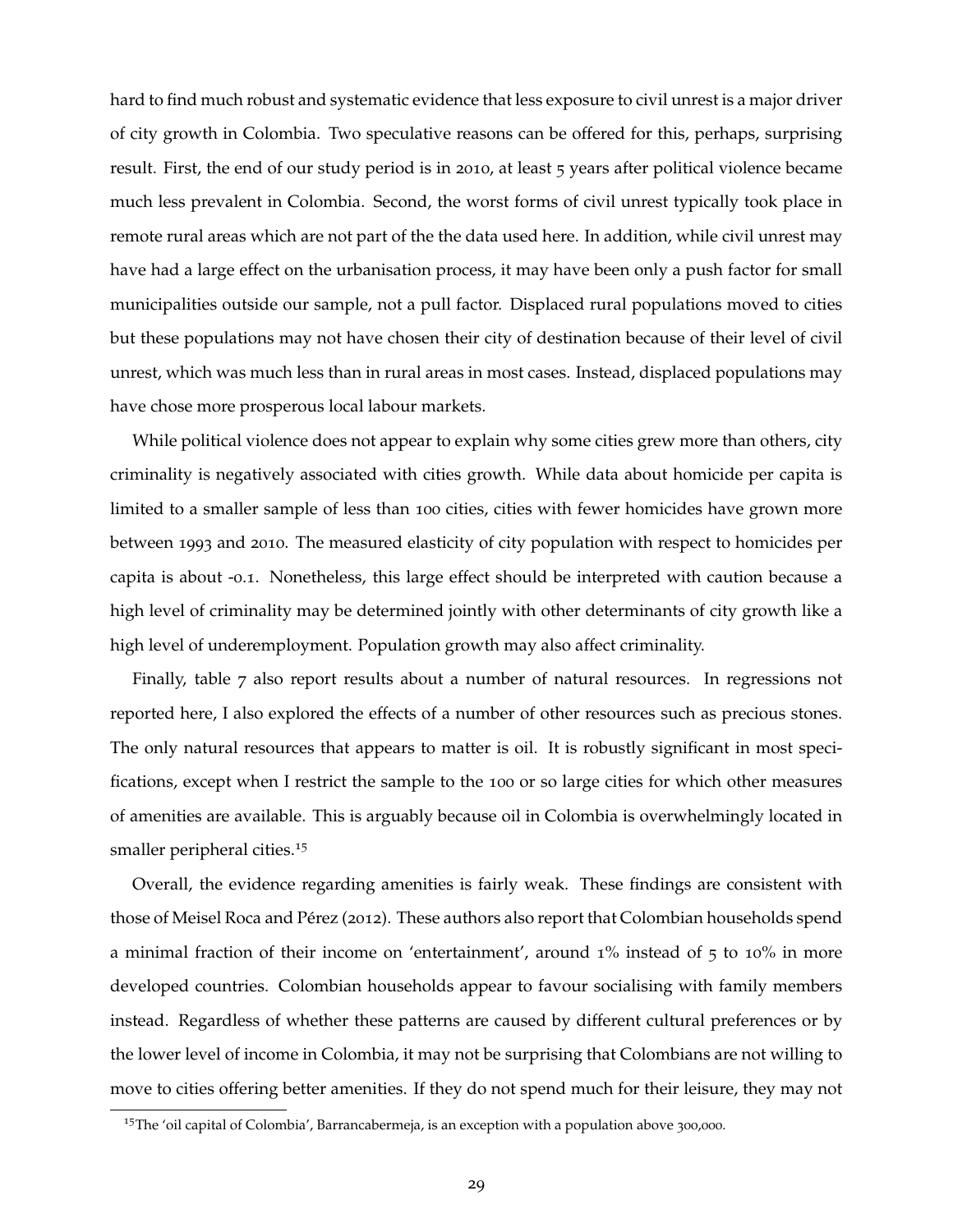want to pay indirectly for amenities by relocating to amenity-rich cities.

Related to amenities, table [14](#page-44-0) reports results on a number of other local characteristics which might affect how appealing a municipality might be. I first used two variables for local inequalities that measure the unequal distribution of land. None of these two measures is remotely significant. Then, I also used a measure of stated quality of life. It is highly significant and is associated positively with population growth. That places for which residents state they enjoy a high quality of life are also places that retain their existing population and attract newcomers is unsurprising. This does not say much beyond providing some minimal validation for this stated-preference variable. Interestingly, this measure of stated quality of life makes the coefficient on city education insignificant but it barely affects that on wages. This suggests that the stated local quality of life may not have much to do with wages. In this respect, this finding is mildly puzzling because table [7](#page-28-0) struggles to offer robust evidence about local amenities beyond, perhaps, crime and climate.

Finally the last part of the table explores a range of measures of the quality of local government. These measures were developed for the later part of our study period by the Colombian Planning Ministry to gather some information about the governance of Colombian municipalities, which, after the decentralisation reforms of the early 1990s, started to enjoy significant powers without much oversight by the central government. As argued by [Duranton and Puga](#page-40-3) ([2014](#page-40-3)), very little is known about the effects of local governance and local leadership on local outcomes such as population growth. Nonetheless, these factors are usually strongly emphasised in popular discussions of local growth and local economic performance.

I use five different measures of local government. The first three are outcome measures. They concern fiscal performance, a measure of administrative performance, and a measure of overall performance. I estimate a positive and significant coefficient for these three measures. The last two measures result from assessments of the administrative capacity of a municipality and the quality of its management processes. For these two process-based measures, I estimate insignificant coefficients. While these findings are clearly speculative, the positive and significant associations between growth and municipal performance together with the absence of a relationship with the local processes is suggestive of some simultaneity or reverse causation between measures of municipal performance and growth. Whether the lack of association with measures of processes is caused by the poor quality of these variables or indicative of something deeper should be the object of future research.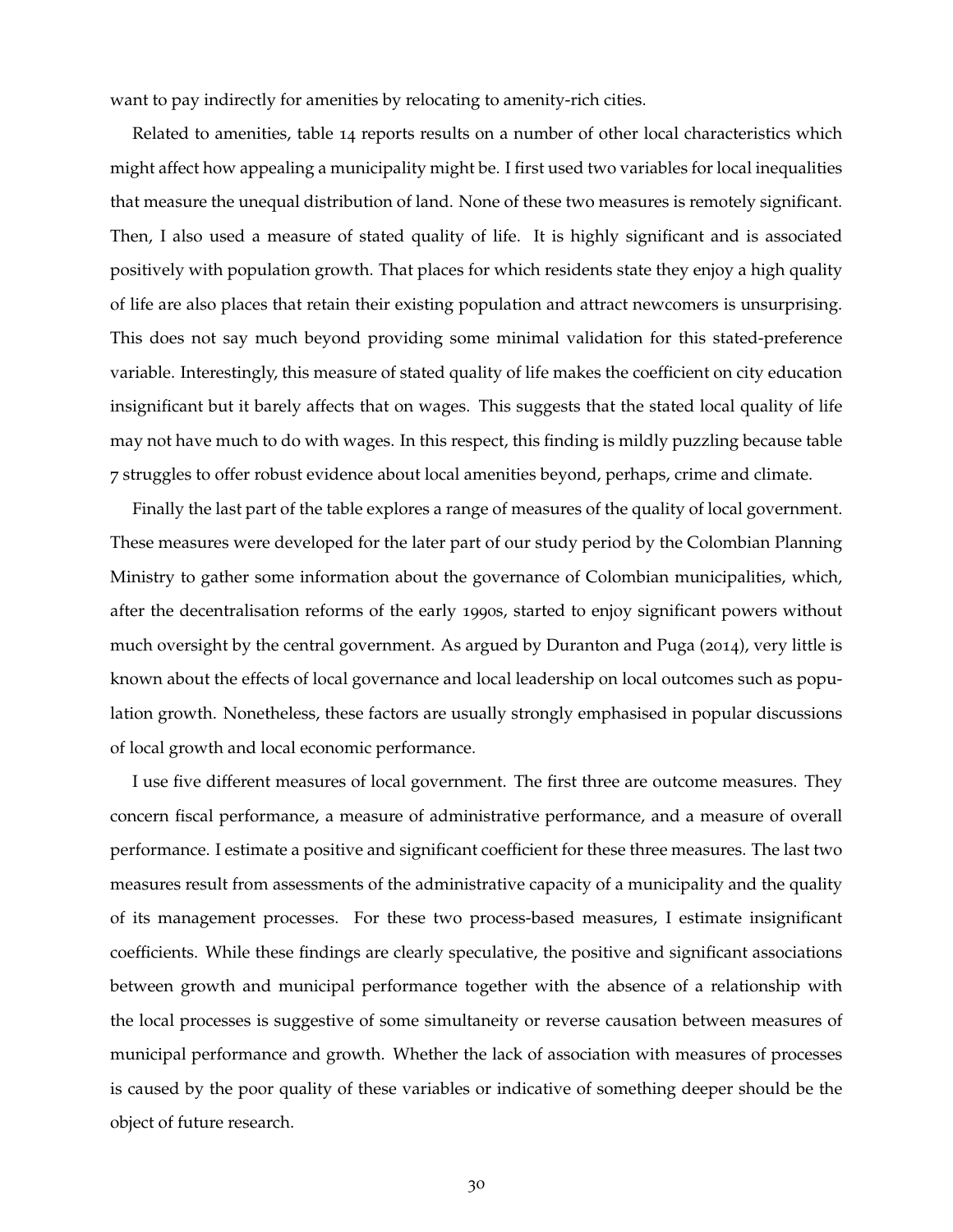As argued above, there is a strong theoretical case that roads should be a major driver of the population growth of cities. There is supportive empirical evidence from a variety of countries, including the us [\(Duranton and Turner,](#page-40-2) [2012](#page-40-2)). Measuring the roadway is challenging in the present context. While the mileage of highways and major roads is often the explanatory variable of choice in more developed countries, using it is problematic in an environment where nearly half the municipalities in 1995 do not have direct access to a major road and where a difficult geography might distort the mileage. Instead, as in [Duranton](#page-40-8) ([2015](#page-40-8)), I use an index of roads that accounts for the mileage, the number of road segments (or rays), the number of exits in and out of a municipality, and the distance to the nearest road for municipalities that do not have any.

Another issue is that for the early part of the study period, my only source of data is a 1995 road map from the Colombian geographical institute (Instituto Geographicó Agustin Codazzi) which is fairly sparse. More specifically, this map contains only 'principal' roads for which the mileage is limited.<sup>[16](#page-31-0)</sup> For 2012, I use an official map of Colombian roads which contains all roads that essentially can be used by a truck (principal roads, secondary roads, and 'carriage' roads).

Table [8](#page-32-0) reports results for a number of ols specifications where the change in log municipal population between 1993 and 2010 is regressed on a road index for 1995 or for 2012. In line with previous tables, the more complete specifications control for log wages, the share of higher education, initial and past populations, and region indicators. This type of specification is close to those estimated in [Duranton and Turner](#page-40-2) ([2012](#page-40-2)). The estimated coefficient on roads, which can be loosely interpreted as an elasticity, is small but positive and significant in five specifications in eight. The three cases where this coefficient is insignificant are precisely estimated zeroes. Looking at the entire table, we can rule out positive elasticities of  $5\%$  or negative elasticities of  $3\%$ .

As noted by [Duranton and Turner](#page-40-2) ([2012](#page-40-2)) and many others, the provision of roads is likely to be simultaneously determined with other local characteristics, many of which are unobserved. To deal with this identification issue, I follow the same approach as [Duranton and Turner](#page-40-2) ([2012](#page-40-2)) and instrument contemporaneous roads with long lags of the road network. I also use the same strategy in [Duranton](#page-40-8) ([2015](#page-40-8)) when I examine the effects of roads on trade between Colombian cities. The instruments I use are from the 1938 road network and from the colonial road network ('caminos

<span id="page-31-0"></span><sup>&</sup>lt;sup>16</sup>There are about 8,000 kilometers of principal roads reported for 1995. Although, they are called 'principal', there were barely any highways and expressways. A majority of these roads were single lane roads. They are probably better described as non-local roads. For the sake of comparison, France, which is about as big as the 'populated' part of Colombia, counts more than 400,000 kilometers of non-local roads.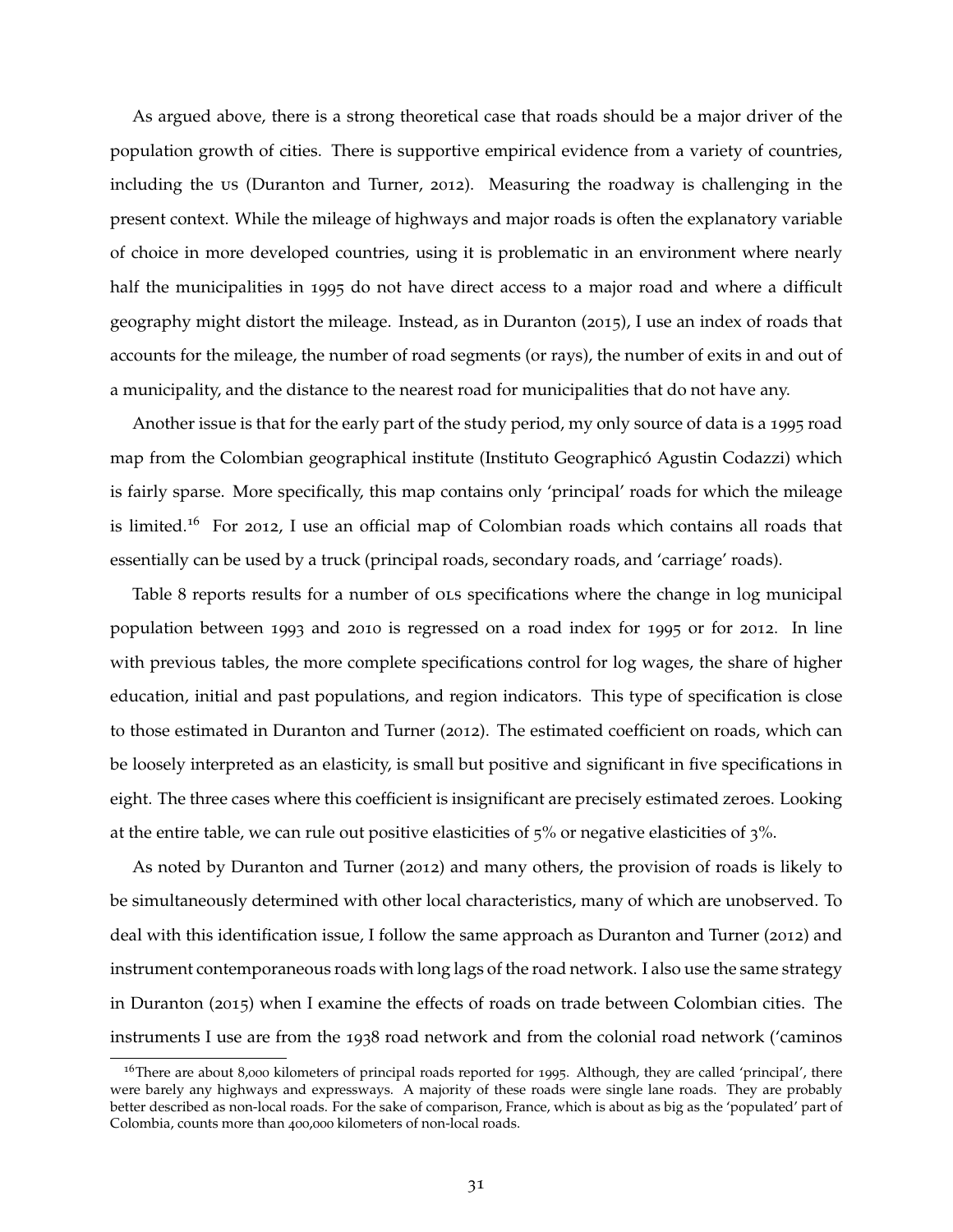|                     | (1)             | (2)        | (3)        | $\left( 4\right)$ | (5)        | (6)             | (7)         | (8)        |
|---------------------|-----------------|------------|------------|-------------------|------------|-----------------|-------------|------------|
| log 1993 population | $0.064^{\circ}$ | $0.13^{a}$ | $0.16^{a}$ | $0.054^{\circ}$   | $0.10^{a}$ | $0.053^{a}$     | $0.10^{a}$  | $0.12^{a}$ |
|                     | (0.013)         | (0.038)    | (0.049)    | (0.013)           | (0.038)    | (0.014)         | (0.038)     | (0.041)    |
| log wage            |                 | $0.35^{a}$ | 0.17       |                   | $0.36^{a}$ |                 | $0.36^{a}$  | $0.23^{b}$ |
|                     |                 | (0.090)    | (0.15)     |                   | (0.089)    |                 | (0.088)     | (0.10)     |
| Share educated      |                 | $0.64^{b}$ | $1.35^{a}$ |                   | $0.71^{b}$ |                 | $0.73^b$    | $0.89^{a}$ |
|                     |                 | (0.31)     | (0.40)     |                   | (0.30)     |                 | (0.30)      | (0.32)     |
| Road Index          | $0.0100^{b}$    | 0.0065     | 0.0039     | $0.015^{a}$       | $0.015^a$  | $0.021^{\circ}$ | $0.023^{a}$ | 0.021      |
|                     | (0.0042)        | (0.0040)   | (0.016)    | (0.0050)          | (0.0048)   | (0.0075)        | (0.0071)    | (0.013)    |
| Past populations    | N               | Y          | Υ          | N                 | Υ          | N               | Y           | Y          |
| Regional dummies    | N               | Y          | Υ          | N                 | Υ          | N               | Y           | Y          |
| $R^2$               | 0.10            | 0.26       | 0.33       | 0.11              | 0.27       | 0.10            | 0.27        | 0.26       |
| Municipalities      | 373             | 373        | 198        | 373               | 373        | 373             | 373         | 279        |

<span id="page-32-0"></span>Table 8: Changes in log population between 1993 and 2010 and roads, OLS specifications

*Notes:* OLS regressions controlling for regional dummies and past population (1918, 1938, 1951, and 1964) in all columns. Robust standard errors in parentheses. *a*, *b*, *c*: significant at 1%, 5%, 10%. The dependent variable is the change in the log of population between 1993 and 2010. The explanatory variables of interest is a road index. In column 1-3, the index sums the log number of roads, log road length, and the log number of exits for 1995. The index is equal to -1 - log distance to the closest major road for municipalities with no roads. Column 3 considers only municipalities with roads. A similar index for 2012 is considered in columns 4 and 5. Columns 5 to 8 do not consider the distance to other roads for municipalities with no roads. Column 8 ignores municipalities with no roads.

reales'). Maps and more details about these historical instruments are provided in [Duranton](#page-40-8) ([2015](#page-40-8)). Because these two historical road networks were even sparser than the 1995 network of principal roads, I do not mirror with historical road data the indices I compute for contemporaneous roads. Instead, I simply use the length of historical roads in a municipality and the distance to the nearest road.

To be valid, this instrumenting strategy must satisfy two conditions. The first is that historical roads (or their absence in many places) must be a good predictor of contemporaneous roads conditional on the control variables. As can be seen from the first-stage statistics reported in table [9](#page-33-0), the instruments we use are strong in some specifications, marginal in others, and weak in two specifications. The limited predictive power of old road networks must be acknowledged. Second, these instruments must be such that old road networks should be uncorrelated with the error term in the regression and influence current population growth only through the contemporaneous road network. This exclusion restriction is discussed at length in [Duranton and Turner](#page-40-2) ([2012](#page-40-2)).

When regressing changes in log population on instrumented roads without further controls, the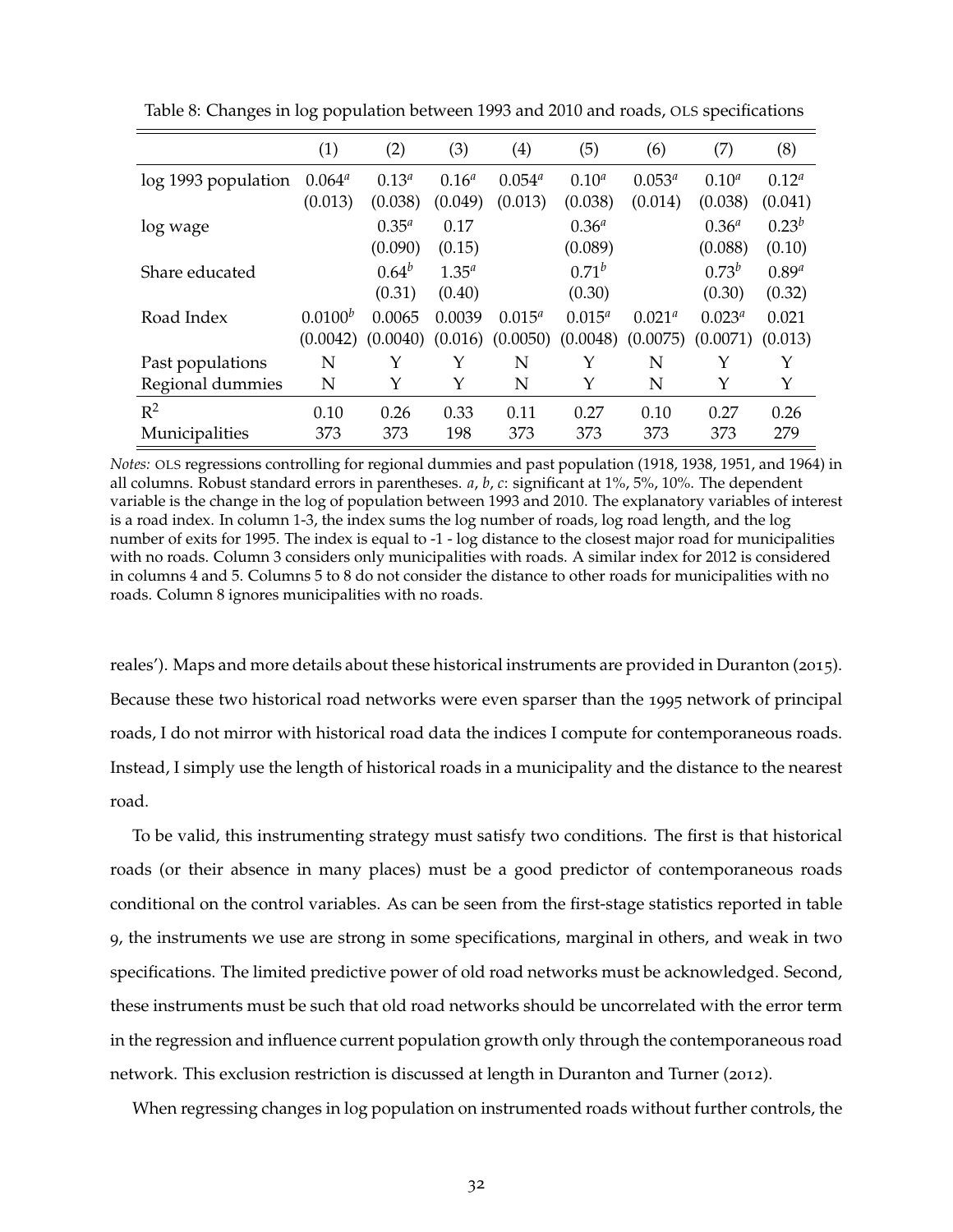|                     | (1)         | (2)               | (3)        | (4)       | (5)        | (6)        | (7)         | (8)        |
|---------------------|-------------|-------------------|------------|-----------|------------|------------|-------------|------------|
| log 1993 population | 0.039c      | $0.10^{b}$        | $0.12^{c}$ | $-0.041$  | $-0.031$   | 0.0067     | 0.0034      | $-0.049$   |
|                     | (0.021)     | (0.040)           | (0.068)    | (0.064)   | (0.080)    | (0.076)    | (0.066)     | (0.11)     |
| log wage            |             | $0.34^{a}$        | 0.17       |           | $0.36^{a}$ | $0.36^{a}$ | $0.36^{a}$  | $0.40^{b}$ |
|                     |             | (0.091)           | (0.15)     |           | (0.10)     | (0.095)    | (0.095)     | (0.18)     |
| Share educated      |             | 0.57 <sup>c</sup> | $1.79^{a}$ |           | $0.90^{b}$ | $0.84^{b}$ | $0.93^{a}$  | $1.70^{a}$ |
|                     |             | (0.32)            | (0.52)     |           | (0.36)     | (0.34)     | (0.34)      | (0.57)     |
| Road Index          | $0.026^{b}$ | $0.026^b$         | $0.10^{b}$ | $0.073^b$ | $0.072^b$  | $0.056^b$  | $0.086^{a}$ | $0.12^{a}$ |
|                     | (0.011)     | (0.012)           | (0.051)    | (0.035)   | (0.028)    | (0.027)    | (0.032)     | (0.045)    |
| Instruments:        |             |                   |            |           |            |            |             |            |
| 1938 roads          | Y           | Y                 | Υ          | Y         | Y          | Y          | Y           | Υ          |
| Caminos reales      | N           | N                 | N          | N         | N          | Y          | N           | N          |
| First-stage stat.   | 20.2        | 16.1              | 7.83       | 6.77      | 6.39       | 4.10       | 8.50        | 4.26       |
| Overid. p-value     | 0.68        | 0.20              | 0.38       | 0.38      | 0.75       | 0.67       | 0.88        | 0.72       |
| Municipalities      | 373         | 373               | 198        | 373       | 373        | 373        | 373         | 198        |

<span id="page-33-0"></span>Table 9: Changes in log population between 1993 and 2010 and roads, IV specifications

*Notes:* LIML regressions controlling for regional dummies and past population (1918, 1938, 1951, and 1964) in all columns. Robust standard errors in parentheses. *a*, *b*, *c*: significant at 1%, 5%, 10%. The dependent variable is the change in the log of population between 1993 and 2010. The explanatory variable of interest is is a road index. In column 1-3, the index sums the log number of roads, log road length, and the log number of exits for 1995. The index is equal to -1 - log distance to the closest major road for municipalities with no roads. Column 3 considers only municipalities with roads. A similar index for 2012 is considered in columns 4, 5, and 6. Column 7 does not consider the distance to other roads for municipalities with no roads. Column 8 ignores municipalities with no roads. The two 1938 roads instruments are the distance to roads and the length of roads at that time. The same two measures are used for the colonial road instruments ('caminos reales').

exclusion restriction is unlikely to be satisfied for several reasons. For instance, richer cities today may have been able to obtain more roads in the past. More generally, cities with a better growth potential may have been provided with more historical roads. This is why controlling for past populations in all specifications of table [9](#page-33-0) is fundamental. These controls will hopefully subsume all the characteristics that made cities grow over most of the 20th century, from 1918 to 1993. The iv specifications of table [9](#page-33-0) also include a variety of other controls for wages, education, and regions.

The estimated coefficient on the instrumented road index varies between 0.026 and 0.12 with typically larger coefficients in more complete specifications or specifications using a greater sample of municipalities. Using a similar instrumenting strategy, [Duranton and Turner](#page-40-2) ([2012](#page-40-2)) estimate an elasticity of city population with respect to roads of about 0.15 over a 20 year time horizon. Hence, the effect of roads on population growth in Colombia appears to be slightly weaker than in the us but of a roughly similar magnitude.

As argued by [Duranton and Turner](#page-40-2) ([2012](#page-40-2)), the effects of roads on the population growth should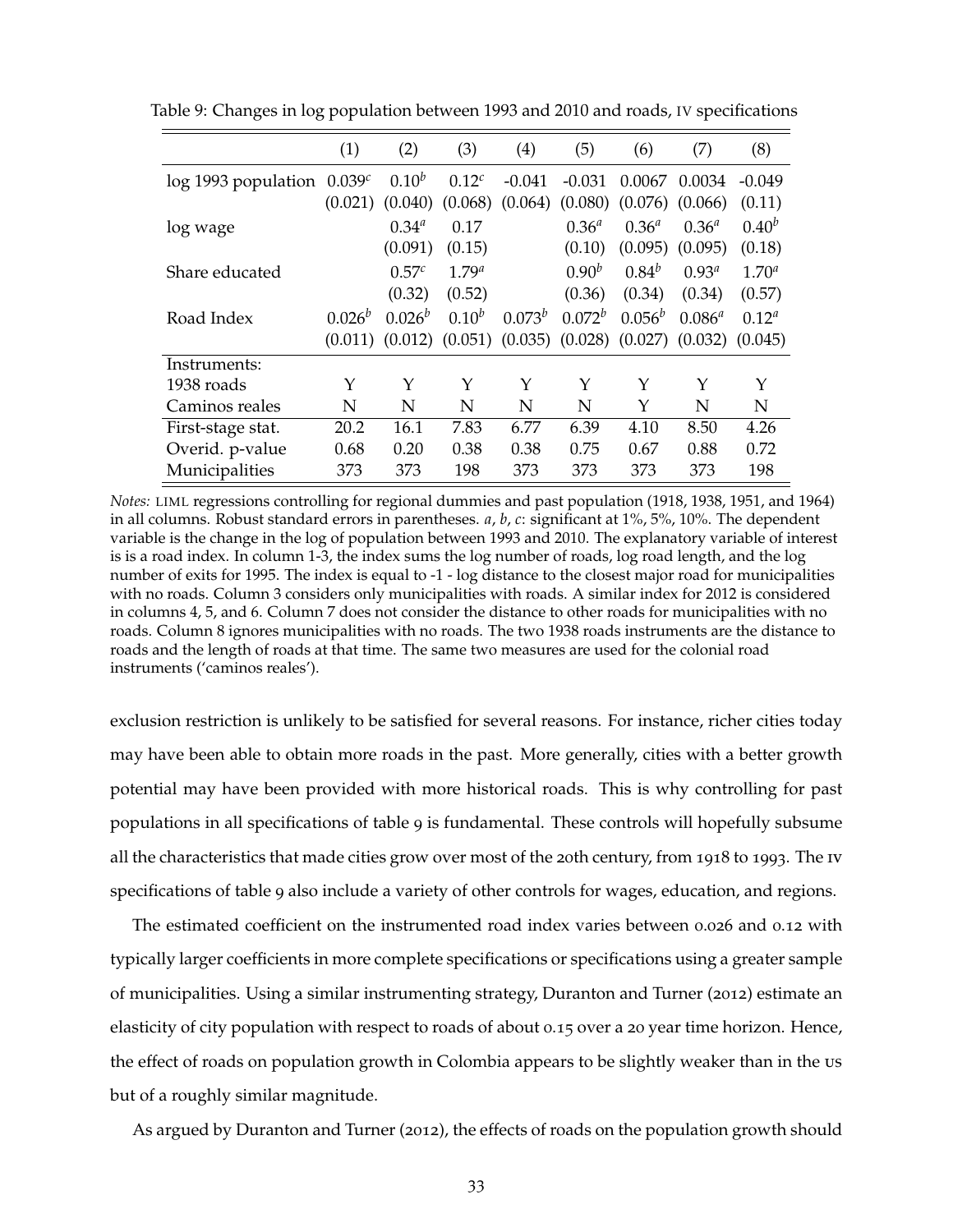be interpreted in light of standard urban models where urban roads facilitate travel within the city. This channel is arguably at play in us cities where interstate highways usually penetrate well inside the central parts of those cities. This is less obvious that major roads play such a role in Colombia. Road construction in Colombian cities sometimes involves the construction of a by-pass to avoid too much through traffic. As a result, the main roads of Colombia might not be as important to foster urban growth as in some other countries.

Another reason why roads might affect city population is through trade with other cities. In [Duranton](#page-40-8) ([2015](#page-40-8)), I use the same approach as [Duranton](#page-40-14) *et al.* ([2014](#page-40-14)) and present evidence that roads in Colombia foster trade. Cities with more roads export and import more, all else equal. While a full exploration of the infrastructure-trade-population growth nexus would go beyond the scope of this paper, preliminary steps can be taken by looking at the effects of market access on city population growth.

What constitutes a good access to market is more complicated than it first seems. The reason is that proximity to large cities implies a tradeoff. While large cities represent large markets with many potential customers, they are also tougher markets for which the presence of more producers will lead to lower prices. This occurs because of tougher price competition, the elimination of weaker firms, or a simple market crowding effect.<sup>[17](#page-34-0)</sup> In practice, market access can be measured through a simple market potential index that sums the GDPs of a municipality's neighbours, discounting them by distance. Following [Redding and Venables](#page-41-17) ([2004](#page-41-17)), an alternative is to reconstitute a theory-consistent measure of market access using trade data. In models of economic geography in the tradition of [Fujita](#page-40-17) *et al.* ([1999](#page-40-17)), a simple gravity estimation of trade patterns allows one to recover a theory-consistent measure of market access despite the absence of price data for the goods being traded. This is the strategy followed in [Duranton](#page-40-8) ([2015](#page-40-8)). Here, I use both types of measures. Because the effect of market access is not expected to be linear, especially for the more ad-hoc market potential measures, I use both a log and its square in the regressions.

The results are reported in table [10](#page-35-0). The first key feature that arises from this table is a negative relationship between the true measure of market access used in columns 1-4 and city population growth. When using a more ad-hoc measure of market potential in columns 5-8, the estimated effect is bell-shaped. This is likely to be a reflection of the faster growth of 'suburban' municipalities

<span id="page-34-0"></span><sup>&</sup>lt;sup>17</sup>There is a large theoretical literature on market access. See [Fujita, Krugman, and Venables](#page-40-17) ([1999](#page-40-17)) for a starting point.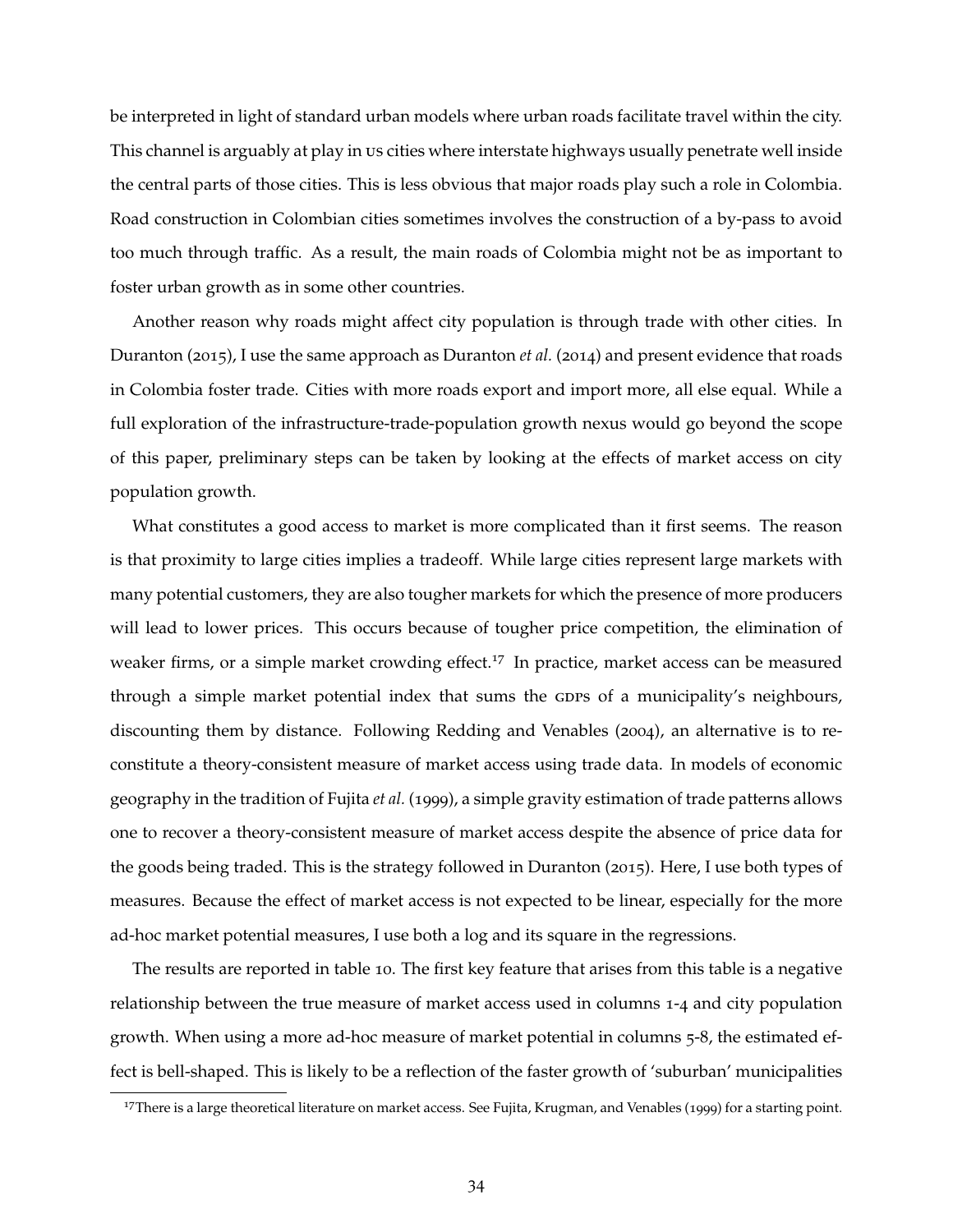<span id="page-35-0"></span>

|                     | (1)         | (2)        | (3)        | (4)                | (5)          | (6)         | (7)               | (8)                |
|---------------------|-------------|------------|------------|--------------------|--------------|-------------|-------------------|--------------------|
| log 1993 population | $0.073^{a}$ | $0.064^a$  | $0.12^{a}$ | 0.090 <sup>b</sup> | $0.089^b$    | $0.080^{a}$ | $0.13^{a}$        | 0.090 <sup>b</sup> |
|                     | (0.012)     | (0.013)    | (0.038)    | (0.038)            | (0.038)      | (0.012)     | (0.044)           | (0.042)            |
| log wage            |             |            | $0.34^{a}$ | $0.35^{a}$         | $0.34^{a}$   |             | $0.32^{a}$        | $0.32^{a}$         |
|                     |             |            | (0.091)    | (0.089)            | (0.088)      |             | (0.099)           | (0.096)            |
| Share educated      |             |            | $0.66^b$   | $0.71^{b}$         | $0.64^{b}$   |             | $0.90^{a}$        | $0.91^{a}$         |
|                     |             |            | (0.31)     | (0.30)             | (0.31)       |             | (0.32)            | (0.32)             |
| MA                  | $-0.022$    | $-0.057^b$ | $-0.047c$  | $-0.033$           | $-0.013$     | $-0.015$    | 0.13 <sup>c</sup> | 0.13 <sup>c</sup>  |
|                     | (0.023)     | (0.029)    | (0.028)    | (0.028)            | (0.030)      | (0.0093)    | (0.075)           | (0.074)            |
| MA <sup>2</sup>     |             | $-0.020^a$ | $-0.017^b$ | $-0.014^b$         | $-0.019^{a}$ |             | $-0.0054c$        | $-0.0052^{c}$      |
|                     |             | (0.0076)   | (0.0072)   | (0.0072)           | (0.0069)     |             | (0.0029)          | (0.0028)           |
| Road Index          |             |            |            | $0.013^{a}$        | $0.017^{a}$  |             |                   | $0.017^a$          |
|                     |             |            |            | (0.0050)           | (0.0051)     |             |                   | (0.0051)           |
| Road $\times$ MA    |             |            |            |                    | $-0.013^{b}$ |             |                   |                    |
|                     |             |            |            |                    | (0.0063)     |             |                   |                    |
| Past populations    | N           | N          | Y          | Y                  | Y            | N           | Y                 | Y                  |
| Regional dummies    | N           | N          | Υ          | Y                  | Y            | N           | Y                 | Y                  |
| $\overline{R^2}$    | 0.09        | 0.10       | 0.25       | 0.27               | 0.27         | 0.10        | 0.28              | 0.31               |
| Municipalities      | 363         | 363        | 363        | 363                | 363          | 311         | 311               | 311                |

Table 10: Changes in log population between 1993 and 2010 and market access, OLS specifications

*Notes:* OLS regressions controlling for regional dummies and past population (1918, 1938, 1951, and 1964) in all columns. Robust standard errors in parentheses. *a*, *b*, *c*: significant at 1%, 5%, 10%. The dependent variable is the change in the log of population between 1993 and 2010. The explanatory variables of interest is a measure of market access. In column 1-5, market access is measured in a theoretically consistent was and estimated as in [Duranton](#page-40-8) [\(2015\)](#page-40-8). In columns 5-8, it sums municipal GDP in 2009 across all neighbouring municipalities discounting by the road distance between municipalities. The road index is as in the previous two tables for 2012.

adjacent to the largest urban centers in the country.

A negative effect of market access on population growth might seem puzzling. This could nonetheless be consistent with the two key results obtained so far. First, in [Duranton](#page-40-7) ([2014](#page-40-7)*b*) I show that wages are lower in municipalities with better market access. This fact can be easily rationalised if a better market access predominantly affects the price of local goods. Cheaper local goods must then imply lower nominal wages if some form of real wage equalisation. Second, we show above that population growth occurs predominantly in more vibrant local labour markets. It is possible to imagine that Colombian workers might be lured predominantly by job market opportunities and high nominal wages rather than places with high market access that offer lower nominal wages and a lower cost of living. While this explanation is arguably speculative, the stronger conclusion to be drawn from table [10](#page-35-0) is that the OLS coefficient on roads is unchanged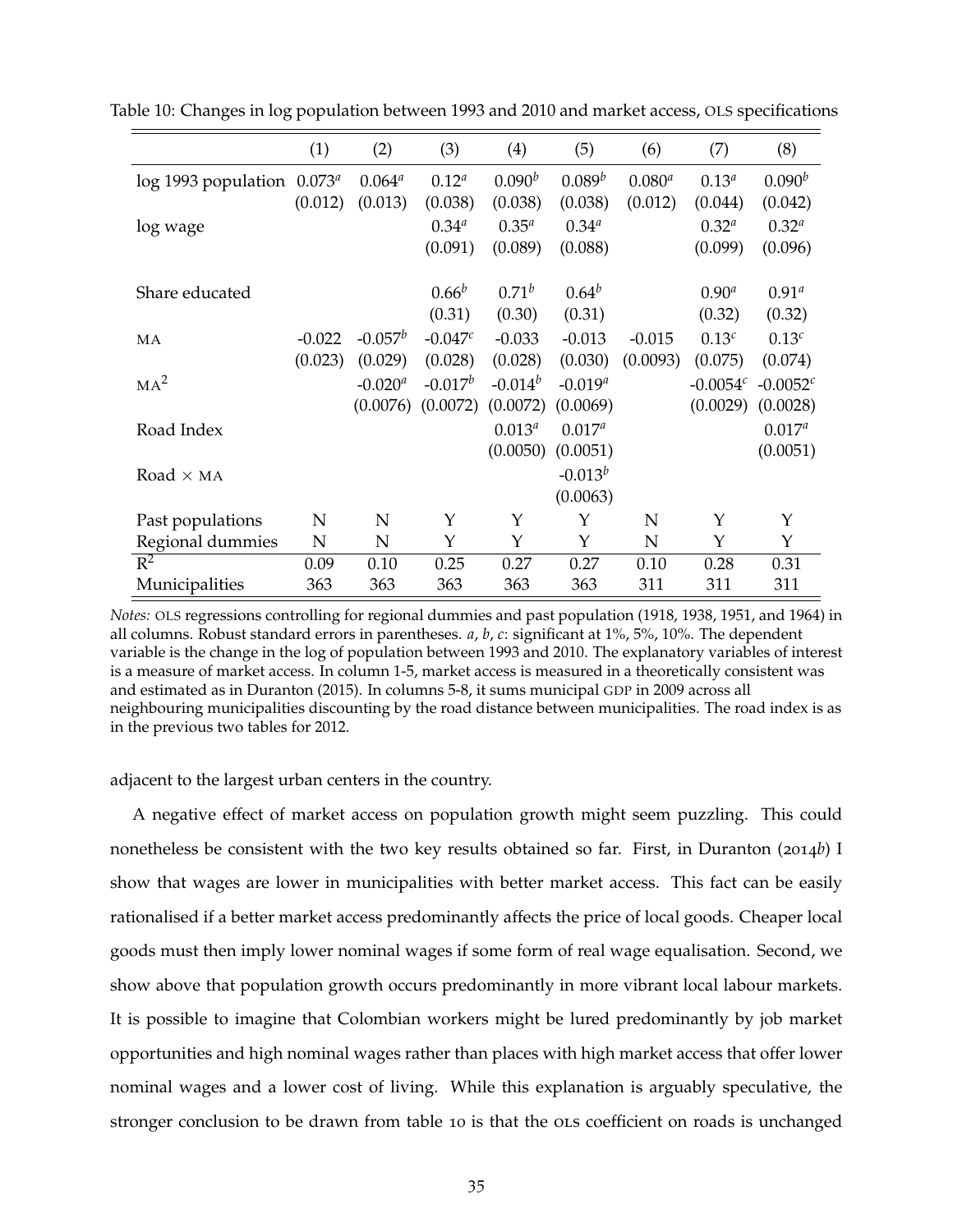by the introduction of market access variables in the regression. This is a useful check on the robustness of their effect and an indication that roads are likely to matter predominantly because of local travel rather than inter-city trade.

From the broad exploration of the determinants of city growth conducted in this section, the main takeaway result concerns to the importance of roads. There are further suggestions that city roads matter because they facilitate travel within cities. Two secondary results relate to the importance of natural resources, and particularly oil, and of local criminality. Interestingly, two of these three results reinforce the conclusions drawn from section [4](#page-15-0) highlighting the importance of viewing Colombian cities as local labour markets. This is because oil is a key determinant of the demand for labour in the municipalities where it can be found and because easier travel within a city will benefit to commuters going to work.

#### <span id="page-36-0"></span>**6. Long-run growth of cities in Colombia**

Although a lot of the municipal data used so is for the late 20th and early 21st century, municipal population data in Colombia is available since 1843. The roads instruments used above also go back to the colonial (or even pre-colonial) era. Together with information about resources and natural geography, this allows us to have a peek at the long-run determinants of urban growth in Colombia. Given data limitations, this analysis of the long-run growth of Colombian cities should be viewed as even more tentative than the analysis conducted so far.

Panel a of table [11](#page-37-0) report results for population growth between 1938 and 2010. Because past populations dating back to 1843 (used as controls in columns 2-8) are not available for many (smaller) municipalities, the sample size here is about 30% smaller than in the tables above. The specifications in panel B examine an even longer time period, 1870-2010 for columns 1-5 and 1843-2010 for columns 6-8. As Colombia became independent in 1819 and 1843 is arguably its first usable census, these specifications cover most of the history of modern Colombia.

Four main results emerge. The first regards mean-reversion in population across municipalities. While there is evidence above of some population divergence over 1993-2010, there is neither convergence nor divergence over the longer time period of 1938 to 2010. Interestingly, there is strong mean-reversion if we go back to 1870 or 1843. These results are consistent with the notion that the Colombian population first spread across the country with the expansion of its agricultural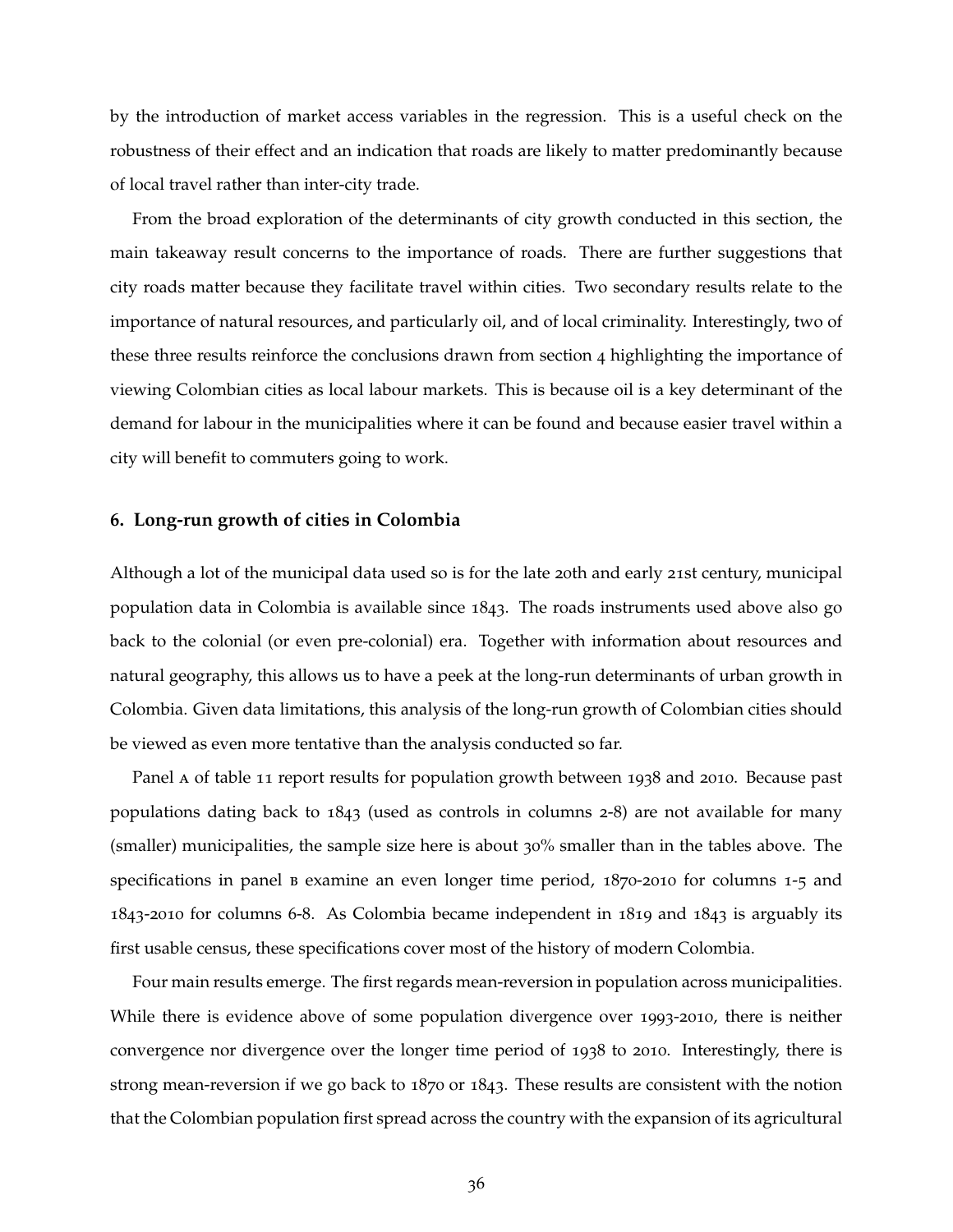|                                              | (1)                 | (2)                           | (3)                  | (4)                   | (5)                              | (6)                  | (7)                          | (8)                              |
|----------------------------------------------|---------------------|-------------------------------|----------------------|-----------------------|----------------------------------|----------------------|------------------------------|----------------------------------|
| Panel A: 1938-2010<br>log 1938 population    | 0.080               | 0.22                          | 0.27 <sup>c</sup>    | 0.12                  | 0.051                            | $-0.25$              | $-0.36$                      | $-0.38c$                         |
| Altitude                                     | (0.092)             | (0.17)<br>$-0.71^a$           | (0.16)               | (0.16)                | (0.15)<br>$-0.84a$               | (0.24)               | (0.23)<br>$-1.15^a$          | (0.23)<br>$-1.13^{a}$            |
| Altitude <sup>2</sup>                        |                     | (0.27)<br>$0.17^{b}$          |                      |                       | (0.25)<br>$0.21^{a}$             |                      | (0.34)<br>$0.31^{a}$         | (0.35)<br>$0.31^{a}$             |
| Water                                        |                     | (0.083)<br>$0.67^b$<br>(0.33) |                      |                       | (0.077)<br>$0.78^{b}$<br>(0.30)  |                      | (0.11)<br>$1.07^a$           | (0.11)<br>$1.10^{a}$             |
| Precipitation                                |                     | $-0.27a$<br>(0.081)           |                      |                       | $-0.22^a$<br>(0.075)             |                      | (0.39)<br>$-0.079$<br>(0.11) | (0.39)<br>$-0.069$<br>(0.11)     |
| Coal                                         |                     |                               | 0.12<br>(0.15)       |                       |                                  |                      |                              | 0.080<br>(0.16)                  |
| Gold                                         |                     |                               | 0.022<br>(0.14)      |                       |                                  |                      |                              | $-0.032$<br>(0.20)               |
| Oil                                          |                     |                               | 0.15<br>(0.15)       |                       |                                  |                      |                              | 0.076<br>(0.21)                  |
| Roads                                        |                     |                               |                      | $0.14^{a}$<br>(0.024) | $0.12^{a}$<br>(0.024)            | $0.45^{a}$<br>(0.16) | $0.43^{a}$<br>(0.14)         | $0.44^{a}$<br>(0.14)             |
| $R^2$<br>First-stage stat.<br>Municipalities | 0.00<br>373         | 0.25<br>260                   | 0.20<br>260          | 0.26<br>265           | 0.33<br>260                      | 6.74<br>265          | 6.25<br>260                  | 6.06<br>260                      |
| Panel B: 1870-2010 and 1843-2010             |                     |                               |                      |                       |                                  |                      |                              |                                  |
| log initial population                       | $-0.40^a$<br>(0.13) | 0.040<br>(0.20)               | $-0.043$<br>(0.25)   | $-0.081$<br>(0.24)    | $-0.088$<br>(0.20)               | $-0.56a$<br>(0.15)   | $-0.47^a$<br>(0.17)          | $-0.42^a$                        |
| Altitude                                     |                     | $-1.02^a$<br>(0.33)           |                      |                       | $-0.73^{b}$<br>(0.34)            |                      |                              | (0.15)<br>$-0.94^{b}$<br>(0.41)  |
| Altitude <sup>2</sup>                        |                     | 0.19 <sup>c</sup><br>(0.10)   |                      |                       | 0.12<br>(0.10)                   |                      |                              | 0.18<br>(0.12)                   |
| Water                                        |                     | $1.29^{a}$<br>(0.38)          |                      |                       | $1.23^{a}$<br>(0.38)             |                      |                              | $1.46^{a}$<br>(0.40)             |
| Precipitation                                |                     | $-0.28^a$<br>(0.094)          |                      |                       | $-0.26a$<br>(0.091)              |                      |                              | $-0.28^a$<br>(0.093)             |
| Coal                                         |                     |                               | 0.011<br>(0.18)      |                       | 0.057<br>(0.17)                  |                      |                              | 0.23<br>(0.18)                   |
| Gold                                         |                     |                               | $0.29^{c}$<br>(0.17) |                       | 0.094<br>(0.16)                  |                      |                              | 0.18<br>(0.18)                   |
| Oil                                          |                     |                               | $0.54^{a}$<br>(0.19) |                       | $0.44^{b}$                       |                      |                              | $0.73^{a}$                       |
| Roads                                        |                     |                               |                      | $0.10^{a}$<br>(0.026) | (0.21)<br>$0.095^{a}$<br>(0.026) |                      | $0.10^{a}$<br>(0.029)        | (0.22)<br>$0.095^{a}$<br>(0.027) |
| $R^2$<br>Municipalities                      | 0.05<br>309         | 0.39<br>261                   | 0.32<br>261          | 0.31<br>266           | 0.43<br>261                      | 0.11<br>276          | 0.28<br>276                  | 0.42<br>271                      |

<span id="page-37-0"></span>Table 11: Long-run changes in log population, OLS and IV specifications

*Notes:* OLS regressions (columns 1-5 in panel A and all columns of panel B) and LIML regressions (columns 6-8 of panel A). All specifications except for those of columns 1 control for regional dummies and past population (1843, 1851, 1870, and 1912 in panel A and 1843 and 1851 in columns 2-5 of panel B). Robust standard errors in parentheses. *a*, *b*, *c*: significant at 1%, 5%, 10%. The dependent variable is the change in the log of population between 1938 and 2010 in panel A, between 1870 and 2010 in columns 1-5 of panel B, and between 1843 and 2010 in columns 6-8 of panel B. The road index is as in table [8](#page-32-0) using 1938 data (panel A) or colonial-era data (panel B).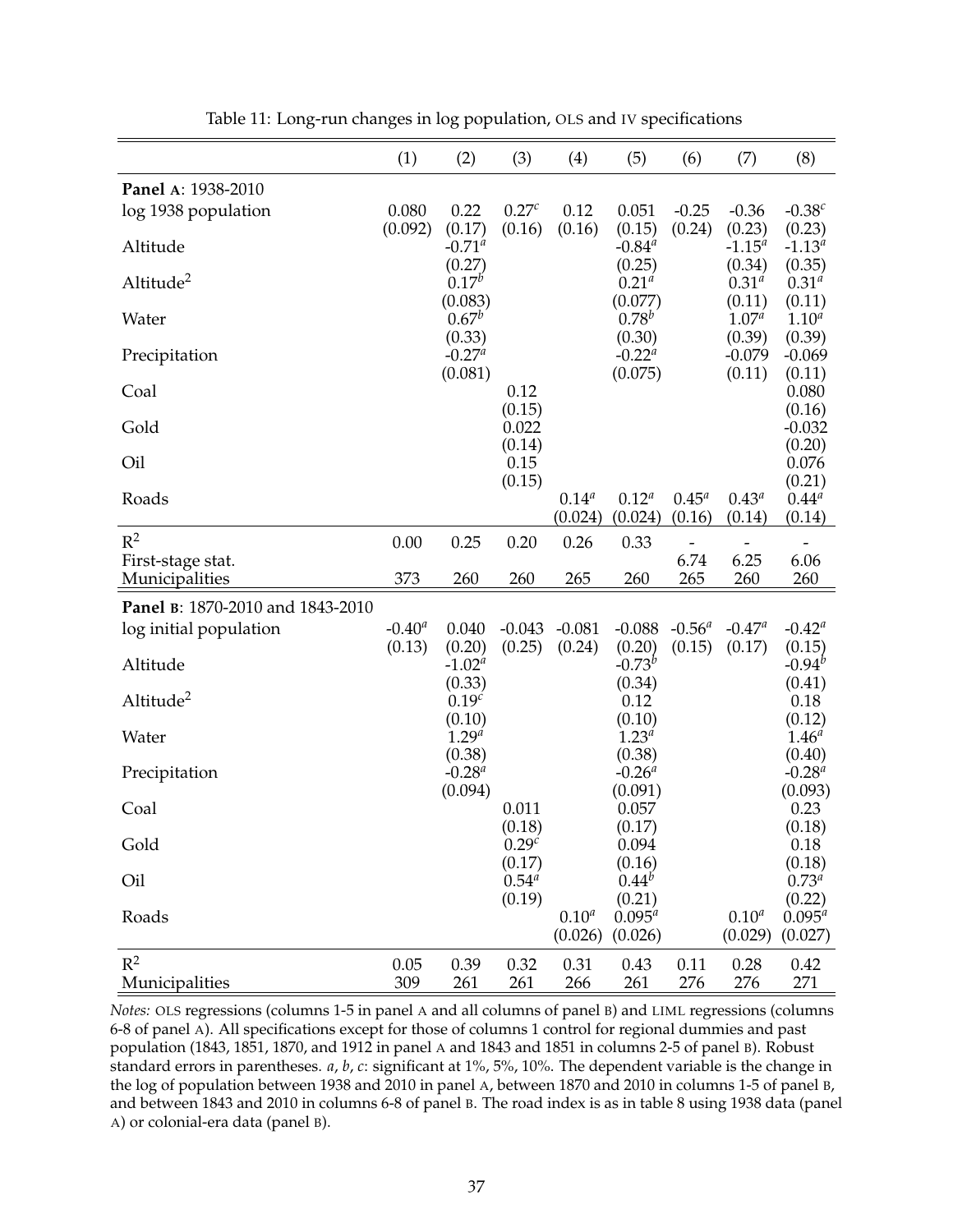frontier but then, in the more recent past, started to concentrate more in its largest cities. As already noted, this movement of spatial concentration goes well beyond the emerging primacy of Bogotá in the Colombian urban system.

Second, there is strong evidence of a role for natural geography in the long-run. This role is limited to non-existent for the recent past, as shown in table [7](#page-28-0). Since 1938 and prior to this, the availability of water matters a lot. There is a also a negative association between long-run population growth and precipitation. Interestingly, the effect of altitude is non-linear. Population growth is minimum in panel a at about 2,000 metres. Even for high-altitude cities like Bogotá and Tunja (at 2,600 and 2,800 meters respectively) the effect remains strongly negative relative to coastal cities.

Third, the evidence in favour of natural resources is mixed. As we saw above, among natural resources only oil appears to play a role over 1993-2010. I do not observe any effect of any natural resource over 1938-2010. Over an even longer time horizon, there is evidence of an association with the presence of oil, and perhaps gold. This result regarding oil since 1870 or even 1843 is arguably spurious as the Colombian oil industry has been active for no more than 40 years. It illustrates the limitations of the exercise conducted here. These positive coefficients on oil are probably due to the peripheral locations of oil fields in Colombia. Hence, positive coefficients on oil are likely to capture the long-run patterns of settlement of the country.

Finally, we measure a positive effect of roads. For 1938-2010 population growth, the OLS elasticity with respect to 1938 roads is slightly above 0.10. When instrumenting 1938 roads with colonial roads, the estimated elasticity of population with respect to roads jumps to between 0.40 and 0.50. This increase must be in part caused by the poor measurement of 1938 roads that is improved by instrumenting. In panel b, colonial roads are directly used as an explanatory variable. They are significant again with a coefficient of about 0.10. Again, measurement issues prevent us from reading too much into these magnitudes but it remains that roads appear to exert a long-run effect on population growth in Colombia.

## <span id="page-38-0"></span>**7. Conclusion**

While extant research on city growth mostly focuses on one determinant or another, this paper has taken a broader and more comprehensive approach to this question by considering a broad array of determinants of city growth. The main potential drawback of doing this is that the effect of each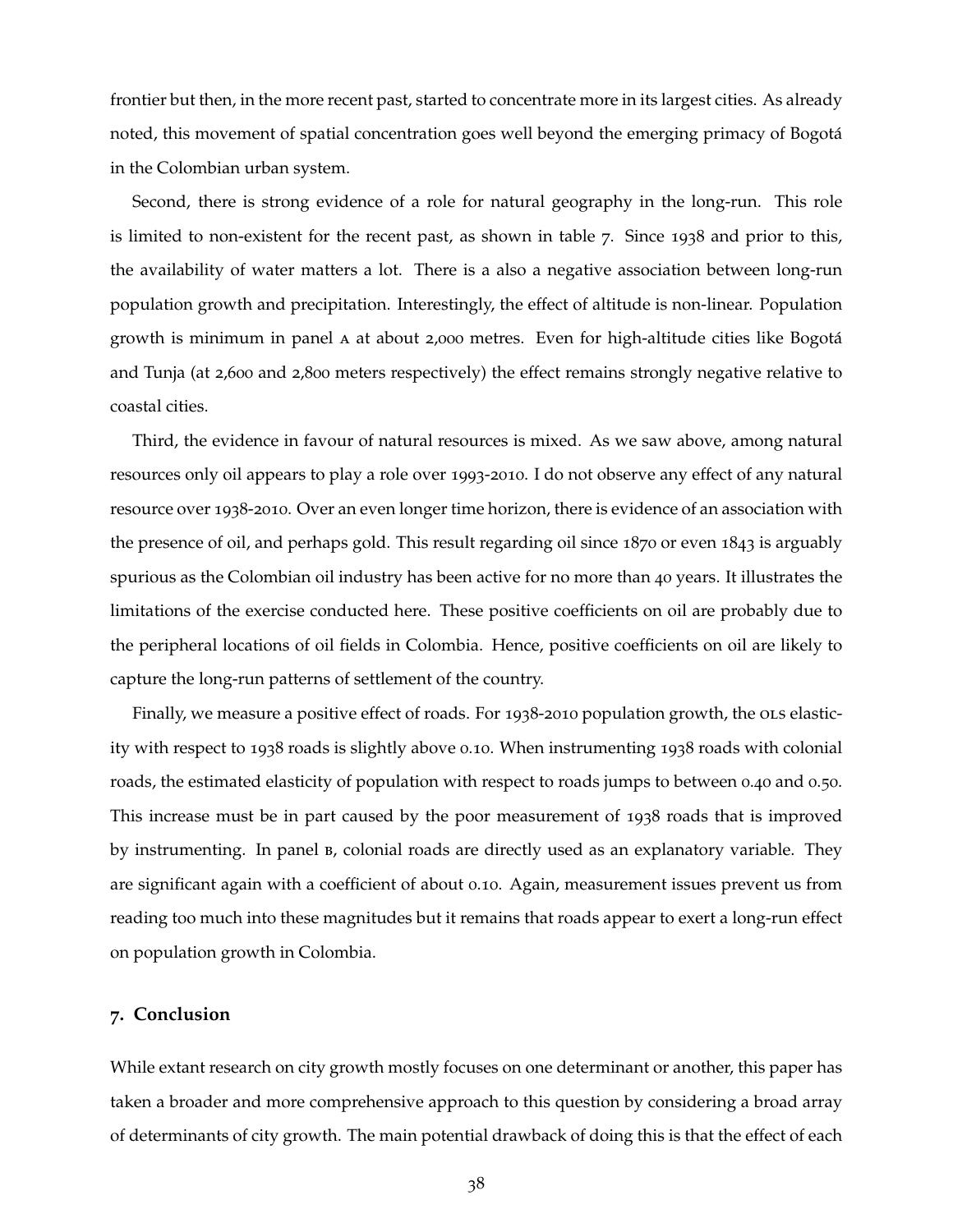factor may not be as persuasively identified as in the best 'one-factor' studies. Although it must be acknowledged that the causal interpretation of some of the results derived here remains tentative, I have tried to minimize this problem by following the best practice defined by leading one-factor studies of city growth.

Against this possible drawback, the main benefit of the approach taken here is threefold. First, the whole is more than the sum of its parts. Having established that labour mobility across cities in Colombia is far from perfect allowed us to assess how the Colombian population gradually moves to cities offering higher wages. In turn, we could trace these higher wages back to labour market shocks. In turn, this suggests that Colombian cities are best characterised as local labour markets. Those that prosper and demand more labour grow in population. Second, this approach also allows for a more nuanced appreciation of city growth. While being a dynamic local labour market is the first-order determinant of city growth, it is not the only one: education, crime, and the ease of travel also play a role. Third, some of the key conclusions can be supported by a variety of results instead of only one. For instance, the fundamental role of cities as labour markets could be evidenced directly through wages and labour market shocks but also indirectly through the attenuation of the effect of city education when controlling for wages or the general lack of evidence about amenities.

## **References**

- <span id="page-39-1"></span>Aiura, Hiroshi and Yasuhiro Sato. 2014. A model of urban demography. *Canadian Journal of Economics* 47(3):981–1009.
- <span id="page-39-6"></span>Alonso, William. 1964. *Location and Land Use; Toward a General Theory of Land Rent*. Cambridge, ma: Harvard University Press.
- <span id="page-39-4"></span>Bartik, Timothy. 1991. *Who Benefits from State and Local Economic Development Policies?* Kalamazoo (mi): W.E. Upjohn Institute for Employment Research.
- <span id="page-39-3"></span>Beaudry, Paul, David A. Green, and Benjamin M. Sand. 2014. Spatial equilibrium with unemployment and wage bargaining: Theory and estimation. *Journal of Urban Economics* 79(1):2–19.
- <span id="page-39-2"></span>Bushnell, David. 1993. *The Making of Modern Colombia: A Nation in Spite of Itself*. Berkeley (ca): University of California Press.
- <span id="page-39-0"></span>Carlino, Gerald A. and Albert Saiz. 2008. Beautiful city: Leisure amenities and urban growth. FRB of Philadelphia Working Paper No. 08-22.
- <span id="page-39-5"></span>Cheshire, Paul C. and Stefano Magrini. 2006. Population growth in european cities: weather matters-but only nationally. *Regional Studies* 40(1):23–37.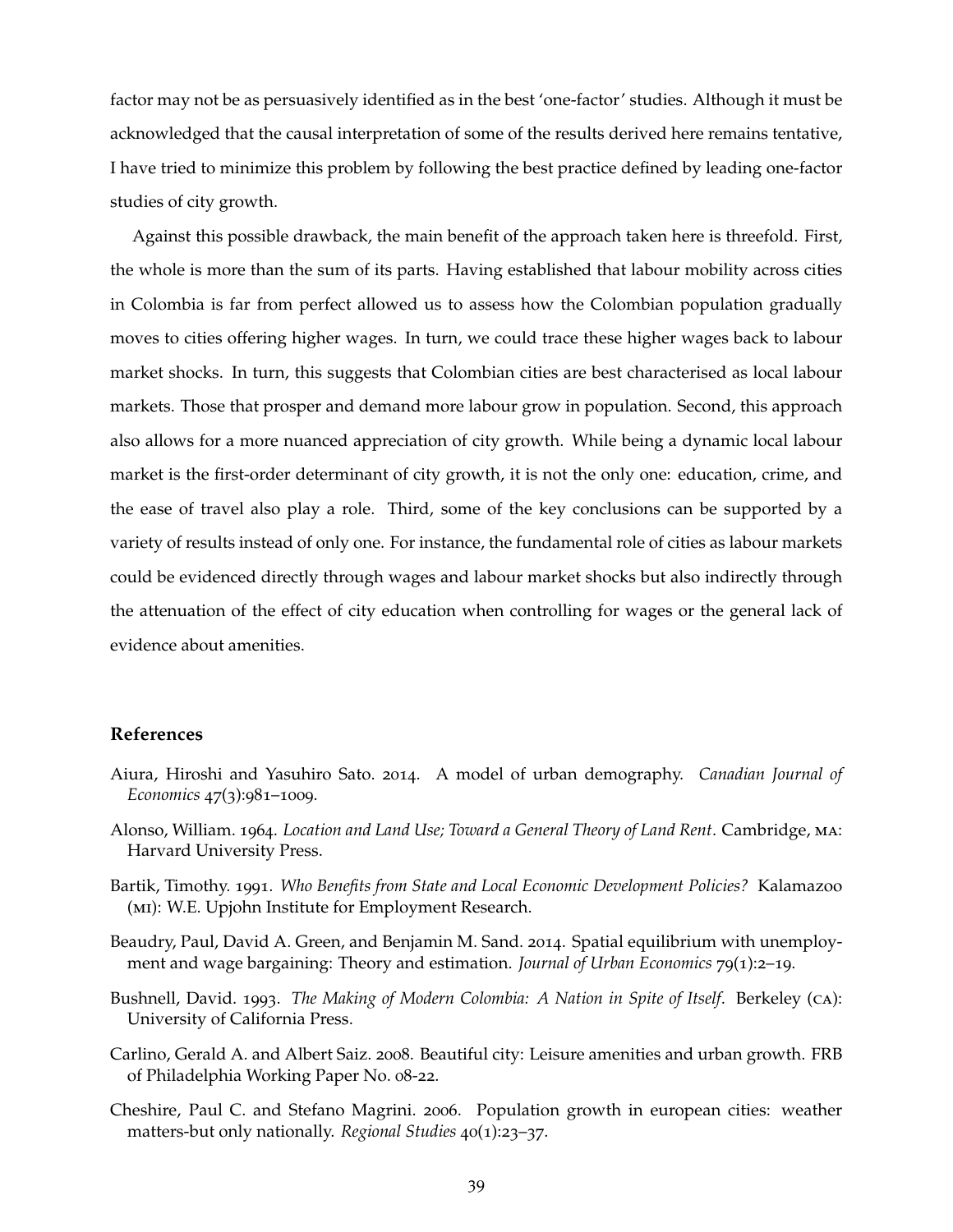- <span id="page-40-4"></span>da Mata, Daniel, Uwe Deichmann, J. Vernon Henderson, Somik V. Lall, and Hyoung Gun Wang. 2007. Determinants of city growth in Brazil. *Journal of Urban Economics* 62(2):252–272.
- <span id="page-40-15"></span>De la Roca, Jorge and Diego Puga. 2012. The dynamic earnings premium of dense cities. Processed, cemfi and imdea Social Sciences.
- <span id="page-40-5"></span>Deliktas, Ertugrul, A. Özlem Önder, and Metin Karadag. 2013. The size distribution of cities and determinants of city growth in Turkey. *European Planning Studies* 21(2):251–263.
- <span id="page-40-0"></span>Desmet, Klaus and J. Vernon Henderson. 2015. The geography of development within countries. In Gilles Duranton, Vernon Henderson, and Williman Strange (eds.) *Handbook of Regional and Urban Economics, volume 5B*. Amsterdam: Elsevier, 1457–1517.
- <span id="page-40-12"></span>Duranton, Gilles. 2007. Urban evolutions: The fast, the slow, and the still. *American Economic Review* 97(1):197–221.
- <span id="page-40-9"></span>Duranton, Gilles. 2013*a*. Delineating metropolitan areas: Measuring spatial labour market networks through commuting patterns. Mimeographed, Wharton School, University of Pennsylvania.
- <span id="page-40-10"></span>Duranton, Gilles. 2013*b*. The growth of metropolitan areas in the United States. In Susan Wachter and Kimberly Zeuli (eds.) *Revitalizing American Cities*. Philadelphia: University of Pennsylvania Press, 26–44.
- <span id="page-40-6"></span>Duranton, Gilles. 2014*a*. Growing through cities in developing countries. *World Bank Research Observer* 39(1):39–73.
- <span id="page-40-7"></span>Duranton, Gilles. 2014*b*. Agglomeration effects in Colombia. Processed, Wharton School, University of Pennsylvania.
- <span id="page-40-8"></span>Duranton, Gilles. 2015. Roads and trade in Colombia. *Economics of Transportation* 4:forthcoming.
- <span id="page-40-14"></span>Duranton, Gilles, Peter M. Morrow, and Matthew A. Turner. 2014. Roads and trade: Evidence from the us. *Review of Economic Studies* 81(2):681–724.
- <span id="page-40-16"></span>Duranton, Gilles and Diego Puga. 2000. Diversity and specialisation in cities: Why, where and when does it matter? *Urban Studies* 37(3):533–555.
- <span id="page-40-3"></span>Duranton, Gilles and Diego Puga. 2014. The growth of cities. In Philippe Aghion and Steven Durlauf (eds.) *Handbook of Economic Growth*, volume 2. Amsterdam: North-Holland, 781–853.
- <span id="page-40-2"></span>Duranton, Gilles and Matthew A. Turner. 2012. Urban growth and transportation. *Review of Economic Studies* 79(4):1407–1440.
- <span id="page-40-11"></span>Eeckhout, Jan. 2004. Zipf's law for (all) cities. *American Economic Review* 94(5):1429–1451.
- <span id="page-40-17"></span>Fujita, Masahisa, Paul R. Krugman, and Anthony J. Venables. 1999. *The Spatial Economy: Cities, Regions, and International Trade*. Cambridge (ma): mit Press.
- <span id="page-40-13"></span>García-López, Miquel-Ángel, Adelheid Holl, and Elisabet Viladecans-Marsal. 2014. Infrastructure and cities: The incidence of new highways on urban growth. Processed, Universitat de Barcelona.
- <span id="page-40-1"></span>Glaeser, Edward L. 2011. *Triumph of the city: How our greatest invention makes us richer, smarter, greener, healthier and happier*. New York (NY): Macmillan.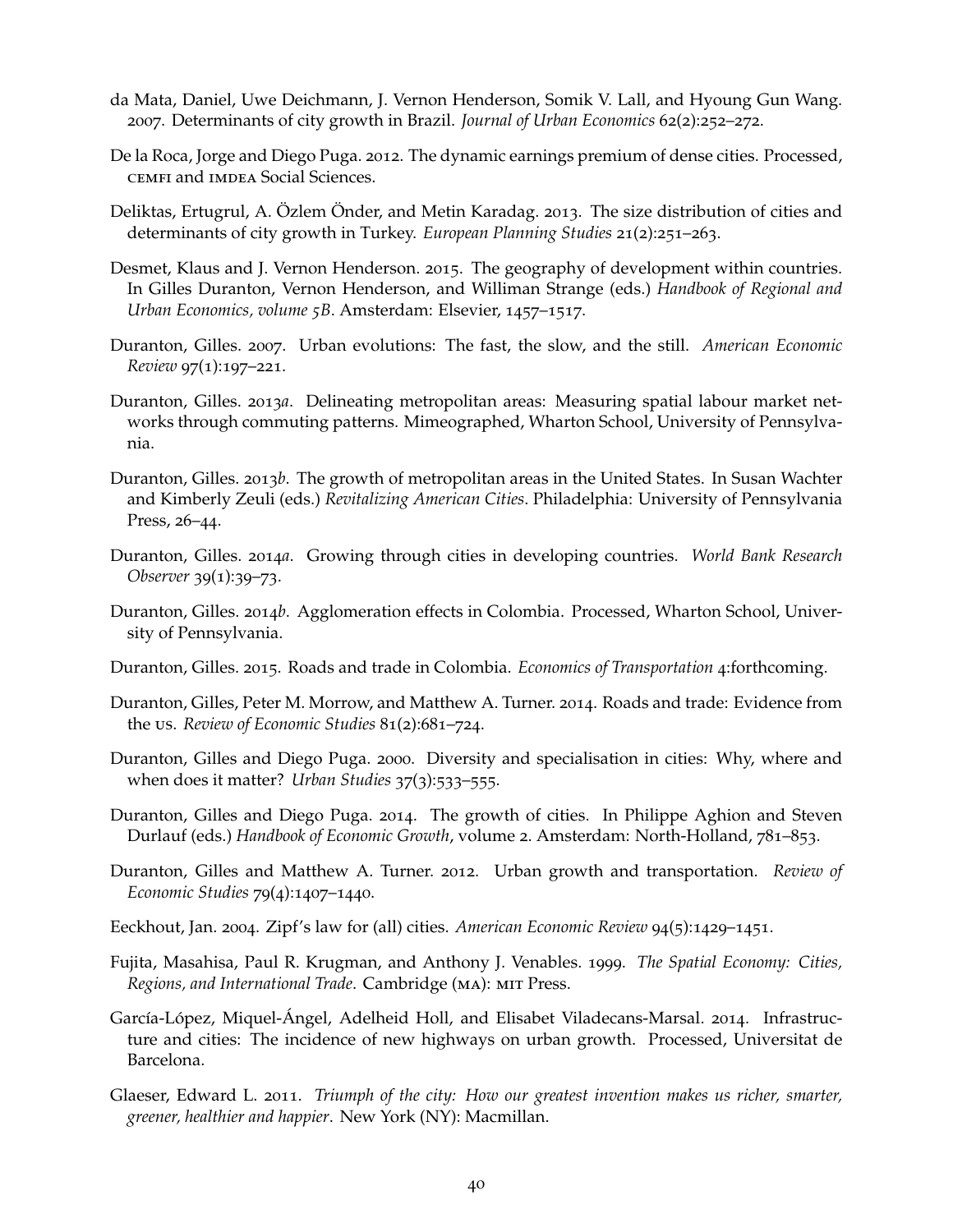- <span id="page-41-1"></span>Glaeser, Edward L., Heidi Kallal, José A. Scheinkman, and Andrei Shleifer. 1992. Growth in cities. *Journal of Political Economy* 100(6):1126–1152.
- <span id="page-41-11"></span>Glaeser, Edward L., Jed Kolko, and Albert Saiz. 2001. Consumer city. *Journal of Economic Geography* 1(1):27–50.
- <span id="page-41-9"></span>Glaeser, Edward L., Giacomo A. M. Ponzetto, and Kristina Tobio. 2014. Cities, skills and regional change. *Regional Studies* 48(1):7–43.
- <span id="page-41-2"></span>Glaeser, Edward L. and Albert Saiz. 2004. The rise of the skilled city. *Brookings-Wharton Papers on Urban Affairs* 5(0):47–94.
- <span id="page-41-0"></span>Glaeser, Edward L., José A. Scheinkman, and Andrei Shleifer. 1995. Economic growth in a crosssection of cities. *Journal of Monetary Economics* 36(1):117–143.
- <span id="page-41-16"></span>Head, Keith and Thierry Mayer. 2004. The empirics of agglomeration and trade. In Vernon Henderson and Jacques-François Thisse (eds.) *Handbook of Regional and Urban Economics*, volume 4. Amsterdam: North-Holland, 2609–2669.
- <span id="page-41-4"></span>Henderson, J. Vernon and Anthony J. Venables. 2009. The dynamics of city formation. *Review of Economic Dynamics* 39(2):233–254.
- <span id="page-41-8"></span>Ioannides, Yannis and Spyros Skouras. 2013. US city size distribution: Robustly Pareto, but only in the tail. *Journal of Urban Economics* 73(1):18–29.
- <span id="page-41-6"></span>Jedwab, Rémi, Luc Christiaensen, and Marina Gindelsky. 2014. Demography, urbanization and development: Rural push, urban pull and... urban push? Processed, George Washington University.
- <span id="page-41-7"></span>Jedwab, Rémi and Dietrich Vollrath. 2015. The mortality transition, Malthusian dynamics and the rise of poor megacities. Processed, George Washington University.
- <span id="page-41-5"></span>Meisel Roca, Adolfo and Gerson Javier Pérez. 2012. Las ciudades colombianas y sus attractivos. Report for the Urban Development Division of the National Planning Ministry (DNP-DDU).
- <span id="page-41-12"></span>Mills, Edwin S. 1967. An aggregative model of resource allocation in a metropolitan area. *American Economic Review (Papers and Proceedings)* 57(2):197–210.
- <span id="page-41-10"></span>Moretti, Enrico. 2004. Estimating the social return to higher education: Evidence from longitudinal and repeated cross-sectional data. *Journal of Econometrics* 121(1):175–212.
- <span id="page-41-13"></span>Muth, Richard F. 1969. *Cities and Housing*. Chicago: University of Chicago Press.
- <span id="page-41-3"></span>Rappaport, Jordan. 2007. Moving to nice weather. *Regional Science and Urban Economics* 37(3):375– 398.
- <span id="page-41-17"></span>Redding, Stephen and Anthony J. Venables. 2004. Economic geography and international inequality. *Journal of International Economics* 62(1):63–82.
- <span id="page-41-15"></span>Redding, Stephen J. and Daniel M. Sturm. 2008. The costs of remoteness: Evidence from German division and reunification. *American Economic Review* 98(5):1766–1797.
- <span id="page-41-14"></span>Redding, Stephen J. and Matthew A. Turner. 2015. Transportation costs and the spatial organization of economic activity. In Gilles Duranton, Vernon Henderson, and William C. Strange (eds.) *Handbook of Regional and Urban Economics*, volume 5B. Amsterdam: Elsevier, 1339–1398.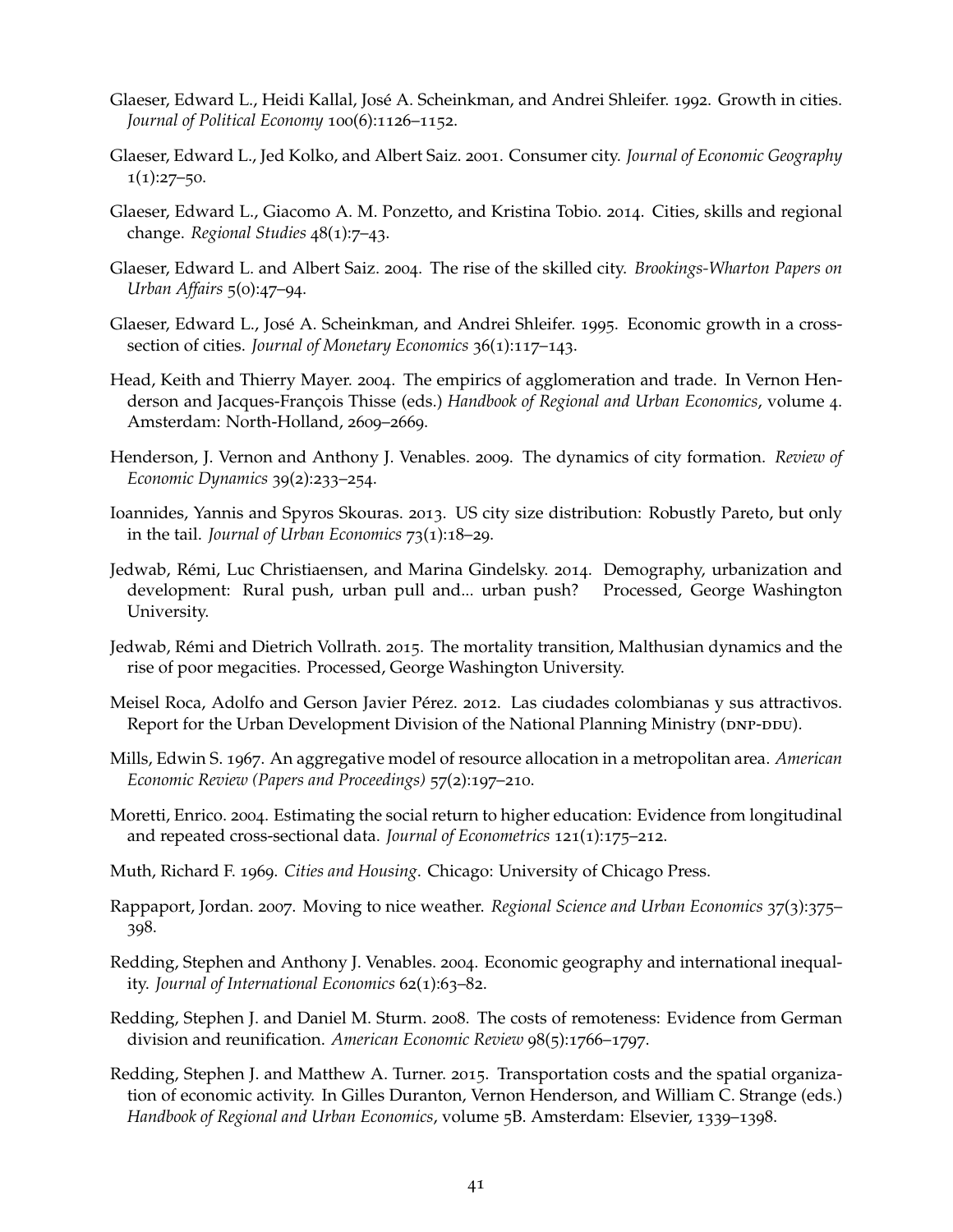- <span id="page-42-4"></span>Roback, Jennifer. 1982. Wages, rents and the quality of life. *Journal of Political Economy* 90(6):1257– 1278.
- <span id="page-42-3"></span>Shapiro, Jesse M. 2006. Smart cities: Quality of life, productivity, and the growth effects of human capital. *Review of Economics and Statistics* 88(2):324–335.
- <span id="page-42-2"></span>Simon, Curtis J. and Clark Nardinelli. 1996. The talk of the town: Human capital, information, and the growth of English cities, 1861 to 1961. *Explorations in Economic History* 33(3):384–413.
- <span id="page-42-1"></span>Simon, Curtis J. and Clark Nardinelli. 2002. Human capital and the rise of American cities: 1900- 1990. *Regional Science and Urban Economics* 32(1):59–96.
- <span id="page-42-0"></span>Sánchez, Fabio and Jairo Nuñez. 2000. Geography and economic development: A municipal approach for Colombia. *Revista de Planeación y Desarrollo* 31(3/4):141–156.

## **Appendix: Further results**

Table 12: Changes in log population between 1993 and 2010 and changes in wages, OLS and IV specifications

<span id="page-42-5"></span>

|                     | (1)      | (2)         | (3)         | (4)        | (5)               | (6)        | (7)        | (8)             |
|---------------------|----------|-------------|-------------|------------|-------------------|------------|------------|-----------------|
| log 1993 population |          | $0.073^{a}$ | $0.078^{a}$ | $0.23^{a}$ | $0.22^{\alpha}$   | $0.23^{a}$ | $0.17^{b}$ | $0.22^{\alpha}$ |
|                     |          | (0.018)     | (0.019)     | (0.048)    | (0.053)           | (0.048)    | (0.065)    | (0.046)         |
| $\Delta$ log wage   | $-0.086$ | 0.039       | 0.048       | 0.041      | 0.39 <sup>c</sup> | 0.020      | 0.066      | 0.33            |
|                     | (0.18)   | (0.17)      | (0.18)      | (0.17)     | (0.22)            | (0.11)     | (0.24)     | (2.09)          |
| Past populations    | N        | N           | N           | Y          | Y                 | Y          | Y          | Y               |
| Location dummies    | N        | N           | Reg         | Reg        | Dpt               | Reg        | Reg        | Reg             |
| $R^2$               | 0.00     | 0.11        | 0.15        | 0.34       | 0.47              | 0.34       | 0.30       |                 |
| Municipalities      | 108      | 108         | 108         | 108        | 108               | 108        | 66         | 107             |
| Wage                | FE       | FE          | FE          | FE         | FE                | mean       | FE         | FE              |
| First-stage stat.   |          |             |             |            |                   |            |            | 0.22            |
| Overid              |          |             |             |            |                   |            |            | 0.87            |

*Notes:* OLS regressions with a constant in columns 1-7. TSLS regression in column 8. Robust standard errors in parentheses. *a*, *b*, *c*: significant at 1%, 5%, 10%. The dependent variable is the change in the log of population between 1993 and 2010. The explanatory variable of interest is as follows: the change in wage estimated as a municipal fixed effect in all columns but 6 where the change in mean wage is used. The change is computed between 1996-2001 and 2008-2012. Only large municipalities are considered in column 7. The instruments in column 8 are Bartik employment growth over 1990-2005 at the 3 and 4 digit.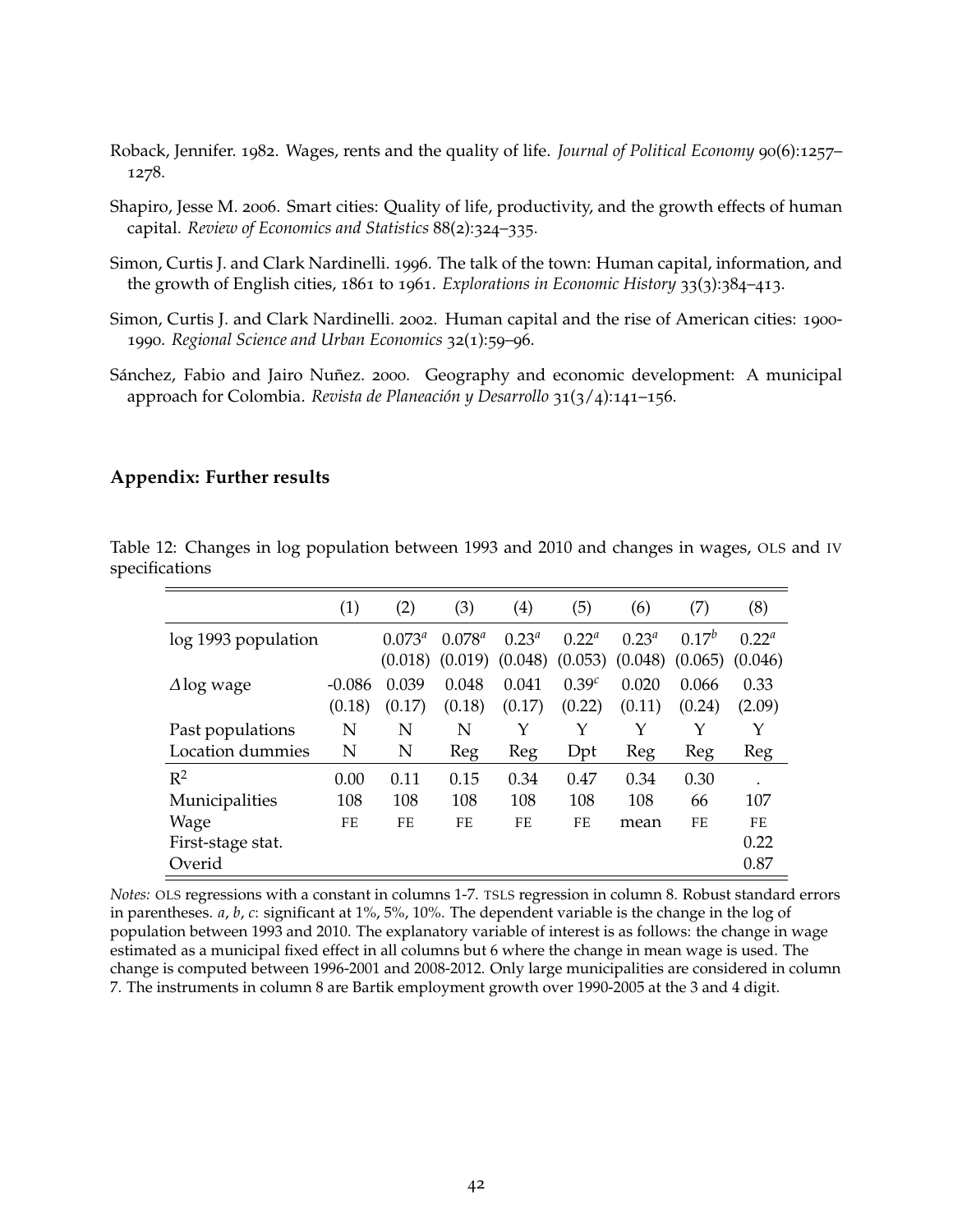|                                | (1)               | (2)        | (3)               | (4)               | (5)        | (6)      | (7)               | (8)               |
|--------------------------------|-------------------|------------|-------------------|-------------------|------------|----------|-------------------|-------------------|
| log 1993 population            | $0.14^a$          | $0.14^{a}$ | 0.15 <sup>c</sup> | 0.15 <sup>c</sup> | $0.16^{b}$ | $0.17^b$ | 0.14 <sup>c</sup> | $0.15^{b}$        |
|                                | (0.037)           | (0.038)    | (0.079)           | (0.079)           | (0.077)    | (0.075)  | (0.072)           | (0.071)           |
| log wage                       | $0.32^{a}$        | $0.32^{a}$ | 0.14              | 0.14              | 0.16       | 0.18     | $-0.091$          | $-0.0070$         |
|                                | (0.066)           | (0.065)    | (0.15)            | (0.15)            | (0.15)     | (0.15)   | (0.16)            | (0.16)            |
| Development ratio              | 0.0013<br>(0.027) |            |                   |                   |            |          |                   |                   |
| log development ratio          |                   | 0.059      |                   |                   |            |          |                   |                   |
|                                |                   | (0.048)    |                   |                   |            |          |                   |                   |
| <b>FAR 2005</b>                |                   |            | $-0.20$           |                   |            |          |                   |                   |
|                                |                   |            | (1.03)            |                   |            |          |                   |                   |
| <b>FAR 2012</b>                |                   |            |                   | $-0.095$          |            |          |                   |                   |
|                                |                   |            |                   | (0.91)            |            |          |                   |                   |
| log FAR 2005                   |                   |            |                   |                   | $-0.013$   |          |                   |                   |
|                                |                   |            |                   |                   | (0.024)    |          |                   |                   |
| log FAR 2012                   |                   |            |                   |                   |            | $-0.025$ |                   |                   |
|                                |                   |            |                   |                   |            | (0.023)  |                   |                   |
| log dwelling value per m2 2005 |                   |            |                   |                   |            |          | $0.20^{b}$        |                   |
|                                |                   |            |                   |                   |            |          | (0.080)           |                   |
| Dwelling value per m2 2005     |                   |            |                   |                   |            |          |                   | 0.78 <sup>c</sup> |
|                                |                   |            |                   |                   |            |          |                   | (0.44)            |
| $R^2$                          | 0.23              | 0.23       | 0.27              | 0.26              | 0.27       | 0.27     | 0.37              | 0.33              |
| Municipalities                 | 368               | 368        | 81                | 81                | 81         | 81       | 85                | 85                |

<span id="page-43-0"></span>Table 13: Changes in log population between 1993 and 2010 and urban costs, OLS specifications

*Notes:* OLS regressions with controls for past populations and regions in all columns. TSLS regression in column 8. Robust standard errors in parentheses. *a*, *b*, *c*: significant at 1%, 5%, 10%. Floor to area ration (FAR) is calculated as average dwelling area times number of dwellings divided by area. Development ratio is the fraction of built-up and paved urban land.